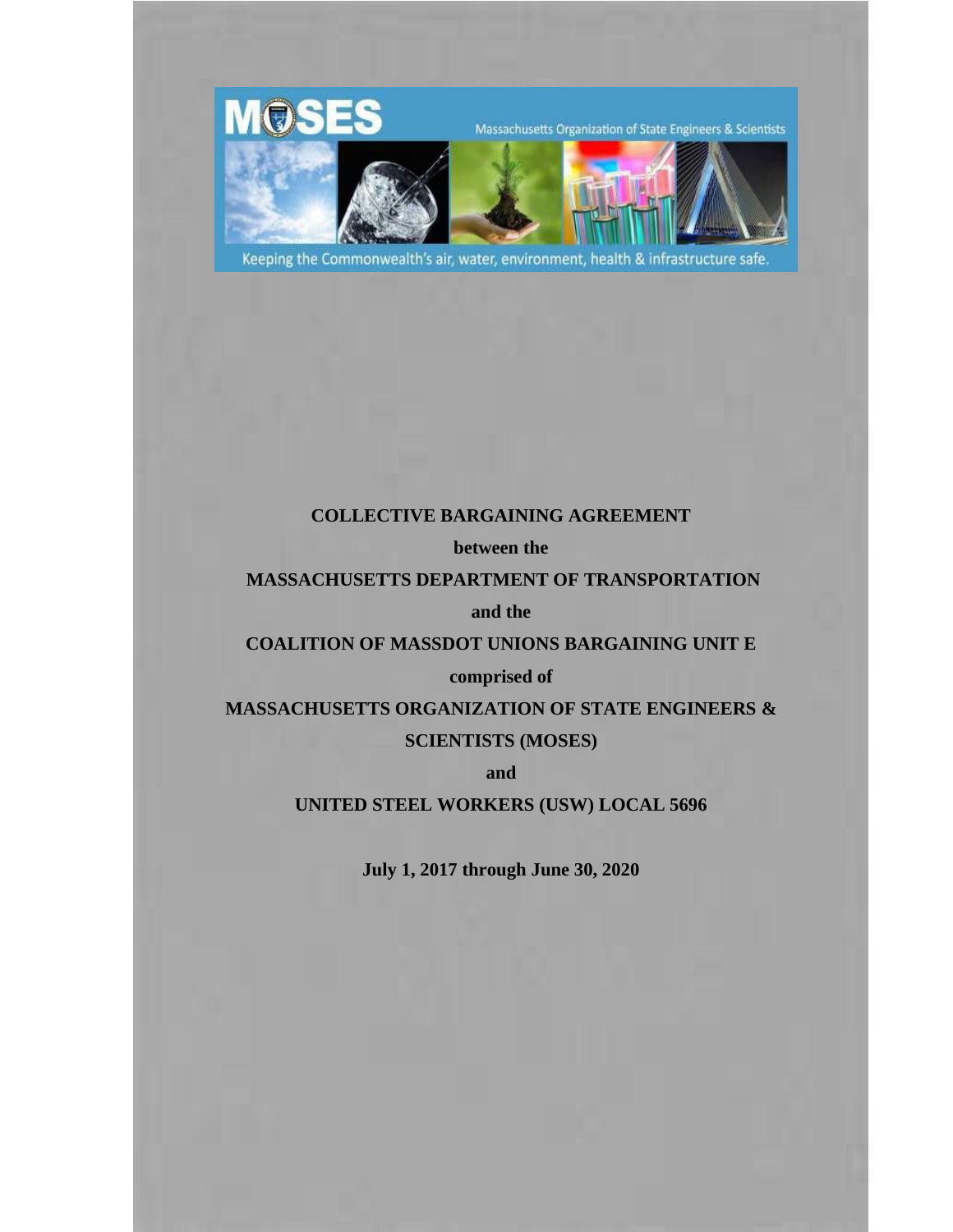# **Table of Contents**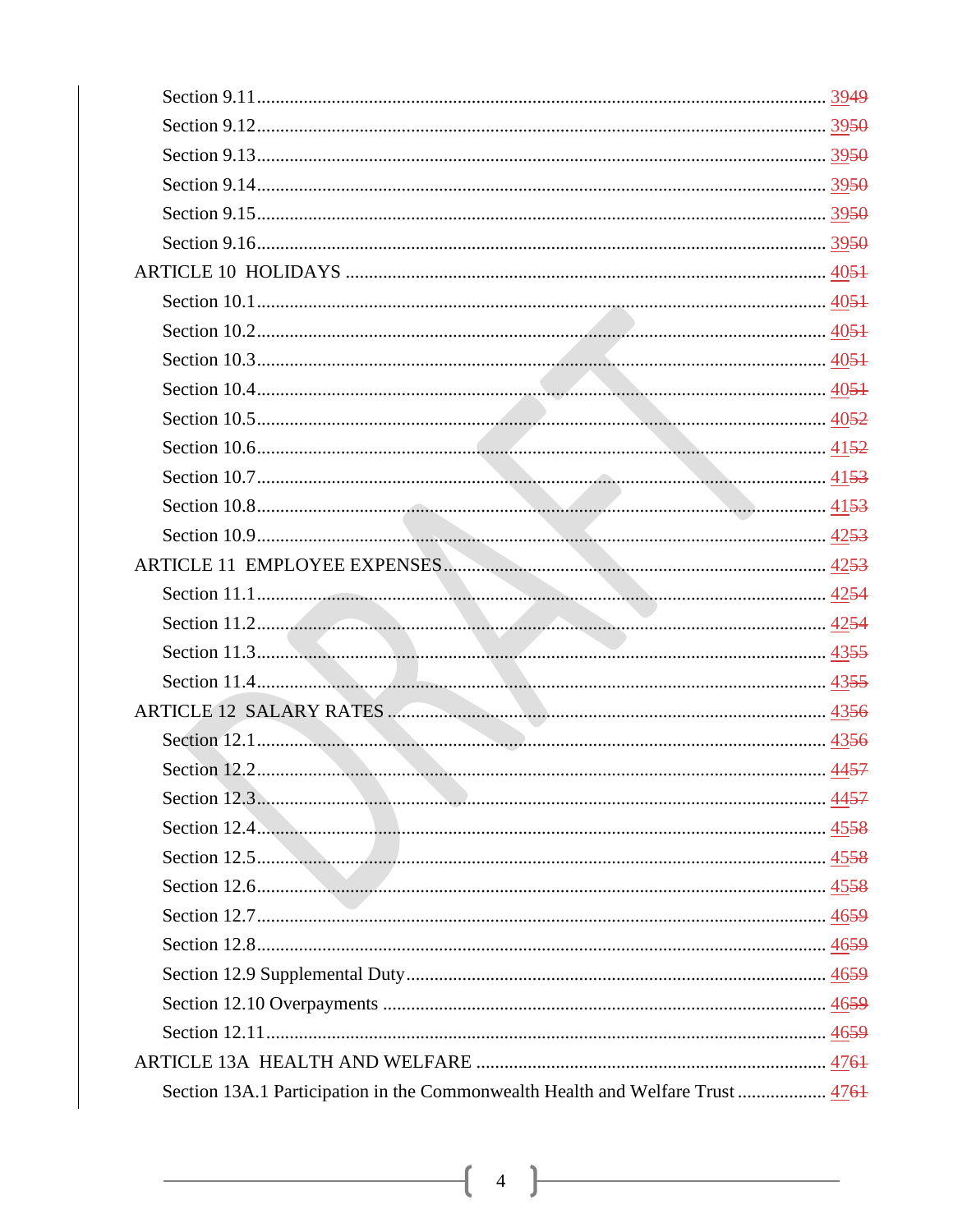| ARTICLE 14 SENIORITY, TRANSFERS, PROMOTIONS, REASSIGNMENTS, FILLING OF             |  |
|------------------------------------------------------------------------------------|--|
|                                                                                    |  |
|                                                                                    |  |
|                                                                                    |  |
|                                                                                    |  |
|                                                                                    |  |
|                                                                                    |  |
|                                                                                    |  |
|                                                                                    |  |
|                                                                                    |  |
|                                                                                    |  |
|                                                                                    |  |
|                                                                                    |  |
|                                                                                    |  |
|                                                                                    |  |
|                                                                                    |  |
|                                                                                    |  |
|                                                                                    |  |
|                                                                                    |  |
|                                                                                    |  |
|                                                                                    |  |
|                                                                                    |  |
|                                                                                    |  |
|                                                                                    |  |
| Section 17A.4 Implementation of the Classification Review Committee Findings  5672 |  |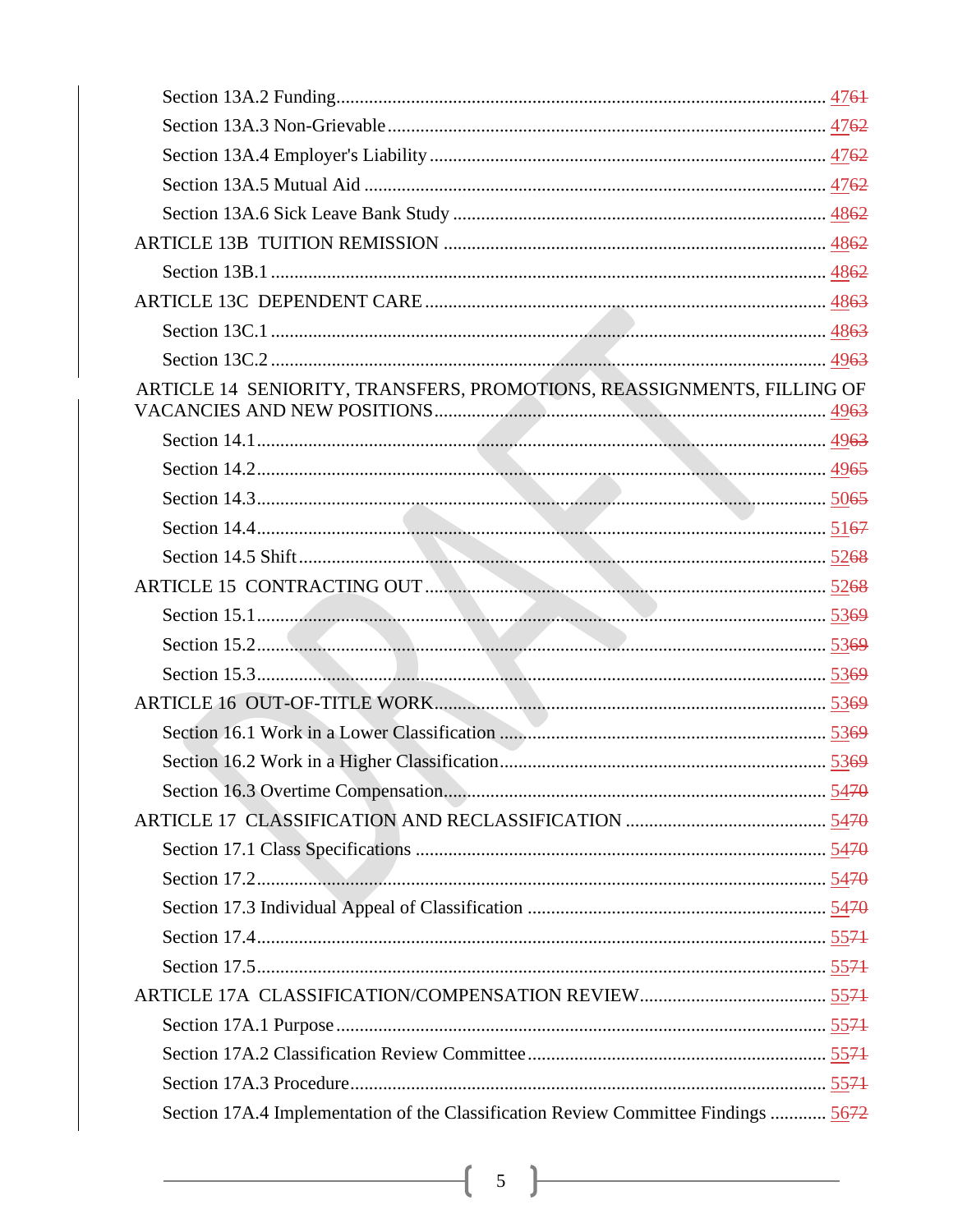| Section 19.4 Training Programs for Non-Civil Service and Civil Service Status Employees |  |
|-----------------------------------------------------------------------------------------|--|
|                                                                                         |  |
|                                                                                         |  |
|                                                                                         |  |
|                                                                                         |  |
|                                                                                         |  |
|                                                                                         |  |
|                                                                                         |  |
|                                                                                         |  |
|                                                                                         |  |
|                                                                                         |  |
|                                                                                         |  |
|                                                                                         |  |
|                                                                                         |  |
|                                                                                         |  |
|                                                                                         |  |
|                                                                                         |  |
|                                                                                         |  |
|                                                                                         |  |
|                                                                                         |  |
|                                                                                         |  |
|                                                                                         |  |
|                                                                                         |  |
|                                                                                         |  |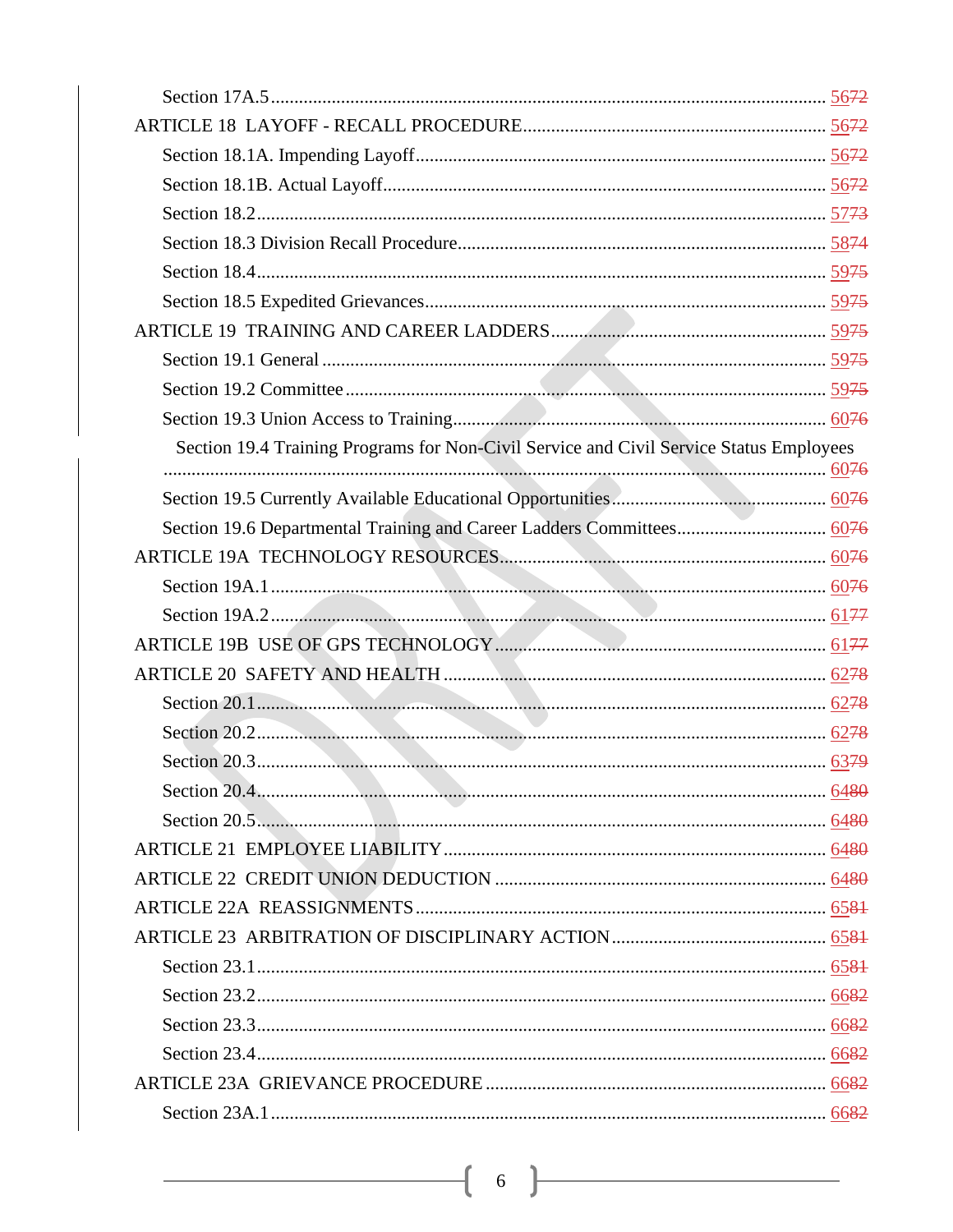| ARTICLE 25A MASSDOT WIDE POLICY IMPLEMENTATION COMMITTEE  7389 |  |
|----------------------------------------------------------------|--|
|                                                                |  |
|                                                                |  |
|                                                                |  |
|                                                                |  |
|                                                                |  |
|                                                                |  |
|                                                                |  |
|                                                                |  |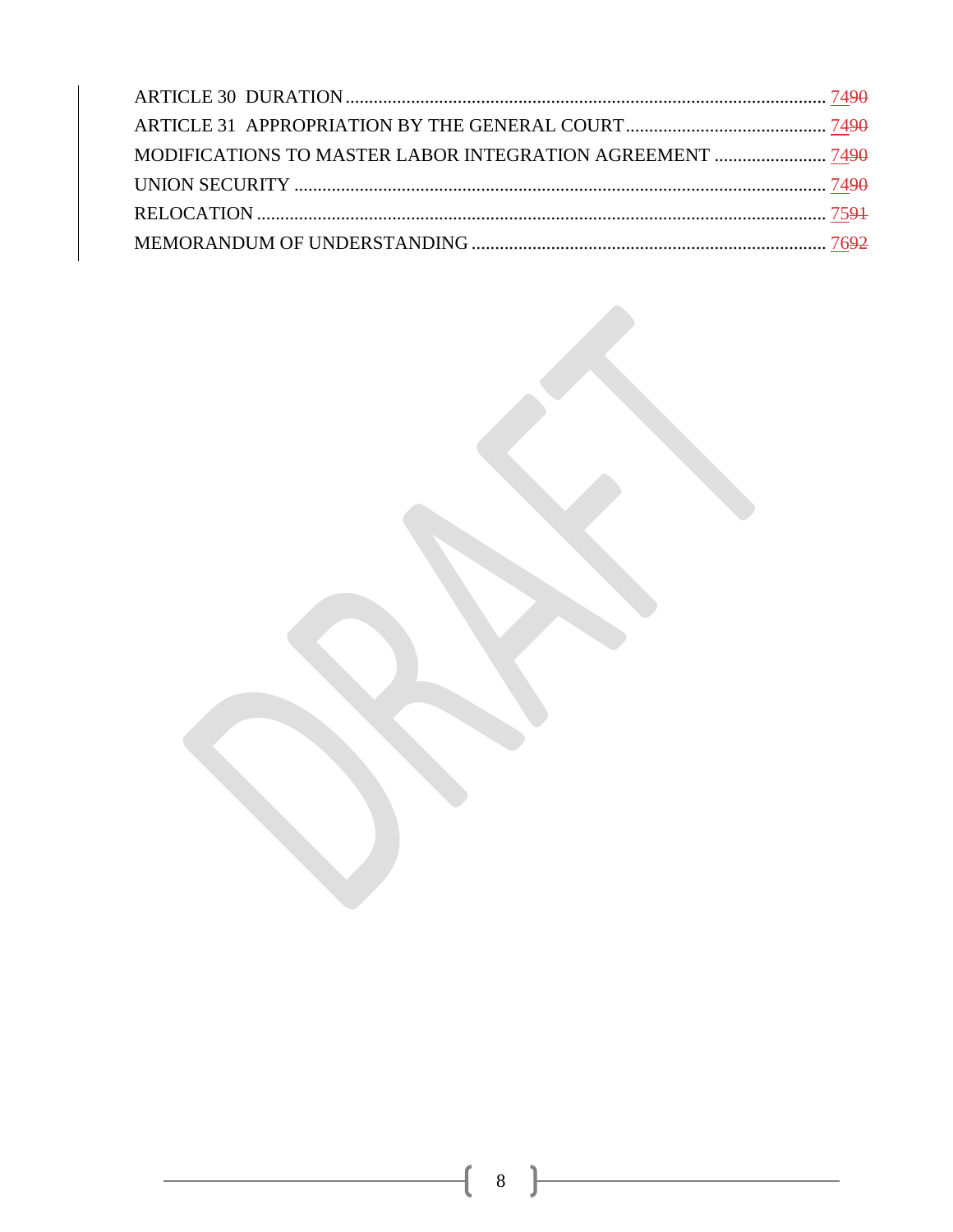## <span id="page-8-0"></span>**IMPORTANT INFORMATION CONCERNING THIS PUBLICATION**

This is not an official publication. This draft from the bargaining agents of Unit E is meant as a general reference point for agreed upon terms of employment while the official document is under review by MassDOT.

The purpose of this publication is to provide a convenient reference source to those interested in the collective bargaining agreements; supplemental agreements; supporting job groups and rate tables; and memoranda of understanding that govern the employee / employer relationship for MassDOT – Union E personnel.

Be aware that there are still some errors and inconsistencies in the information provided since the labor negotiations concluded without addressing all inconsistencies or reviewing/resolving all problems. In the interest of providing as complete, a set of documents as possible while also not making any clerical edits that might affect or influence the interpretation and effectiveness of the language these errors and inconsistencies were left unchanged in this publication.

Additionally, since the language contained herein drew from prior collective bargaining documents there was an effort to update the references to the affected Union(s) and MassDOT administration structure to make it current and relevant. However, this effort as well is not fully complete so for example there may still be references to "MOSES" and "Unit 9" where the more appropriate references might be "the Union" or "Unit E".[BAL(1]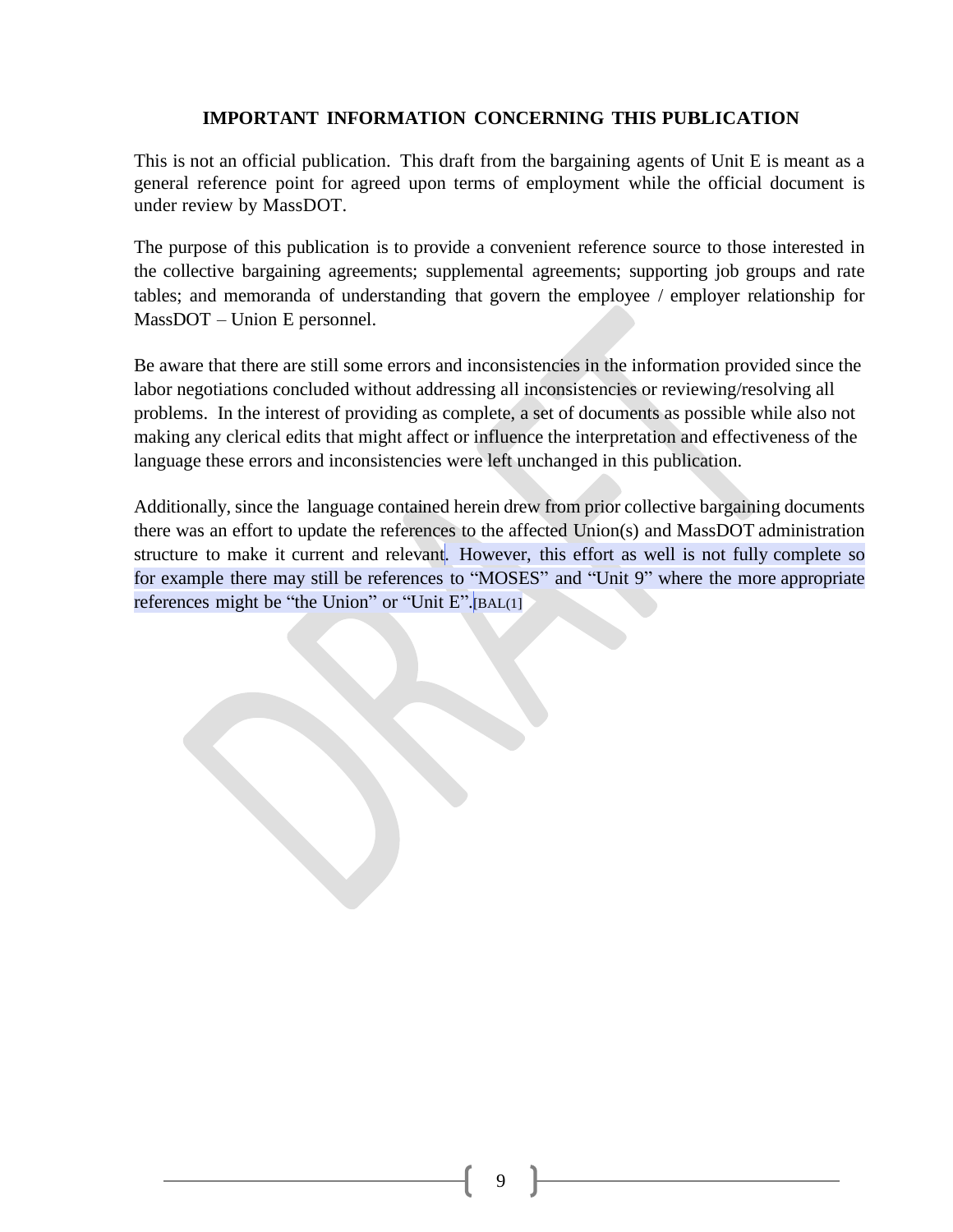#### **PREAMBLE**

<span id="page-9-0"></span>This Collective Bargaining Agreement signed on March 7, 2019 by the Massachusetts Department of Transportation acting through the Secretary of Transportation and the Human Resource Division, hereinafter referred to as the "Employer", or MassDOT; and by the Coalition of MassDOT Unions - Bargaining Unit E acting through its component Unions, MOSES and the USW hereinafter referred to as "Unit E", or "the Union(s)", and has as its purpose the promotion of harmonious relations between Unit E and the Employer.

This document consists of the Memorandum of Understanding for Successor Collective Bargaining Agreement for the period of July 1, 2017 to June 30, 2020, the Memorandum of Understanding for Successor Collective Bargaining Agreement for the period of July 1, 2014 to June 30, 2017, the Memorandum of Understanding for Successor Collective Bargaining Agreement for the period of July 1, 2012 to June 30, 2015, and the July 1, 2009 to June 30, 2012 collective bargaining between the Commonwealth and the Union. Except as modified herein, the terms of the current Agreement, including all previous memoranda of understanding, supplemental and side agreements, shall continue in effect.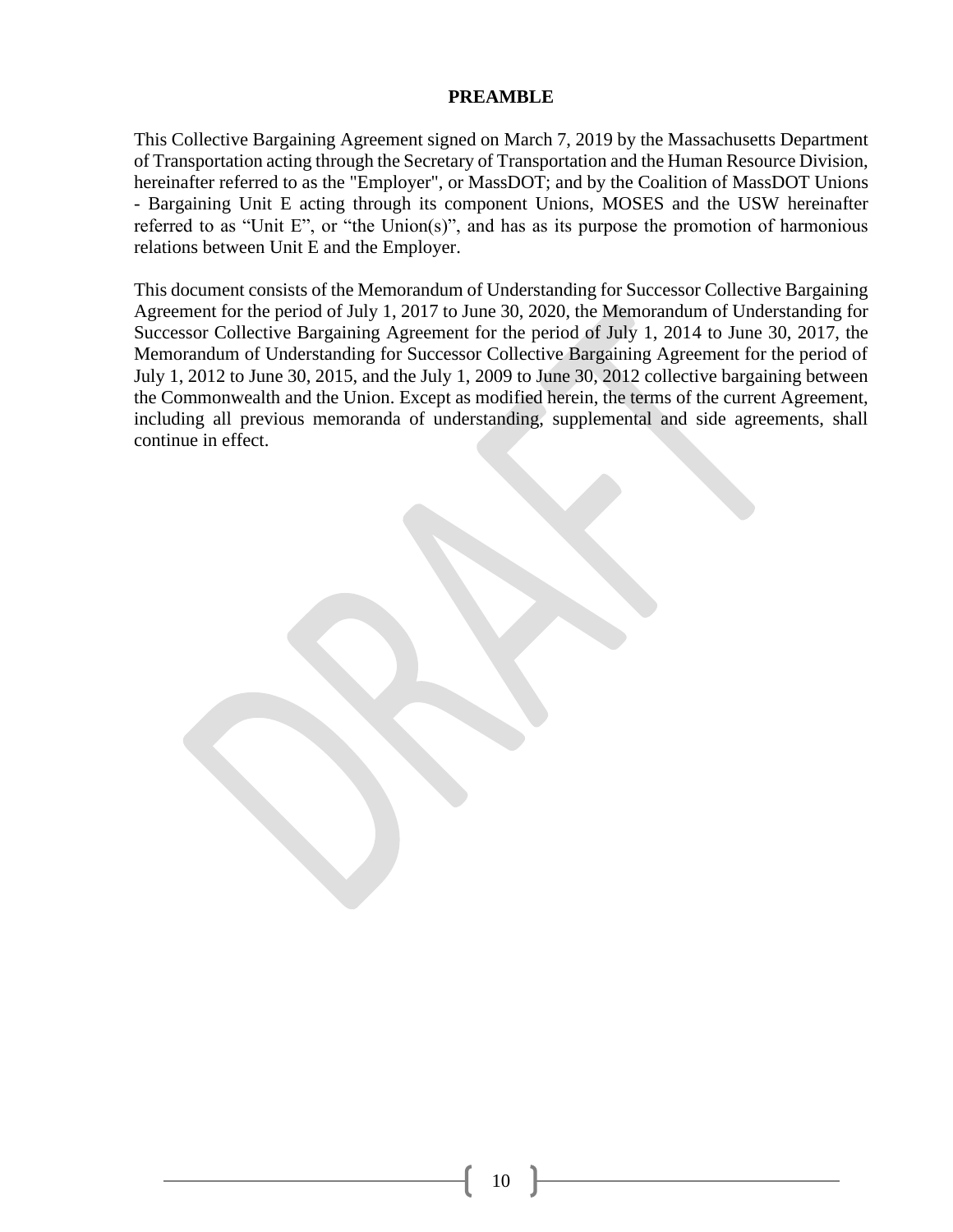#### **ARTICLE 1 RECOGNITION**

#### <span id="page-10-1"></span><span id="page-10-0"></span>**Section 1.1**

The Employer recognizes the Union as the exclusive collective bargaining representative of employees of MassDOT in the job titles, as set forth in the attached Addendum A. The parties acknowledge that any job title that was in existence on the effective date of this Agreement not appearing on Addendum A has been intentionally excluded.

In order to establish and maintain clear and concise employee/labor relations policy, the parties agree that the Office of Labor Relations and Employment Law, on behalf of the Secretary of Transportation, is solely responsible for the development and implementation of all labor and employee relations policies. Only the Office of Labor Relations and Employment Law has the authority to make commitments or agreements with respect to wages, hours, standards of productivity, performance and any other terms and conditions of employment with the Union as the exclusive union representative for Bargaining Unit E. To effectuate clear labor management communications and to further the stability of labor relations, any agreement the implementation of which directly or indirectly affects members of more than one (1) constituent union shall be signed by an authorized representative of each impacted unions. Each such agreement shall contain a provision certifying that:

- i.) the person executing the agreement has been authorized to enter the agreement on behalf of the constituent union;
- ii.) the CMU and each of the constituent unions individually agree to be bound by the agreement;
- iii.)the CMU and each of the constituent unions individually agree to refrain from filing any grievance or other action in any forum challenging the settlement agreement or the implementation of the settlement agreement, except for actions alleging that the Employer has failed to comply with terms of the settlement agreement.

Component unions shall continue to have the right to settle grievances or resolve other matters affecting the individual interests of bargaining unit members they represent.

In addition to the use of other seasonal employees as provided in this Agreement or by practice*,* the Employer may engage intermittent seasonal personnel from November 1 to April 15 each year to supplement staffing levels during snow and ice operations. Such employees shall be used for manual labor and for operating plowing, sanding or other equipment during snow and ice operations or weather-related events and shall not be used as substitutes for any MassDOT bargaining unit employees, except in instances where all qualified bargaining unit employees who are willing to work the event have first been offered the opportunity. Intermittent seasonal personnel will not be covered by any term or condition of the Collective Bargaining Agreement but may be required to pay an administrative fee to the Union to the extent permitted by law.

#### <span id="page-10-2"></span>**Section 1.2**

As used in this contract the term "employee" or "employees" shall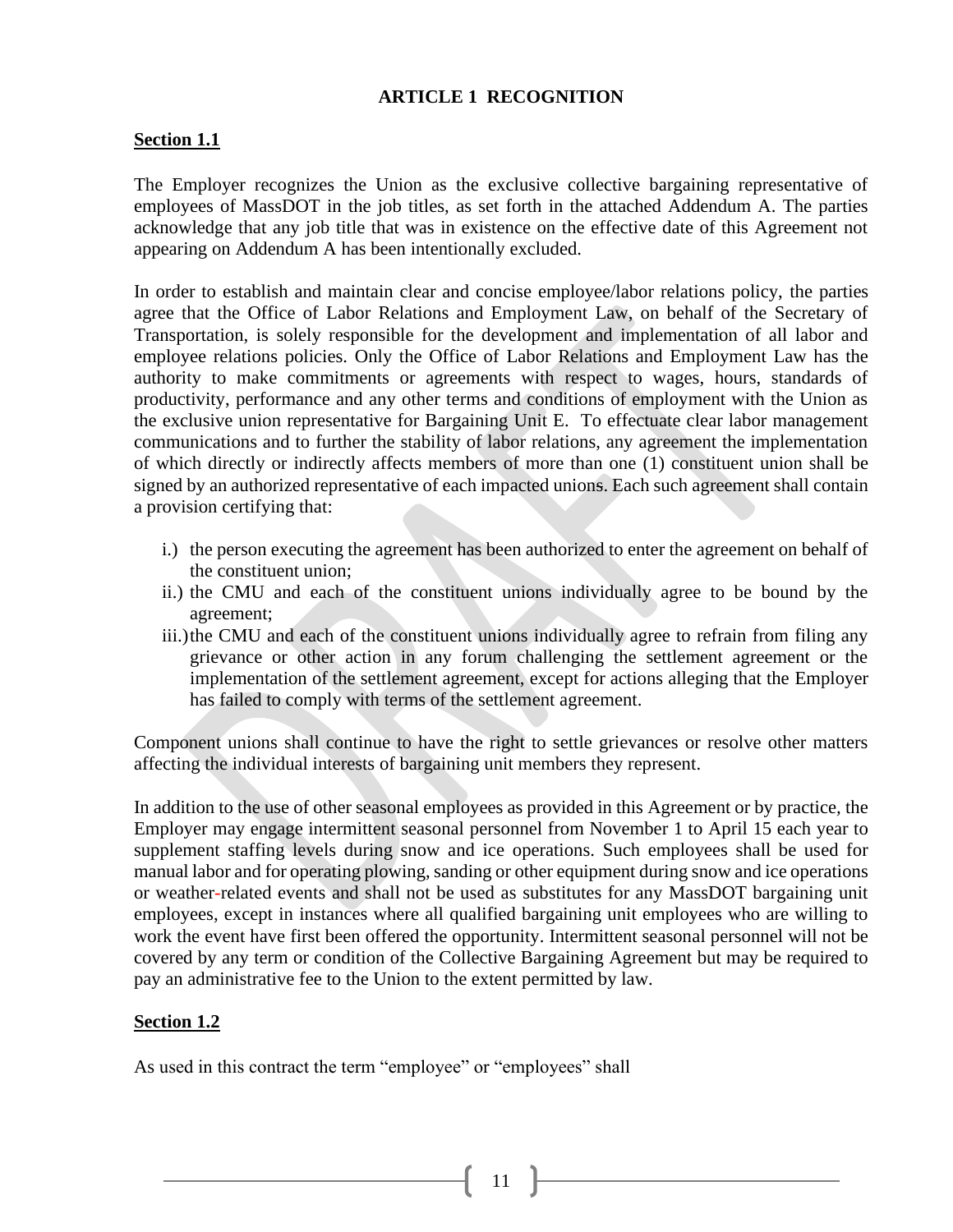- A. include full-time, and regular part-time persons employed by the Employer in job titles in the bargaining unit included in Section 1 above, including federally funded employees and seasonal employees whose employment is for a period of ninety (90) consecutive days or more.
- B. Exclusion:
	- (1) all managerial and confidential employees;
	- (2) all employees employed in short term jobs established by special federal or state programs such as summer jobs for underprivileged youths and;
	- (3) all intermittent employees;
- C. A full-time employee is defined as an employee who normally works a full workweek and whose employment is expected to continue for twelve (12) months or more, or an employee who normally works a full workweek and has been employed for twelve (12) months or more.
- D. A regular part-time employee is defined as an employee who is expected to work fifty (50) percent or more of the hours in a work year of a regular full-time employee in the same title.
- E. An intermittent employee is defined as an employee who is neither a full-time nor a regular part-time employee whose position has been designated as an intermittent position by the Employer in accordance with existing written procedures of the Personnel Administrator or those procedures as hereafter amended.

## **ARTICLE 2 RULES AND REGULATIONS**

<span id="page-11-0"></span>The Rules and Regulations governing Vacation Leave, Sick Leave, Travel, Overtime, Military Leave, Court Leave, Other Leave, Charges and State Personnel, Accident Prevention, as Authorized by Section 28 of Chapter 7 of the General Laws ("Red Book") of the Rules and Regulations governing Classifications, Salaries, Allocations, Individual Reallocations, Salary Increments as authorized by Section 45(5), and Section 53 of Chapter 30 of the General Laws ("Gray Book") shall not apply to employees covered by this Agreement.

## **ARTICLE 3 DUES CHECKOFF**

#### <span id="page-11-2"></span><span id="page-11-1"></span>**Section 3.1**

Unit E shall have the exclusive right to the check off and transmittal of dues on behalf of each employee.

#### <span id="page-11-3"></span>**Section 3.2**

An employee may consent in writing to the authorization of the deduction of union dues from his/her wages and to the designation of the Union as the recipient thereof. Such consent shall be in a form acceptable to the Employer and shall bear the signature of the employee. An employee may withdraw his/her dues authorization by giving the Employer at least sixty (60) days written notice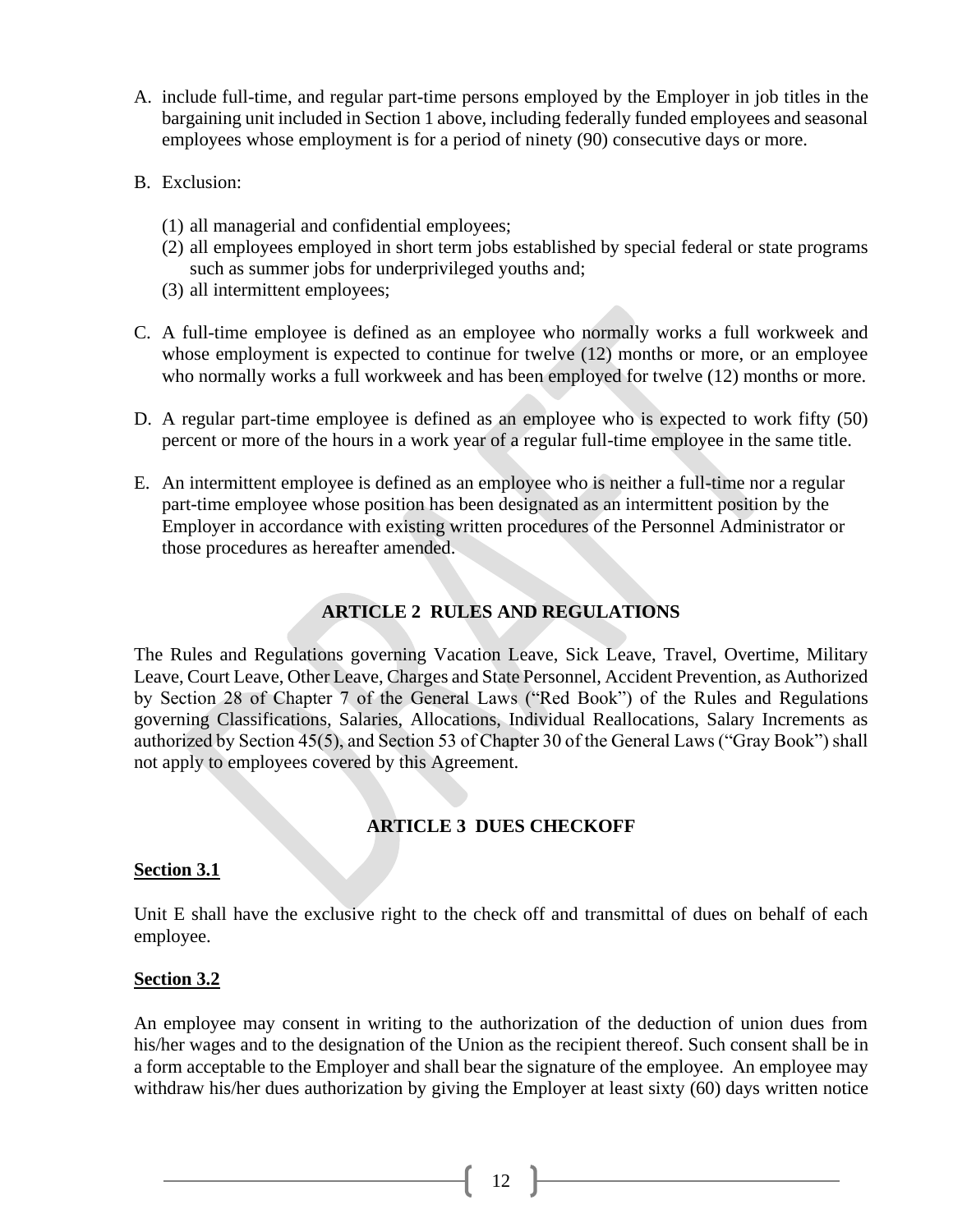and by filing a copy with the Treasurer of the Union. The Employer will promptly notify the Union of any request to withdraw union dues authorization.

## <span id="page-12-0"></span>**Section 3.3**

An employee may consent in writing to the authorization of the deductions of an agency fee from his/her wages and to the designation of the Union as the recipient thereof. Such consent shall be in a form, acceptable to the Employer, and shall bear the signature of the employee. An employee may withdraw his/her agency fee authorization by notifying the Union and the Employer in writing. The Employer will promptly cease deduction and notify the Union of any request to withdraw agency service fee authorization.

## <span id="page-12-1"></span>**Section 3.4**

The Employer shall deduct dues or an agency fee from the pay of employees who request such deduction in accordance with this Article and transmit such funds in accordance with Departmental policy as of July 1, 1976 to the Treasurer(s) of Unit E with a list of employees whose dues or agency fees are transmitted provided that the State Treasurer is satisfied by such evidence that he/she may require that the Treasurer(s) of Unit E has/have given to Unit E a bond, in a form approved by the Commissioner of the Department of Revenue, for the faithful performance of his/her duties, in a sum and with such surety or securities as are satisfactory to the State Treasurer.

## **ARTICLE 4 AGENCY FEE**

#### <span id="page-12-3"></span><span id="page-12-2"></span>**Section 4.1**

Employees electing to pay an agency service fee shall receive a year-end rebate from the Union. Said rebate shall consist of the percentage of the agency service fee paid which is equal to the percentage of total annual revenue expended for the following activities:

- (1) contributions to political candidates or political committees formed for a candidate or political party;
- (2) publicizing of an organizational preference for a candidate for political office;
- (3) efforts to enact, defeat, repeal or amend legislation unrelated to wages, hours, standards of productivity and performance, and other terms and conditions of employment, and the welfare or the working environment of employees represented by the exclusive bargaining agent or its affiliates;
- (4) contributions to charitable, religious or ideological causes not germane to its duties as the exclusive bargaining agent;
- (5) benefits which are not germane to the governance or duties as bargaining agent and available only to the members of the employee organization.

The Union will pay for an independent audit which will include verification of the aforementioned expenses on an annual basis. If an employee challenges the computation of the rebate, the Union agrees to submit the issue to an arbitrator chosen through the American Arbitration Association's mutual selection process.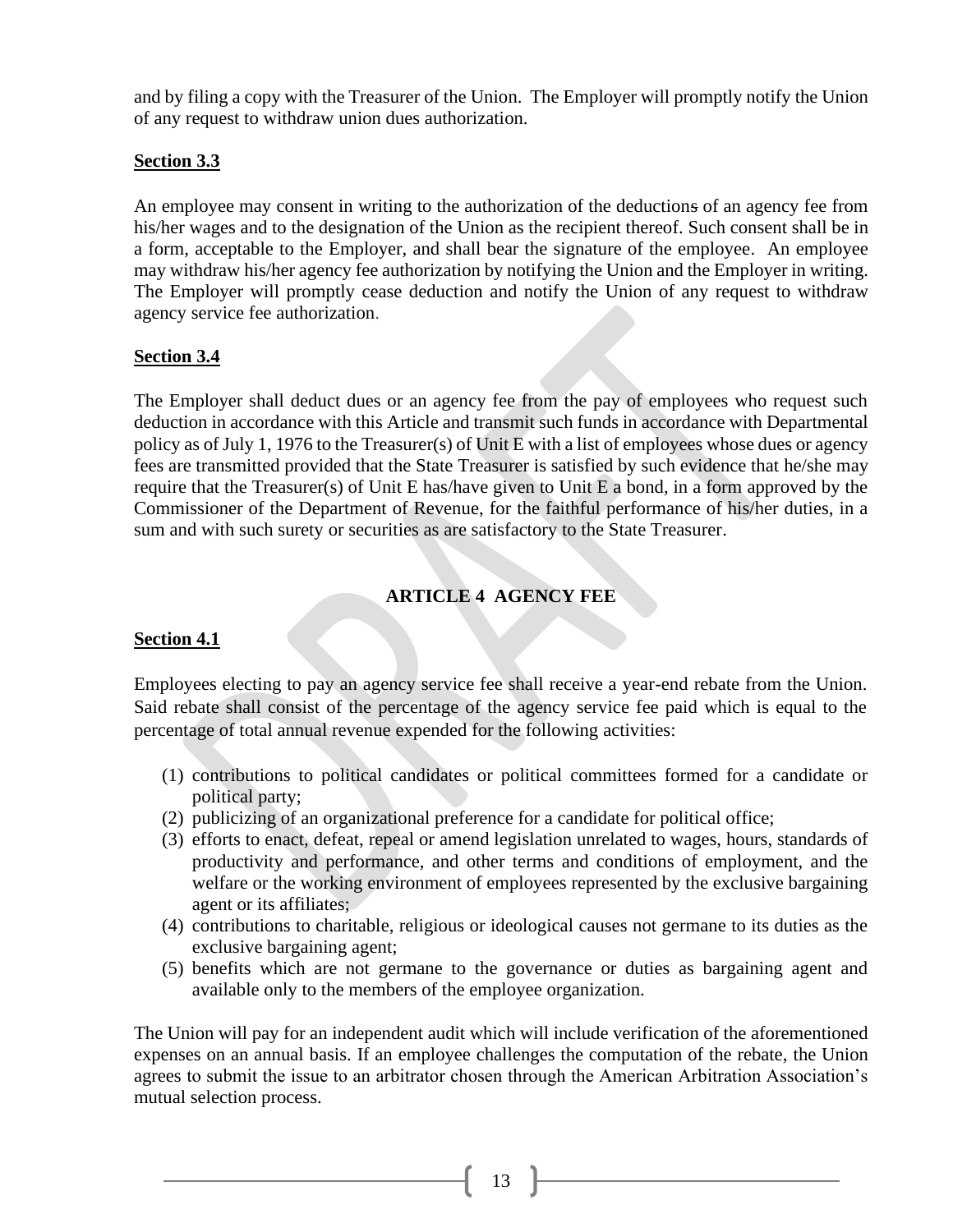#### <span id="page-13-0"></span>**Section 4.2**

Neither MassDOT nor the Union shall discriminate against an employee on the basis of membership, non-membership or agency service fee status in the employee organization or its affiliates.

Employees electing to pay an agency service fee will be provided with the same representation as union members under the Unit E Collective Bargaining Agreement. Accordingly, the Union may not refuse to process a grievance based on an employee's non-membership in the Union. Nonmembers are also eligible for the same dental and vision coverage as Union members under the Health and Welfare Trust Fund outlined in Article 13B.

## **ARTICLE 5 UNION BUSINESS**

## <span id="page-13-2"></span><span id="page-13-1"></span>**Section 5.1 Union Representation**

Union staff representatives shall be permitted to have access to the premises of the Employer for the performance of official Union business, provided that there is no disruption of operations. Requests for such access will be made in advance and will not be unreasonably denied. The Union will furnish the Employer with a list of staff representatives and their areas of jurisdiction, and provide prompt notice of any changes.

#### <span id="page-13-3"></span>**Section 5.2 Union Stewards**

Union stewards or officials shall be permitted to have reasonable time off without loss of pay for the investigation and processing of grievances and arbitrations. Requests for such access will be made in advance and will not be unreasonably denied. The Union will furnish the Employer with a list of staff representatives and their areas of jurisdiction, and provide prompt notice of any changes. Grievants shall be permitted to have reasonable time off without loss of pay for processing grievances through the contractual grievance procedure, except that for class action grievances no more than three (3) grievants shall be granted such leave at any one (1) time.

#### <span id="page-13-4"></span>**Section 5.3 Paid Union Leave of Absence**

Leaves of absence without loss of wages, benefits, or other privileges to attend meetings, conventions, and executive board meetings of the local, city, state, regional, and parent organizations may be granted to Union officers, stewards, and elected delegates of the Union.

Paid Executive Board meetings shall be limited to a total of twelve (12) days per year for twelve (12) Union officers.

Reasonable time off without loss of wages, benefits, or other privileges may be granted to Union negotiating committee members for attendance at negotiating sessions and related Union caucuses.

Reasonable time off without loss of wages, benefits, or other privileges may be granted to representatives and officers of the Union to attend joint Union/Management meetings.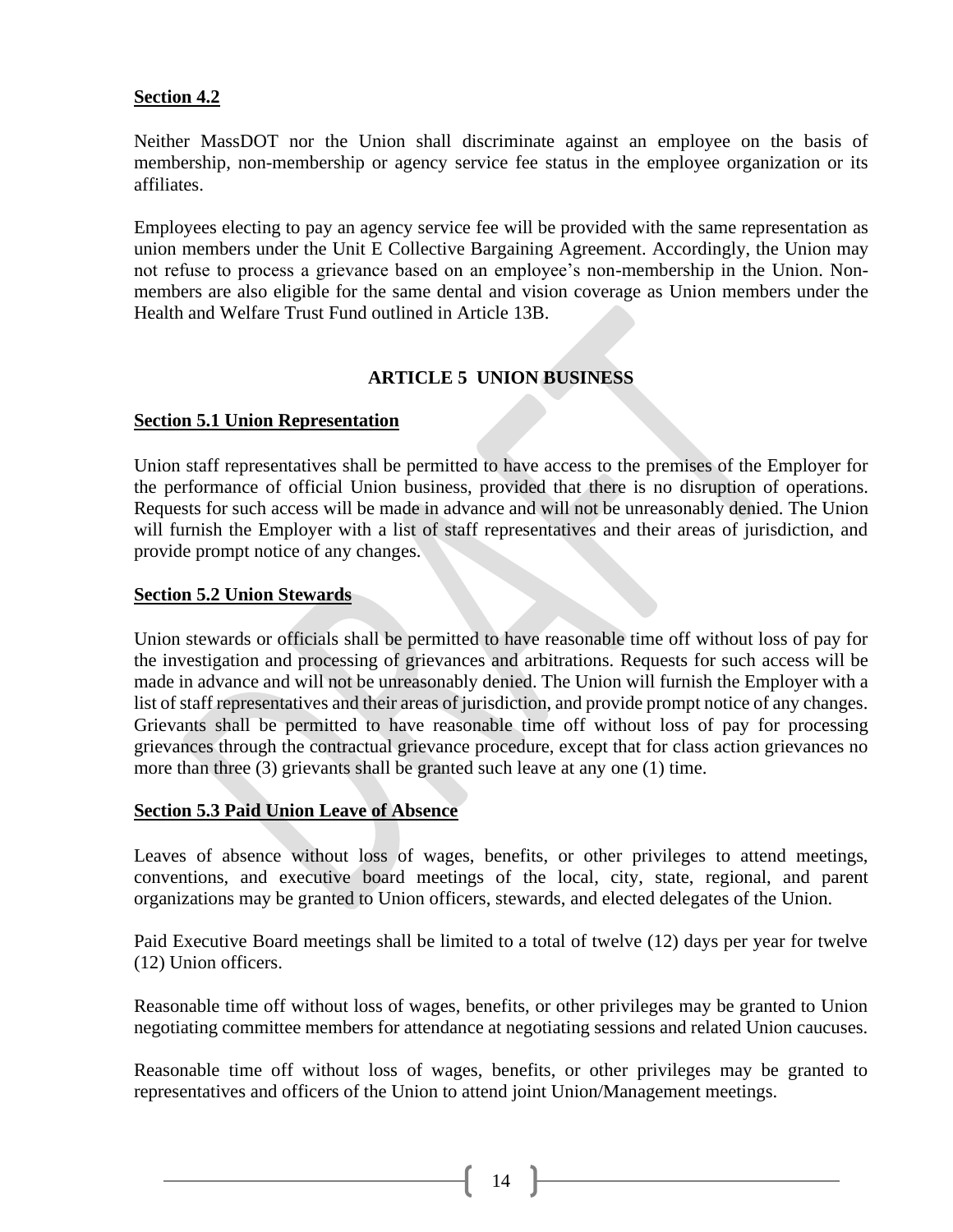All leave granted under this Section shall require prior approval of the Director of the Office of Labor Relations and Employment Law.

## <span id="page-14-0"></span>**Section 5.4 Unpaid Union Leave of Absence**

Upon request by the Union, an employee may be granted a leave of absence without pay to perform full-time duties on behalf of the Union. Such leave of absence shall be for a period of up to one (1) year and may be extended for one (1) or more additional periods of one (1) year or less at the request of the Union. Advance approval of the Director of Human Resources is required for all such leaves of absence or the extension thereof. Employees on such leave shall not accrue nor utilize paid leave during the leave of absence. Approved requests will be granted by the Employer up to a maximum of three (3) persons for Unit E provided no adverse effect on the operation of  $MassDOT<sub>[BAL(2]</sub>$ results.

## <span id="page-14-1"></span>**Section 5.5 Attendance of Hearings**

Except as provided in the MOU "Regarding Union Leave", representatives and officers of Unit E may be granted a leave of absence without pay to attend hearings before the Legislature and State agencies concerning matters of importance to Unit E. Such leave will require prior approval of MassDOT. Unit E will make every reasonable effort to notify MassDOT three (3) days in advance of such hearings.

## <span id="page-14-2"></span>**Section 5.6 Union Use of Premises**

The Unions shall be permitted to use those facilities of the Employer for the transaction of Union business during normal working hours which have been used in the past for such purpose, and to have reasonable use of the Employer's facilities during off-duty hours for Union meetings subject to appropriate compensation if required by law.

This Section shall not be interpreted to grant an employee the right to carry on Union business during his/her own working hours, not granted elsewhere in the contract.

## <span id="page-14-3"></span>**Section 5.7 Bulletin Boards**

The Unions may post notices on the bulletin boards or an adequate part thereof in places and locations where notices are usually posted by the Employer for employees to read. All notices shall be on MOSES or USW stationery, signed by an official of MOSES or USW, and shall only be used to notify employees of matters pertaining to MOSES or USW affairs. The notices may remain posted for a reasonable period of time. No material shall be posted which is inflammatory, profane or obscene, or defamatory of MassDOT or its representatives, or which constitutes election campaign material for or against any person, organization, of faction thereof.

## <span id="page-14-4"></span>**Section 5.8 Employer Provision of Information**

The Employer shall continue to provide the Union with the same or similar bargaining unit information that it currently provides. In the event the Commonwealth discontinues providing the Union with any information it currently provides concerning members of the bargaining unit, the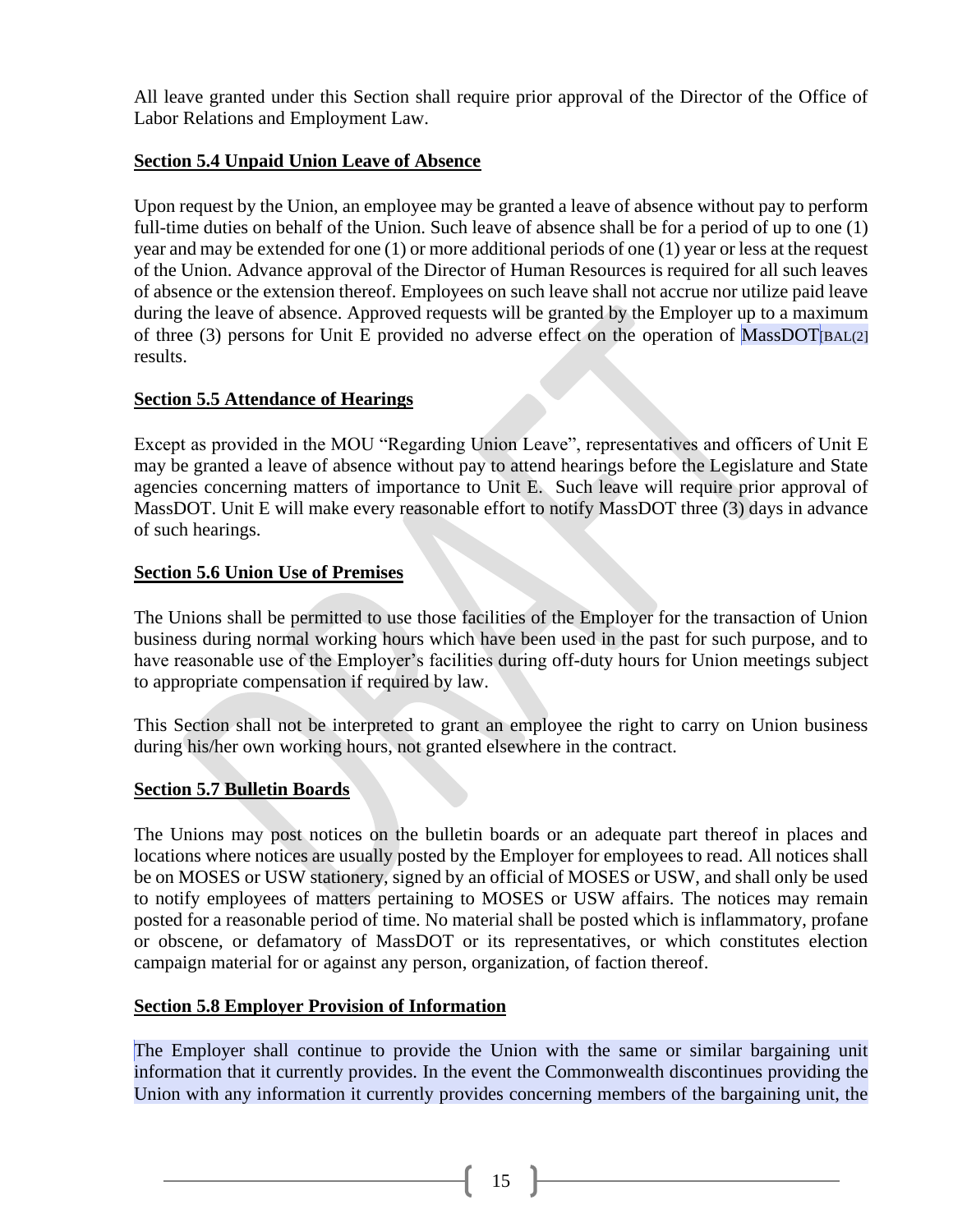Employer will meet with the Union to discuss the availability alternative methods of providing the same or similar information.

The information contained in this Section shall be provided as soon as is administratively feasible. The Employer will provide the Union with weekly notice of accepted offers of employment into the bargaining unit, including new hires, rehires and transfers. The information shall include the following: candidate name, home address, work location, official title, functional title, and actual start date of employment. The Union will provide the Employer with a designated e-mail address to which the information may be sent.[BAL(3]

## <span id="page-15-0"></span>**Section 5.9 Orientation**

Within the first thirty (30) days of employment or upon entering into the bargaining unit from a non-bargaining unit position, or as soon as reasonably practical thereafter but not later than ninety (90) days, the Employer will allow up to thirty (30) minutes for a Union representative to discuss the Union with the employee(s) without the presence of non-bargaining unit employees. The Union shall provide the Employer with reasonable advance notice of the names of the employee(s), date and time of all such meetings, and upon request certify the dates, and the start and end time of meetings. All meetings will be conducted at the employee's regular work location at times that shall be mutually agreed upon and shall not disrupt business operations. No time in excess of thirty (30) minutes shall be paid by the Employer. Reasonable time spent by the employee traveling to and from the meeting location shall not be considered as part of the orientation time.

For the purpose of this Article, unless otherwise agreed upon, access shall be limited to one (1) CMU steward or official and one (1) CMU staff member per session.

## **ARTICLE 6 ANTIDISCRIMINATION AND AFFIRMATIVE ACTION**

## <span id="page-15-2"></span><span id="page-15-1"></span>**Section 6.1**

The Employer and the Union agree not to discriminate in any way against employees covered by this Agreement on account of race, religion, creed, color, national origin, sex, sexual orientation, age, ethnicity, mental or physical disability, union activity, gender identity, gender expression, military or veteran status.

#### <span id="page-15-3"></span>**Section 6.2**

The Union and the Employer agree that when the effects of employment practices, regardless of their intent, discriminate against any group of people on the basis of race, religion, creed, color, national origin, sex, sexual orientation, age, ethnicity, mental or physical disability, or being a Vietnam Era Veteran, specific positive and aggressive measures must be taken to redress the effects of past discrimination, to eliminate present and future discrimination and to ensure equal opportunity in the areas of hiring, upgrading, demotion or transfer, recruitment, layoff or termination, rate of compensation, and in-service or apprenticeship training programs. Therefore, the parties acknowledge the need for positive and aggressive affirmative action.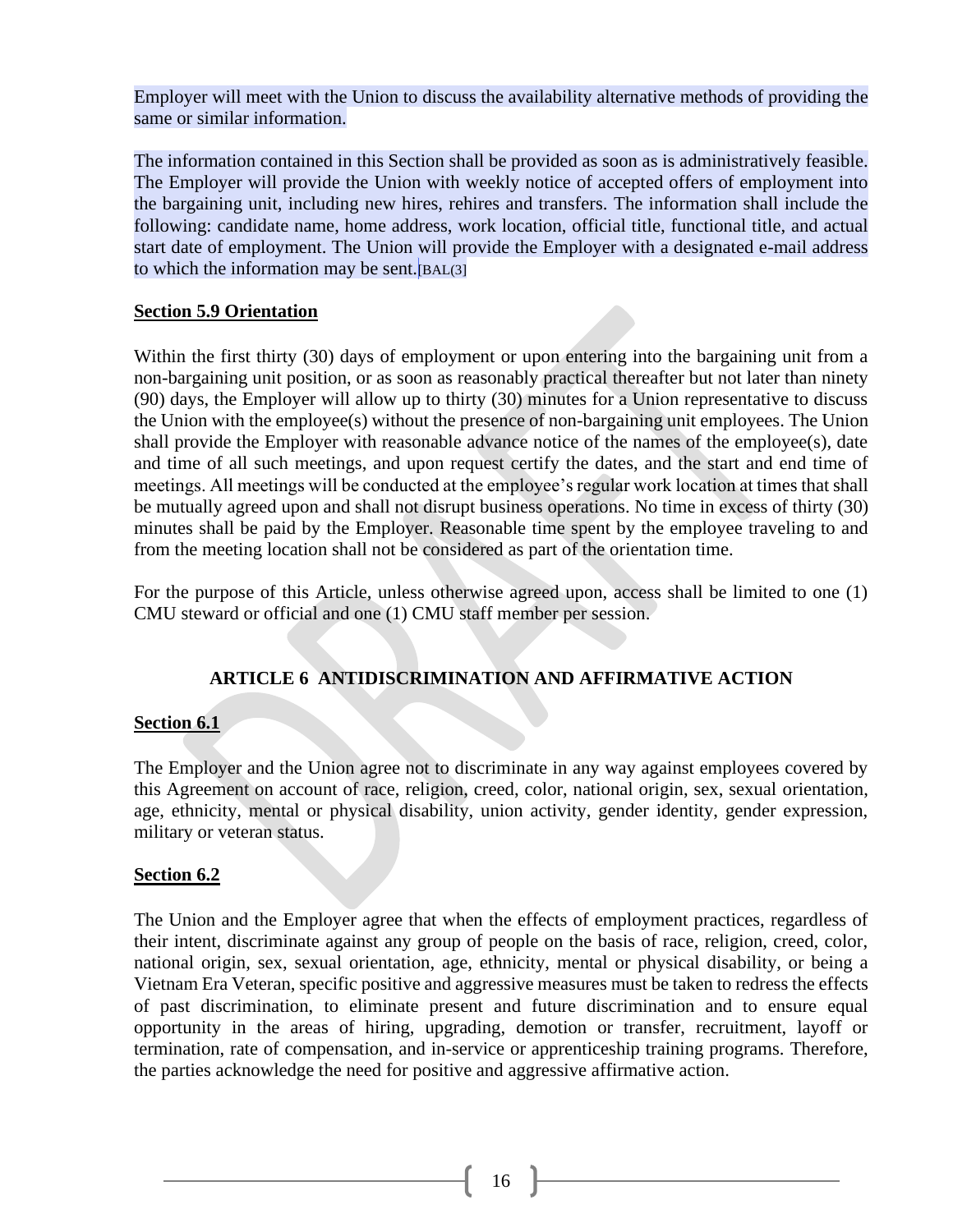## <span id="page-16-0"></span>**Section 6.3**

The Statewide Labor/Management Committee established pursuant to Article 26 shall give priority to the area of affirmative action and reasonable accommodation. The Committee shall review affirmative action programs and shall devote its best efforts to alleviating any obstacles that are found to exist to the implementation of the policy and commitments contained in the Governor's Executive Order No. 116 dated May 1, 1975 or as subsequently amended or in Governor's Executive Order #253 (1988) or as subsequently amended.

## <span id="page-16-1"></span>**Section 6.4**

The Employer and Unit E acknowledge that sexual harassment is a form of unlawful sex discrimination, and the parties mutually agree that no employee should be subjected to such harassment. The term "sexual harassment", as used herein, is conduct such as unwelcome sexual advances, requests for sexual favors, and other verbal or physical conduct of a sexual nature which constitutes sexual harassment when:

- A. Submission to or rejection of such advances, requests or behavior is made, either explicitly or implicitly, a term or condition of employment decision; or
- B. Such behavior has the purpose or effect of unreasonably interfering with work performance; or
- C. Such behavior has the purpose or effect of creating an intimidating, hostile, humiliating or sexually offensive working environment.

## <span id="page-16-2"></span>**Section 6.5**

A grievance alleging a violation of Section 6.4 of this Article shall be filed initially at Step II of the grievance procedure. Such action must be brought within twenty-one (21) days from the alleged act or occurrence. However, an employee who has filed a complaint alleging sexual harassment under MassDOT's Anti-Harassment and Discrimination Policy may not file a grievance regarding those same allegations under this Section.

#### <span id="page-16-3"></span>**Section 6.6**

There shall be no discrimination by the Employer or its Agent against any employee because of his/her activity or membership in MOSES or USW.

#### <span id="page-16-4"></span>**Section 6.7**

The Employer shall not interfere with Unions' legal rights to self-operation, nor shall any officer or representative of Unit E be prevented from serving in his/her capacity under the law.

#### <span id="page-16-5"></span>**Section 6.8**

A grievance alleging a violation of Section 1 or Section 5 of this Article will be considered withdrawn with prejudice upon the filing of a claim of discrimination under MGL Chapter 151B, Title VII, the Americans with Disabilities Act or the Age Discrimination in Employment Act or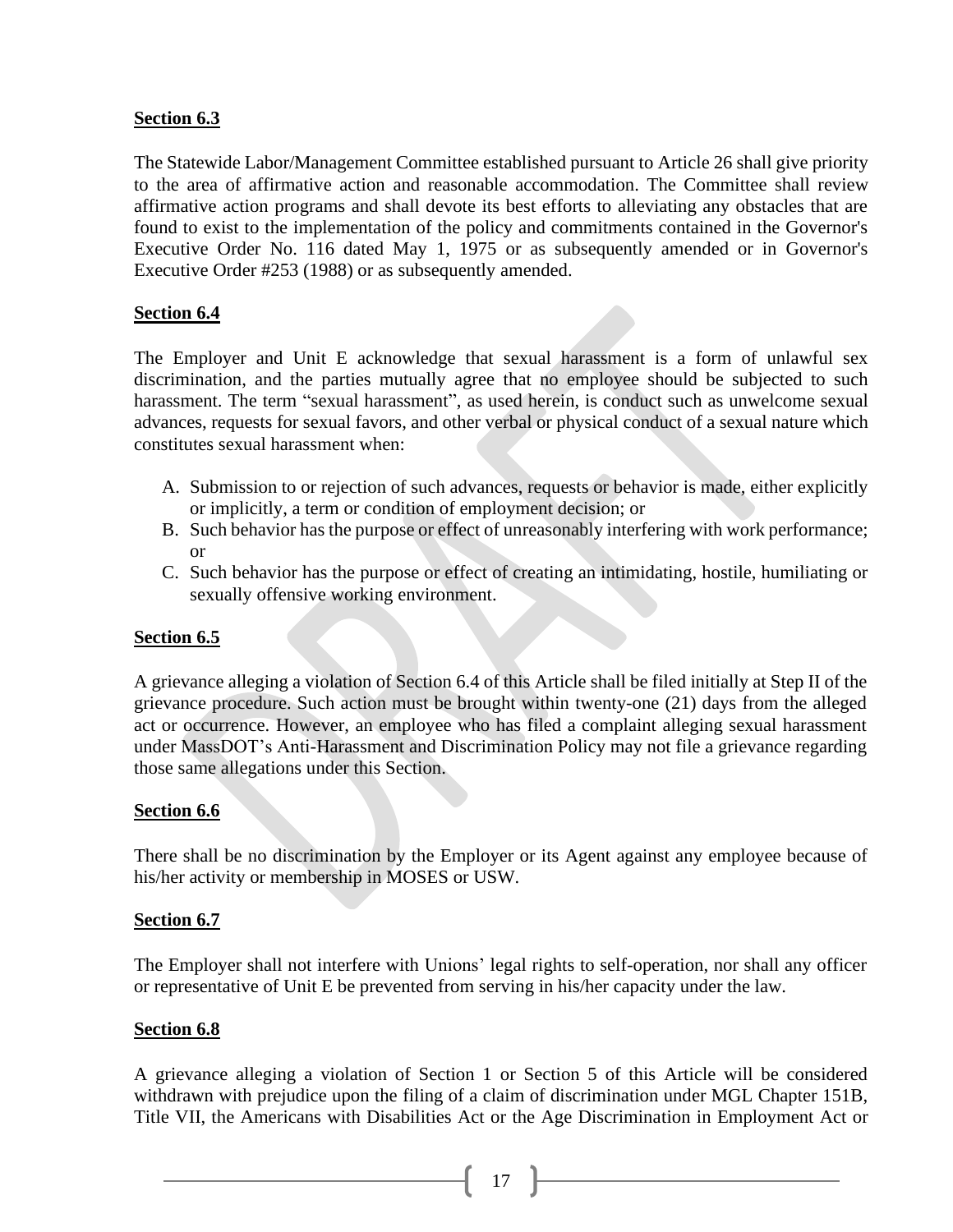Chapter 150E, in any state or federal court or agency which arises out of the same or similar facts as the grievance.

#### <span id="page-17-0"></span>**Section 6.9**

The Employer and Union agree that individuals with disabilities should enjoy equal access to all employment opportunities. During the process to identify a reasonable accommodation the employee may elect to have a union representative present.

#### **ARTICLE 6A MUTUAL RESPECT**

<span id="page-17-1"></span>MassDOT and Unit E agree that mutual respect between and among managers, employees, and coworkers and supervisors is integral to the efficient conduct of MassDOT's business. Behaviors that contribute to a hostile, humiliating or intimidating work environment, including abusive language or behavior, are unacceptable and will not be tolerated. Employees who believe they are subject to such behavior should raise their concerns with an appropriate manager or supervisor as soon as possible, but no later than ninety (90) days from the occurrence of the incident(s). In the event the employee(s) concerns are not addressed at the Agency level, whether informally or through the grievance procedure, within a reasonable period of time, the employee or Unit E may file a grievance at Step II of the grievance procedure as set forth in Article 23A. If an employee, or either of the component Unit E Unions requests a hearing at Step II, such hearing shall be granted. Grievances filed under this Section shall not be subject to the arbitration provisions set forth in Article 23A. No employee shall be subject to discrimination for filing a complaint, giving a statement, or otherwise participating in the administration of this process.

#### **ARTICLE 7 WORKWEEK AND WORK SCHEDULES**

#### <span id="page-17-3"></span><span id="page-17-2"></span>**Section 7.1 Scheduled Hours, Workweek, Workday**

- A. Except as otherwise specified in this Agreement the regular hours of work for full-time employees shall be thirty-seven and one-half (37.5) hours per week excluding duty free meal periods or forty (40) hours per week excluding duty free meal periods, as has been established for that job title at the particular job location. Any employee whose regular workweek has averaged more than forty (40) hours excluding meal periods in the past shall have a forty (40) hour workweek.
- B. The work schedule, both starting times and quitting times, of employees shall be posted on a bulletin board at each work location or otherwise made available to employees and Unit E stewards.
- C. When the Employer desires to change the work schedule of an employee, he/she shall give the affected employee at least ten (10) days written notice of such contemplated change, except in cases of emergency involving the protection of the property of MassDOT or involving the health and safety of those persons whose care and/or custody have been entrusted to MassDOT. However, a declaration of emergency shall not be used for the purpose of avoiding the payment of overtime.

18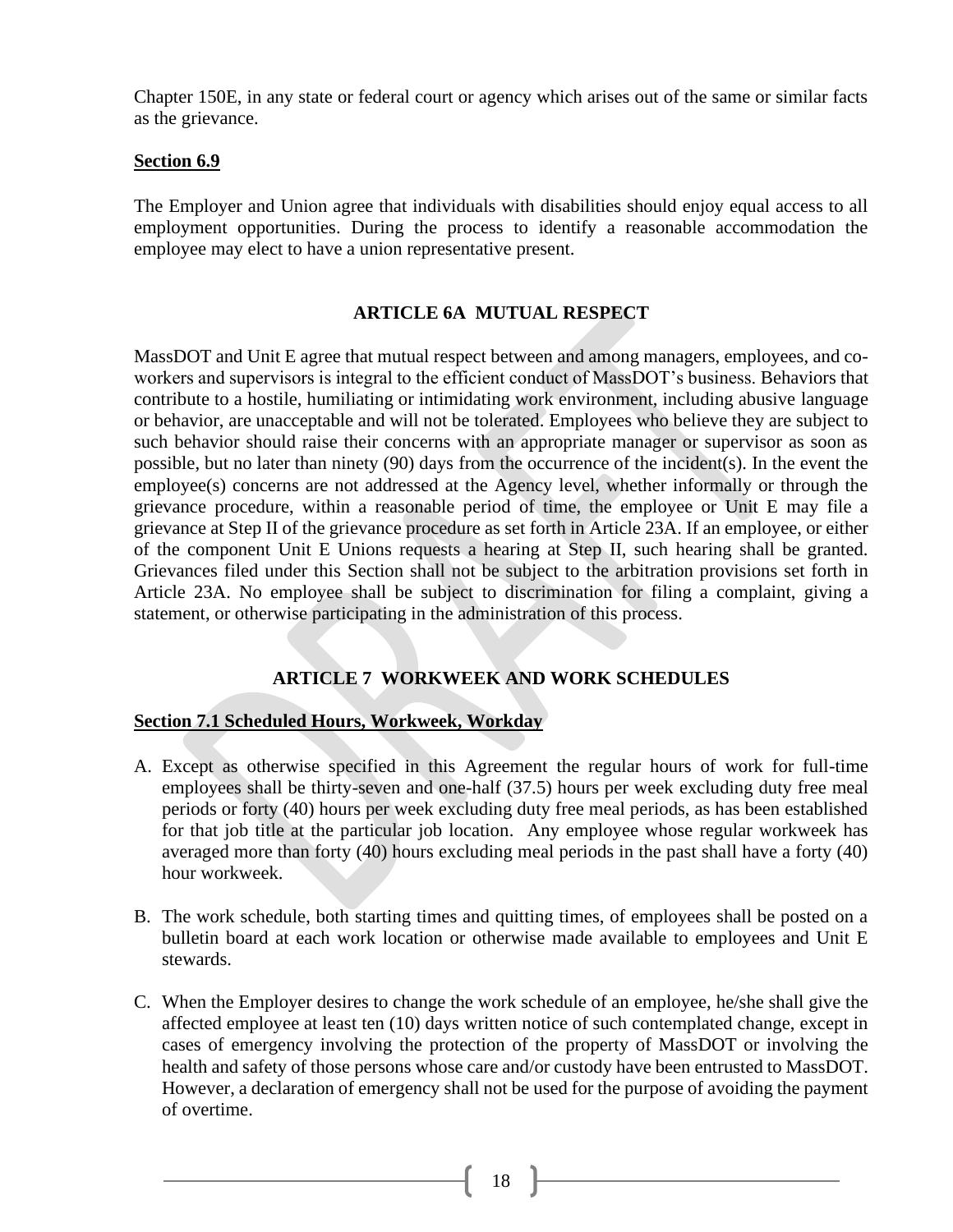- D. To the extent practicable, the normal workweek shall consist of no more than five (5) consecutive days with regular hours of work to be consecutive except for duty free meal periods. Similarly, to the extent practicable, employees in continuous operations shall receive two (2) consecutive days off in each seven (7) day period. This Section shall not apply to employees in authorized flexible hours programs or working alternative work schedules. A workweek other than Monday through Friday may be established where the Employer reasonably determines the need for such schedule.
- E. The Employer may establish alternative work schedules including three (3) or four (4) day workweeks and a workday of up to 13.34 hours excluding meal periods. The Employer shall attempt to fill an alternative work schedule by soliciting volunteers and shall select from qualified volunteers in order of seniority based on operational needs. If the alternative work schedule cannot be filled by volunteers, the Employer may involuntarily assign employees within the District, or other departmental unit, in inverse order of seniority based on
	- i.) ability to do the job;
	- ii.) geography and
	- iii.) hardship. If the affected employee demonstrates a substantial hardship the Employer may assign the next least senior qualified employee.
- F. The parties acknowledge the benefit of establishing alternative work schedules, including but not limited to flexible hours, staggered hours, part-time and job sharing where such programs contribute to the efficient delivery of state services. The Union/Management Committee established pursuant to Article 26 of this Agreement shall meet to determine the feasibility of establishing such options where they do not currently exist, to monitor existing programs, and to recommend changes where appropriate. Upon the written request of either party, the Union shall meet with local and central office representatives relative to developing and implementing flex-time/alternative-work schedules where feasible for an individual worksite/facility or for the department/agency. Following said meetings where there continues to be any unresolved issues the areas of dispute may be brought at the request of either party to the Employer to work toward a possible resolution. All agreements reached pursuant to the above paragraph shall be submitted to the Union and the Employer for approval. Effective the date of this Agreement, the Alternative Work Options directive attached as a Policy Directive dated April 11, 2011 shall become permanent. Denials of Alternative work Schedule may be grieved to Step II of the grievance procedure.

## <span id="page-18-0"></span>**Section 7.2 Overtime**

A. When overtime is required in non-emergency situations, the Employer shall solicit volunteers before requiring any employee to work mandatory overtime. If no volunteers are available, the Employer shall assign, on an inverse seniority rotational system within the same classification by sub-area within a district, then District, or if there is no such employee available, then within any classification where the employee's job description covers the work required, and that employee's D<sub>[M4]</sub>epartment head or designee reasonably determines is qualified to perform the work. All overtime must be approved in advance by the employee's  $D$ [M5]epartment head or designee. Any non-emergency overtime work not approved in advance will be considered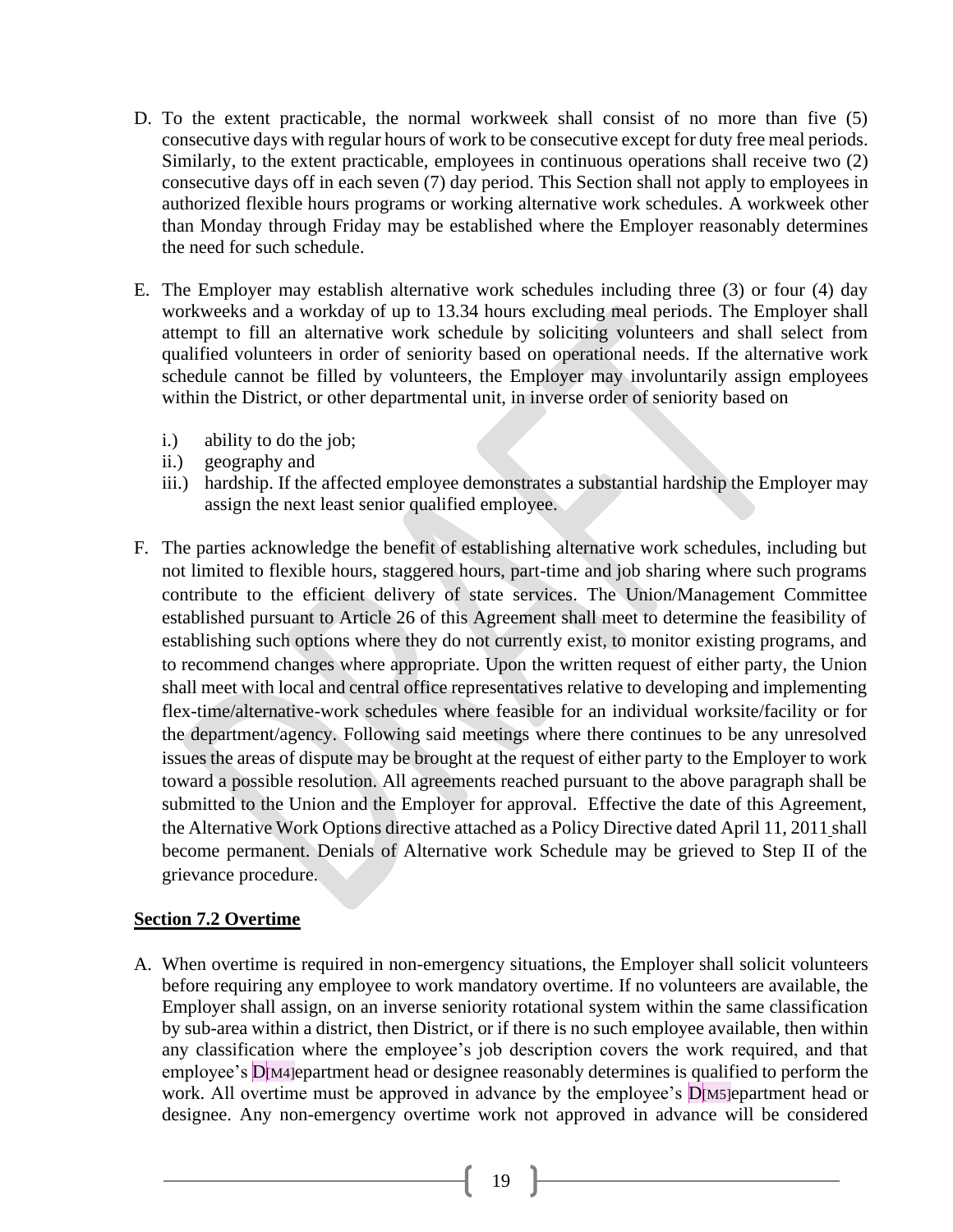unauthorized, provided that no employee shall be compelled to work an overtime assignment in the absence of such approval.

- B. An employee shall be compensated at the rate of time and one-half (1.5x) his/her regular rate of pay for authorized overtime work performed in excess of forty (40) hours per week. A parttime employee shall be compensated at the rate of time and one-half (1.5x) his/her regular rate of pay for authorized overtime work performed in excess of eight (8) hours in his/her regular workday except that a part-time employee whose regular workday is more than eight (8) hours shall be compensated at the rate of time and one-half (1.5x) his/her regular rate of pay for authorized overtime performed in excess of his/her regular workday.
- C. An employee whose regular workweek is less than forty (40) hours shall be compensated at his/her regular rate for authorized overtime work performed up to forty (40) hours per week that is excess of his/her regular workweek.
- D. The Employer shall not, for the purpose of avoiding the payment of overtime, curtail the scheduled hours of an employee during the remainder of a workweek in which the employee has previously worked hours beyond his/her normally scheduled workday. This Paragraph shall not apply to employees who, because of the nature of the duties of their positions, work an irregular workday, nor shall it apply to employees who have been permitted by the Employer to participate in an approved voluntary flexible hours program that has been duly authorized by the Employer.
- E. With the exception of paid sick time, time for which an employee is on full paid leave status shall be considered time worked for the purpose of calculating overtime compensation. However, an employee who uses sick leave during the same work week in which he/she works mandatory or emergency overtime shall have up to three (3) sick days per calendar year counted towards the calculation of overtime, provided the sick day(s) was used prior to the notification to report for the overtime. In addition, the employee shall have the opportunity to replace up to three (3) shifts per fiscal year of sick leave with his/her available personal leave, vacation leave, accrued compensatory time or holiday compensatory time. The Employer may require the employee to produce satisfactory medical documentation to substantiate the need for sick leave.
- F. There shall be no duplication or pyramiding of the premium pay for overtime work provided for in this Agreement.
- G. The Employer shall make every effort to send out checks for overtime no later than the second payroll period following the payroll period of the overtime worked.
- H. Overtime shall be distributed as equitably and impartially as practicable among persons in each work location who ordinarily perform such related work in the normal course of their workweek to meet the operational needs of MassDOT at each work location. Department heads and Union representatives at each location shall work out procedures for implementing this policy of distributing overtime work.
- I. The provisions of this Section shall not apply to employees on full travel status to the extent permitted by law.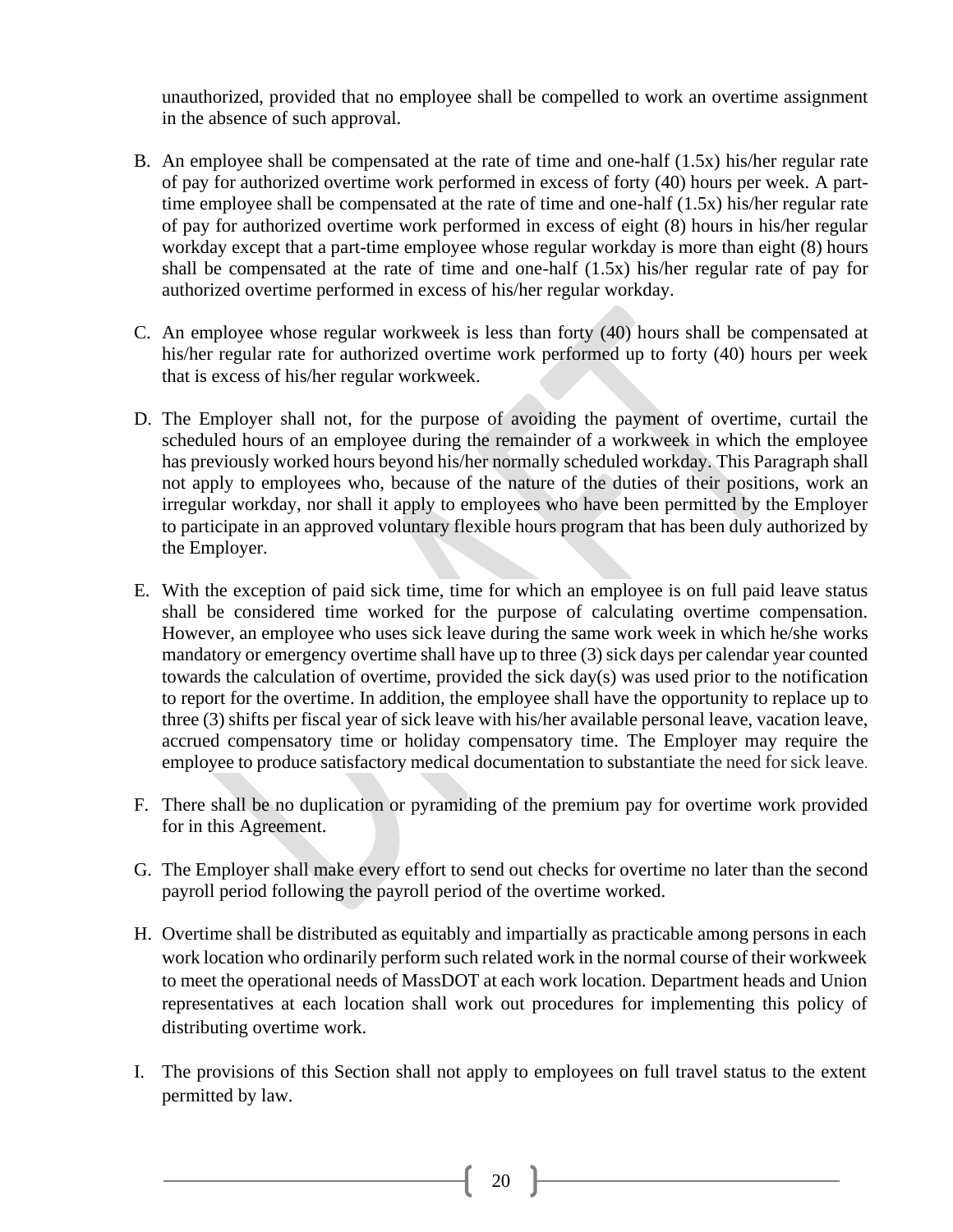J. Upon the request of an employee, the Employer may grant at its discretion compensatory time in lieu of payment for overtime at a rate not less than one and one-half (1.5) hours for each hour of employment for which overtime compensation would be required under this Article. Such compensatory time shall not be accumulated in excess of one hundred and twenty (120) hours and may be used in one half-hour (0.5) increments. The Employer shall permit the use of compensatory time at the employee's request upon reasonable advance notice, provided the use of compensatory time does not unduly disrupt the operation of MassDOT. Upon termination an employee shall be paid for all unused compensatory time at the final regular rate of pay.

#### <span id="page-20-0"></span>**Section 7.3 Regular Meal Periods**

A meal shall be scheduled as close to the middle of the shift as possible considering the needs of MassDOT and the needs of the employee.

## <span id="page-20-1"></span>**Section 7.4 Rest Periods**

Employees shall be allowed two (2) rest periods of up to fifteen (15) minutes per workday. Rest periods may not be used to either extend the meal break or reduce the length of the workday without prior approval of the Department Head.

## <span id="page-20-2"></span>**Section 7.5 Time Keeping**

Employees may be required to record their daily arrival and departure times as well as the start and end time of all breaks and meal periods in a form and manner**,** including by mechanical or electronic means as determined by the Employer which shall, to the extent reasonably practicable, be uniform. Employees shall not reduce the length of the workday by working through a meal break without the prior approval of the Department Head.

## <span id="page-20-3"></span>**Section 7.6 Call Back Pay**

A. An employee who has left his/her place of employment after having completed work on his/her regular shift and is called back to a work place prior to the commencement of his/her next scheduled shift shall receive a minimum of four (4) hours pay at his/her regular overtime rate. This Section shall not apply to an employee who is called to start his/her shift early and who continues to work that shift.

An employee who is called back must remain available for, and respond to any subsequent call during the four (4) hour period. If the employee is called back during the same four (4) hour period he/she shall not receive additional compensation above the four (4) hours of pay, unless the subsequent call extends beyond the initial four (4) hours, in which case he/she shall be paid for the additional time worked on an hour for hour basis at the overtime rate. An employee who refuses or fails to respond to a second call during the four (4) hour period, shall not be paid the four (4) hour minimum, unless it is unreasonable under the circumstances to require he/she respond. The Union may submit a grievance alleging that a second or subsequent call was unreasonable to expedited arbitration.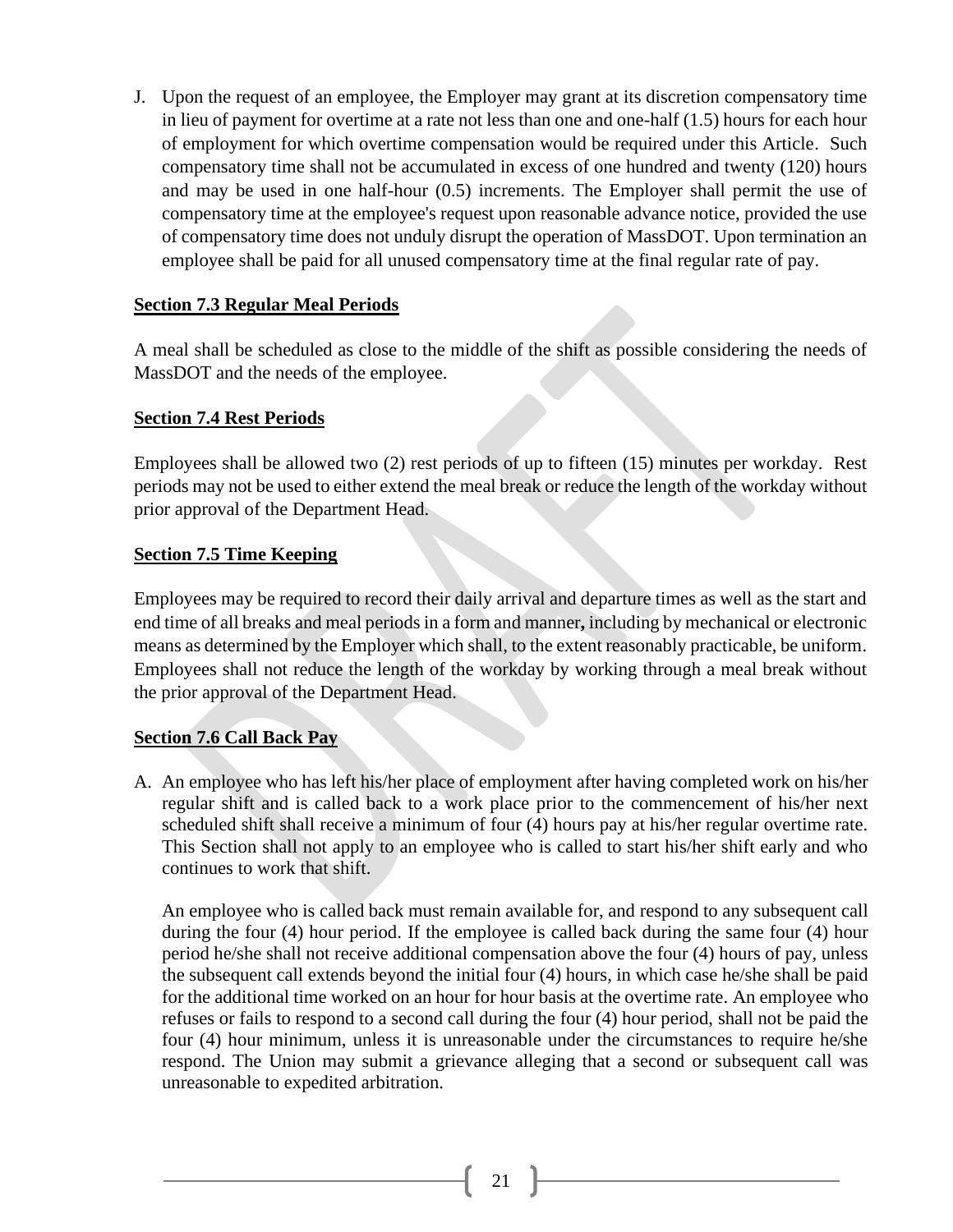B. An employee who is called back to work as outlined above but is not called back to a work place shall receive a minimum of two (2) hours pay at his/her regular overtime rate. For the purpose of this Section, a "work place" is defined as any place other than the employee's home to which he/she is required to report to fulfill the assignment. In situations where an employee fulfills his/her call back assignment through the use of an electronic communication device such as a telephone, or "networked" computer or mobile device, the employee shall receive a minimum of one (1) hour or assignments received before 11:00 PM and two (2) hours for such assignments received on or after 11:00 PM.

## <span id="page-21-0"></span>**Section 7.7 Stand-by Duty**

- A. An employee who is required by the Department Head to leave instructions as to where he/she may be reached in order to report to work when necessary shall be reimbursed at the rate of seventeen dollars and fifty cents (\$17.50) for such period.
- B. The stand-by period shall be fifteen (15) hours in duration for any night stand-by duty including Saturdays, Sundays, and holidays and shall be nine (9) hours in duration for any daytime standby duty including Saturdays, Sundays or holidays.
- C. Stand-by duty shall mean that a Department Head has ordered an employee to be immediately available for duty upon receipt of a message to report to work. If an employee assigned to standby duty is not immediately available to report to duty when contacted, no stand-by pay shall be paid to the employee for such period. An employee who fails to report for duty within one (1) hour of being contacted shall not be considered immediately available. The Employer shall make reasonable allowances for travel distance and conditions. For the purposes of this Section distance shall be measured from the employee's home.
- D. Should a Department Head require coverage of a work location on a twenty-four (24) hour basis, such Department Head will establish a list of employees to be available for duty. The least senior employee in the work location shall be first on the list. Having once been put on stand-by duty, the next junior employee will be placed on stand-by duty etc. With the approval of the Department Head, employees may substitute for one another under this Section.
- E. Stand-by duty shall be voluntary except in the case of an emergency. There shall be no discrimination or discipline taken against any employee who declines stand-by duty in a nonemergency situation. Should no volunteer be available and the Department Head determines that an emergency exits, the Department Head will assign an employee to such stand-by duty.
- F. When the practice has been for the Employer to provide the employees on stand-by duty with a beeper, this practice shall continue.

## <span id="page-21-1"></span>**Section 7.8 Shift Differential**

- A. Employees rendering service on a regular basis whose regular scheduled workday is on a second or third shift, as defined in Paragraph C, shall receive a shift differential of \$2.00 per hour.
- B. The above shift differential shall be paid in addition to regular salary for employees when their entire workday is on a second or third shift or when the employee works any portion of the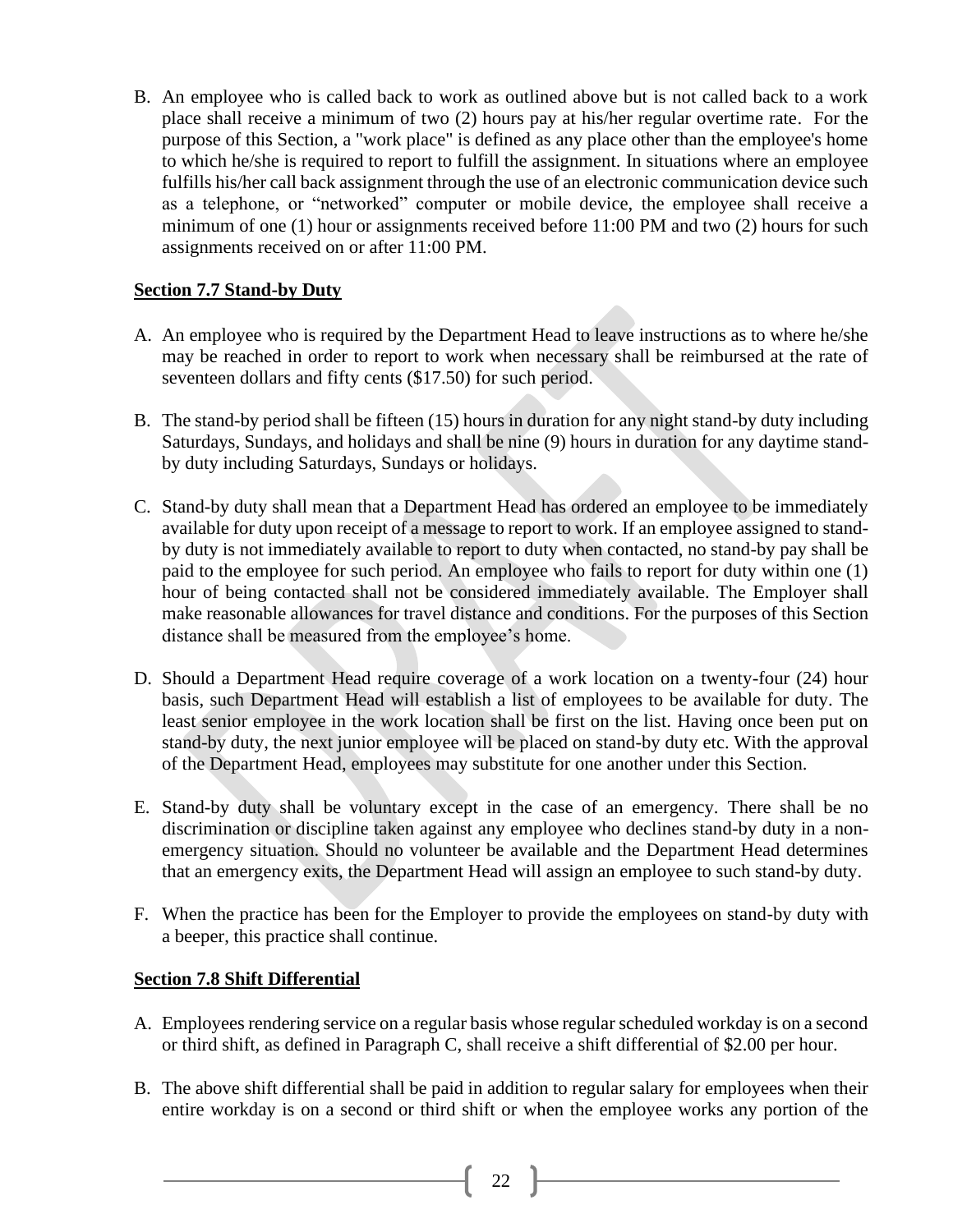second or third shift replacing a worker who normally works such second or third shift. The overtime rate for employees who are entitled to a shift differential shall be computed based on the following method: the regular hourly salary rate plus the hourly shift differential times one and one-half (1.5x) equals the overtime rate.

C. For the purposes of this Section only, a second shift shall be one that commences at 1:00 PM or after and ends not later than 2:00 AM and a third shift shall be one that commences at 9:00 PM or after and ends not later than 9:00 AM.

## **ARTICLE 8 LEAVE**

<span id="page-22-0"></span>Effective on or about November 1, 2015, MassDOT transitioned from monthly accruals for sick and vacation benefits to bi-weekly accruals. All provisions of the Collective Bargaining Agreement for the term July 1, 2011 to June 30, 2014 that relate to the monthly accrual of paid sick leave shall remain in effect until bi-weekly leave accrual is implemented as provided in this Agreement.

## <span id="page-22-1"></span>**Section 8.1 Sick Leave**

A full-time employee shall accumulate sick leave with pay credits at the following rate for each biweekly pay period of employment:

| <b>Scheduled Hours</b> | <b>Sick Leave Accrued</b> |
|------------------------|---------------------------|
| 75.0Hours bi-weekly    | 4.326975 Hours            |
| 80.0 Hours bi-weekly   | 4.61544 Hours             |

An employee on any leave without pay or industrial accident leave shall accumulate sick leave credits. There shall be no limit to the number of unused sick leave credits which an employee may accumulate.

- A. A regular part-time employee shall accumulate sick leave credit in the same proportion that his/her part-time service bears to full-time service.
- B. Sick leave shall be granted, at the discretion of the Employer, to an employee under the following conditions:
	- 1. When an employee cannot perform his/her duties because he or she is incapacitated by personal illness or injury;
	- 2. When through exposure to contagious disease, the presence of the employee at his/her work location would jeopardize the health of others;
	- 3. When appointments with licensed medical or dental professionals cannot reasonably be scheduled outside of normal working hours for purposes of medical treatment or diagnosis of an existing medical or dental condition.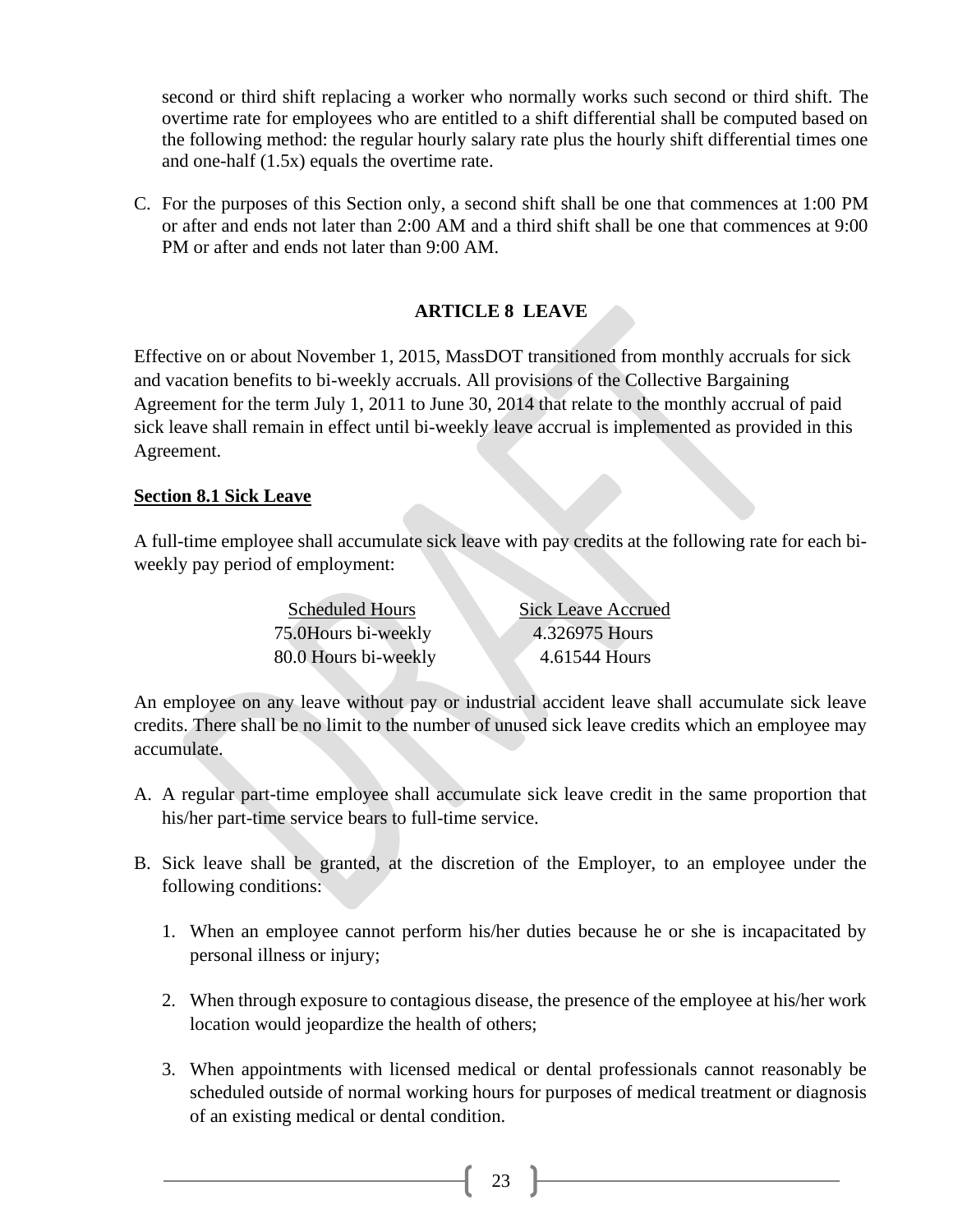- 4. An employee may use up to a maximum of sixty (60) days per calendar year for the purposes of:
	- a. Caring for the spouse, child, or parent of either the employee or his/her spouse or a relative living in the immediate household who is seriously ill; or,
	- b. Family leave due to the birth, adoption or placement of a child, to be concluded within twelve (12) months of the date of the birth, adoption or placement. Employees utilizing sick leave under this Section shall not be required to submit a medical certification, unless the Employer has reason to believe that the birth, adoption or placement claim was not genuine. This leave benefit shall be in addition to the ten (10) days of paid leave set forth in Section 8.7.A.7. Of the sixty (60) days per calendar year provided herein, an employee may use a maximum of ten (10) days per calendar year to attend to necessary preparations and legal requirements related to the employee's adoption of a child.
- 5. An employee shall be entitled to use up to ten (10) days per calendar year for necessary preparations and/or legal proceedings related to foster care of DCF children, such as foster care reviews, court hearings, and MAPS training for pre-adoptive parents. The Director of Human Resources may approve a waiver of the ten (10) day limit if needed for difficult placements. In addition, an employee may use the one (1) day per month of paid leave available to employees for volunteer work under the Commonwealth's School Volunteer or Mentoring programs for the above cited foster care activities.
- C. A full-time employee shall not accrue full sick leave credit for any bi-weekly pay period in which he/she was on leave without pay. Instead the employee shall accrue sick leave credits based on hours paid within the bi-weekly pay period.
- D. Upon return to work following a sick leave in excess of five (5) consecutive workdays, or when the Employer has reason to suspect that an employee is unfit for duty, an employee may be required to undergo a medical examination by an Employer appointed physician to determine his/her fitness for work. The employee, if he/she so desires, may be represented at the examination by a physician of his/her choice and at his/her expense. If the employee's physician finds that the employee is fit to return to work, the employee shall not be returned to work unless and until a third physician appointed from a panel agreed by the Union and Employer will bear the costs of the employee's initial examinations and the examination by the physician appointed from the panel under paragraph E.
- E. Sick leave must be charged against unused sick leave credits in units of fifteen (15) minutes, but in no event may the sick leave credits used be less than the actual time off.
- F. An employee having no sick leave credits, who is absent due to illness, may be placed at the discretion of the Employer on elect vacation leave, any accrued compensation time leave or leave without pay. Such leave shall be charged on the same basis as provided in Paragraph (F).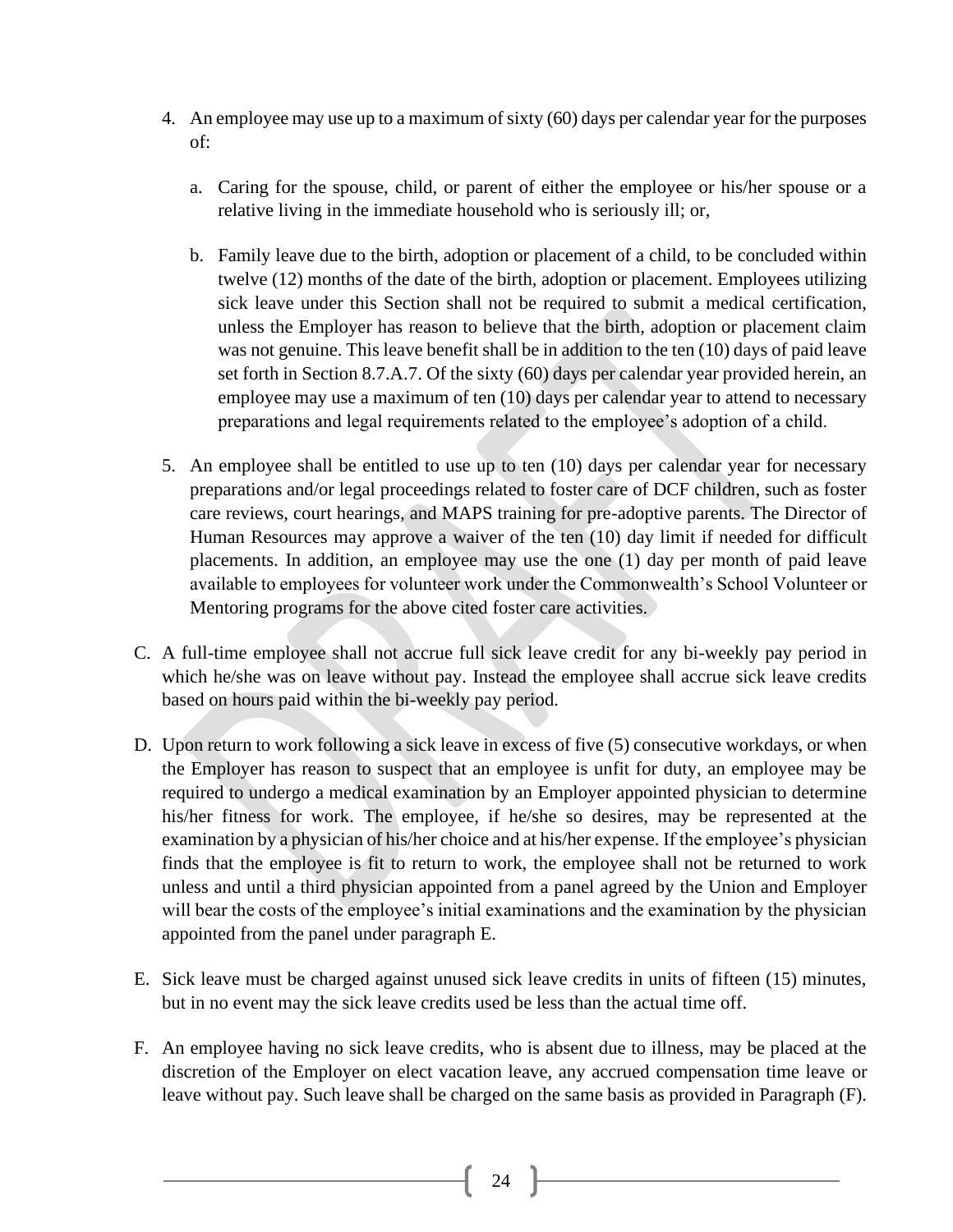- G. An employee who is reinstated or reemployed after an absence of less than three (3) years shall be credited with his/her sick leave credits at the termination of his/her prior employment. An employee who is reinstated or reemployed after a period of three (3) years or more shall receive prior sick leave credits, if approved by MassDOT, where such absence was caused by:
	- (1) Illness of said employee;
	- (2) Dismissal through no fault or delinquency attributable solely to said employee; or,
	- (3) Injury while in the employment of MassDOT in the line of duty, and for which said employee would be entitled to receive Worker's Compensation benefits.
- H. A regular part-time employee shall not accrue sick leave credit for any bi-weekly pay period in which he/she was on leave without pay or absent without pay in the same proportion that his/her service bears to one (1) day of service of a full-time employee.
- I. Employees requesting sick leave under this Article must notify the Employer's designated representative at least one (1) hour before the start of his/her work shift on each day of absence. In single shift departments, employees requesting sick leave under this Article must notify the designated representative not later than fifteen (15) minutes before the start of work on each day of absence. Failure to provide proper notification may result in the denial of sick leave. Such notice must include the general nature of the condition and the estimated period of time for which the employee will be absent. Where circumstances warrant, the Employer shall reasonably excuse the employee from such daily notification.
- J. Where the Employer has reason to believe that sick leave is being abused, or when an employee uses three (3) or more sick days on non-consecutive calendar days during any sixty (60) day period, or seven and on-half (7.5) days within three (3) months, the Employer may require satisfactory medical evidence from the employee for such absence and for future sick leave usage for a period of up to three (3) months from the date of the most recent absence. This request shall be reduced to writing and shall cite specific reasons for the request. When medical evidence is requested, such request shall be made as promptly as possible. To the extent possible, the employee shall receive prior notice that the Employee believes s/he is abusing sick leave and the s/he may be required to produce medical evidence for future use of sick leave.

In order to clarify existing practice, satisfactory medical evidence shall consist of a signed statement by a licensed Physician, Physician's Assistant, Nurse Practitioner, Chiropractor, or Dentist that he/she has personally examined the employee and shall contain the nature of the illness or injury, unless identified as being of a confidential nature; a statement that the employee was unable to perform his or her duties due to the specific illness or injury on the days in question; and a prognosis for the employee's return to work. In cases where the employee is absent due to a family or household illness or injury, as defined in Section 1(C) 2 of this Article, satisfactory medical evidence shall consist of a signed statement by medical personnel mentioned above indicating that the person in question has been determined to be seriously ill and needing care on the days in question. A medical statement provided pursuant to this Article shall be on the letterhead of the attending physician or medical provider as

25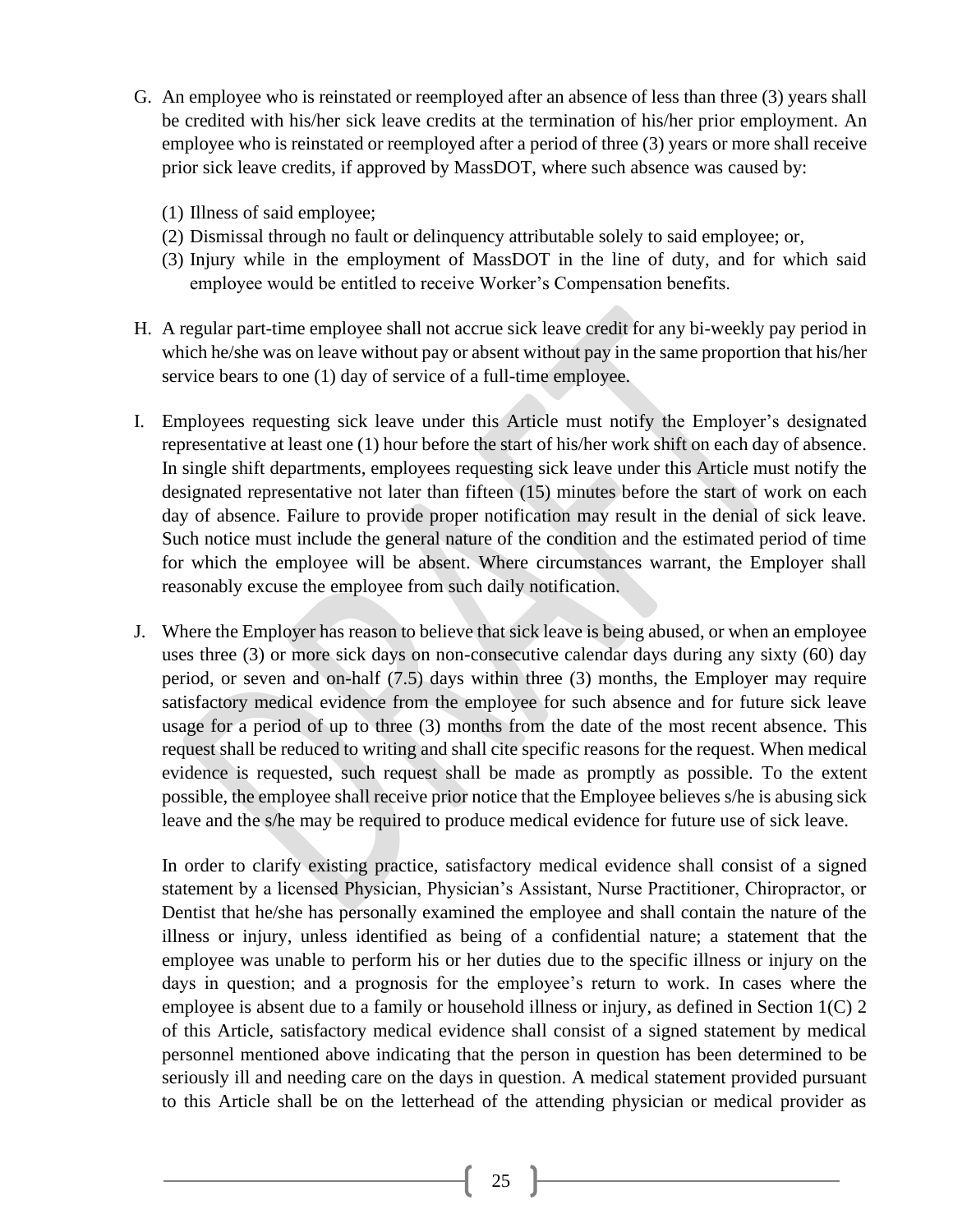mentioned above, and shall list and address and phone number. Failure to produce such evidence within seven (7) days of its request may result, at the discretion of the Employer, in denial of sick leave for the period of absence.

K. Where the Employer, or the designated person in charge if the Employer is unavailable, has sufficient reason to believe that the employee has a mental or physical incapacity rendering him/her unfit to perform his/her job or which jeopardizes workplace safety or stability, the Employer or the designated person in charge may authorize such removal of the employee from the workplace. It is understood that the employee might not recognize or acknowledge such unfitness. Notification will be made to the Union as soon as possible by the Employer or his/her designee when an employee is removed from the workplace in accordance with this Paragraph.

Prior to returning to work, the employee shall be required to undergo a medical examination to determine his/her fitness for work. The employee, if he/she so desires, may be examined by a physician of his/her own choice, in which case such examination and cost shall be the responsibility of the employee. However, the Employer shall reserve the right to obtain a second opinion from a MassDOT designated physician to determine fitness for work. Such cost shall be borne by the Employer. If the employee's physician determines that the employee is fit for work and the Employer designated physician disagrees, the employee will not be returned to work until a third physician approved from a panel agreed to by the Employer and Union, as provided in Article 8.1.E. above, examines the employee and determines that he/she is fit for work. The cost of the panel physician shall be borne by the Employer.

- L. No employee shall be entitled to a leave under the provisions of this Article in excess of the accumulated sick leave credits due such employee.
- M. Employees whose service with MassDOT is terminated shall not be entitled to any compensation in lieu of any sick leave credits. Employees who retire shall be paid twenty percent (20%) of the value of their unused sick leave at the time of their retirement. Upon the death of an employee who dies while in the employ of MassDOT, twenty percent (20%) of the value of the unused sick leave which the employee had personally earned and accrued at the time of death shall be paid in the following order of precedence, as authorized by the Employer of the deceased employee; first, to the surviving beneficiary or beneficiaries, if any, lawfully designated by the employee under the state employees' retirement system; and second, if there be no such designated beneficiary, to the estate of the deceased. It is understood that such payment will not change the employee's pension benefit.
- N. Sick leave credits earned by an employee following a return to duty after a leave without pay or absence without pay shall not be applied to such period of time.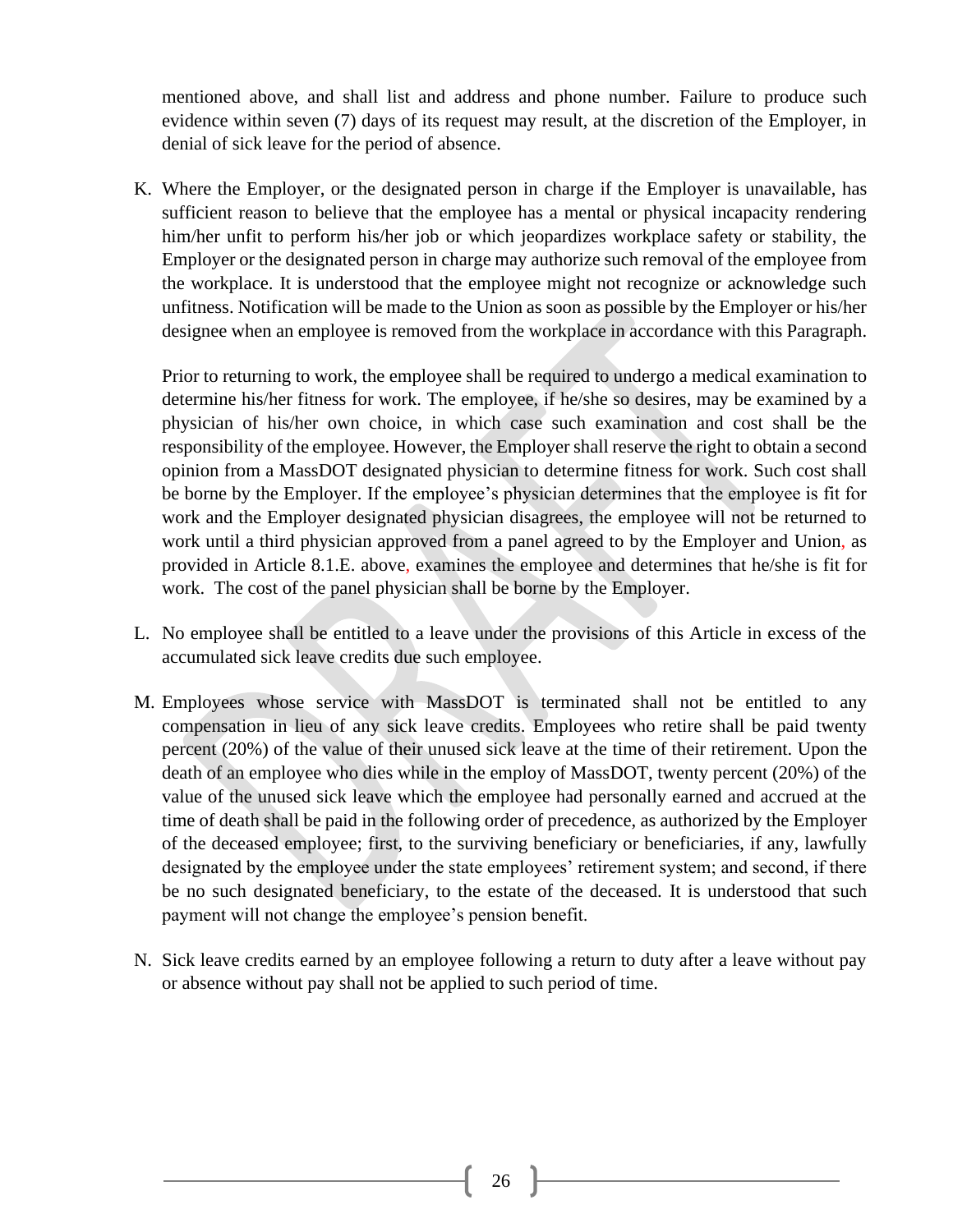#### <span id="page-26-0"></span>**Section 8.2 Paid Personal Leave**

A. Full-time employees hired after April 30, 2012 will be credited annually during the first full pay period in January with paid personal credits at the following rate:

| <b>Scheduled Hours</b>          | <b>Sick Leave Accrued</b>     |
|---------------------------------|-------------------------------|
| 75.0 Hours bi-weekly            | 4.326975 Hours                |
| 80.0 Hours bi-weekly            | 4.615440 Hours                |
|                                 |                               |
| <b>Scheduled Hours Per Week</b> | <b>Personal Leave Credits</b> |
| 37.5 hours per week             | 2.5 hours                     |
| 40.0 hours per week             | 24.0 hours                    |
|                                 |                               |

B. Full-time employees hired on or before April 30, 2012 will be credited annually during the first full pay period in January with paid personal credits at the following rate:

| Scheduled Hours Per Week | <b>Personal Leave Credits</b> |
|--------------------------|-------------------------------|
|                          |                               |
|                          |                               |

Such personal leave may be taken during the following twelve (12) months at a time or times requested by the employee and approved by the Employer. Full-time employees hired or promoted into the bargaining unit after January 1 of each year who have not been credited with personal leave during said year will be credited with personal leave days in accordance with the following schedule:

| Date of Hire or<br>Promotion into Unit | <b>Scheduled Hours</b><br>per Week | Personal Leave<br><b>Hours Credited</b> |
|----------------------------------------|------------------------------------|-----------------------------------------|
| January $1 - March 31$                 |                                    |                                         |
| April $1 -$ June 30                    |                                    |                                         |
| July $1 -$ September 30                |                                    |                                         |
| October $1 -$ December 31              |                                    |                                         |

Any paid personal leave not taken by the last Saturday prior to the first full pay period of January each year will be forfeited by the employee to the Employee Illness Leave Bank (EILB). Personal leave days for regular part-time employees will be granted on a pro-rata basis. Personal leave may be available in units of one-half (0.5) hour and may be used in conjunction with vacation leave.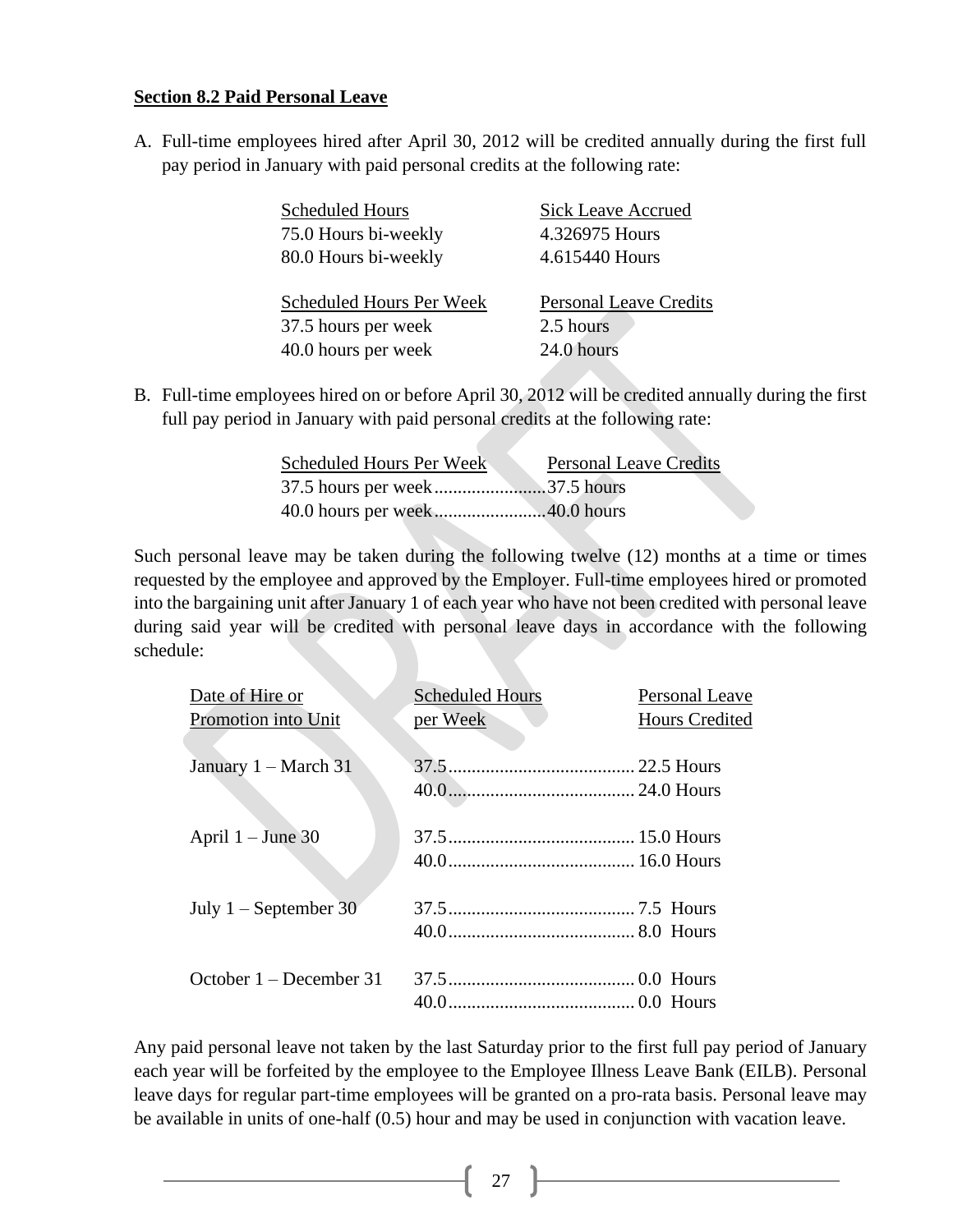An employee who cannot utilize his/her personal leave in the months of November and December due to operational needs shall be permitted to carry one (1) day of personal leave credit not utilized, to the next calendar year.

Nothing in this Section shall be construed as giving more than three (3) days of personal leave in a given calendar year to persons hired after April 30, 2012 and five (5) days of personal leave in a given year to persons hired on or before April 30, 2012.

## <span id="page-27-0"></span>**Section 8.3 Bereavement Leave**

- A. Upon evidence satisfactory to the Employer of the death of a spouse or child, an employee shall be entitled to a maximum of seven (7) days of leave without the loss of pay to be used at the option of the employee within thirty (30) calendar days from the date of the death of a child and within ninety (90) calendar days of the death of the employee's spouse.
- B. Upon evidence satisfactory to the Employer of the death of a foster child, step child, parent, step parent, brother, sister, grandparent, grandchild, person for whom the employee is the legal guardian, parent or child of spouse, or person living in the household an employee shall be entitled to a maximum of four (4) days of leave without loss of pay to be used at the option of the employee within thirty (30) calendar days from the date of said death.
- C. Upon evidence satisfactory to the Employer, an employee shall be granted one (1) day of leave without loss of pay to attend the funeral of the brother, brother-in-law, sister, sister-in-law, grandparent or grandchild of the employee's spouse.

## <span id="page-27-1"></span>**Section 8.4 Voting Leave**

An employee whose hours of work preclude him/her from voting in a town, city, state, or national election shall upon application be granted a voting leave with pay, not to exceed two (2) hours, for the sole purpose of voting in the election.

## <span id="page-27-2"></span>**Section 8.5 Civic Duty Leave**

- A. Employees summoned for jury duty will be granted a leave of absence with pay for time lost from their regular work schedule while on said jury duty upon presentation of appropriate summons to the Department Head by the employee. An employee who is assigned to the third shift shall be granted paid leave for the shift immediately preceding the jury service or court appearance.
- B. An employee who receives jury fees for jury service upon presentation of the appropriate court certificate of service shall either:
	- (1) Retain such jury fees in lieu of pay for the period of jury service if the jury fees exceed his/her regular rate of compensation for the period involved; or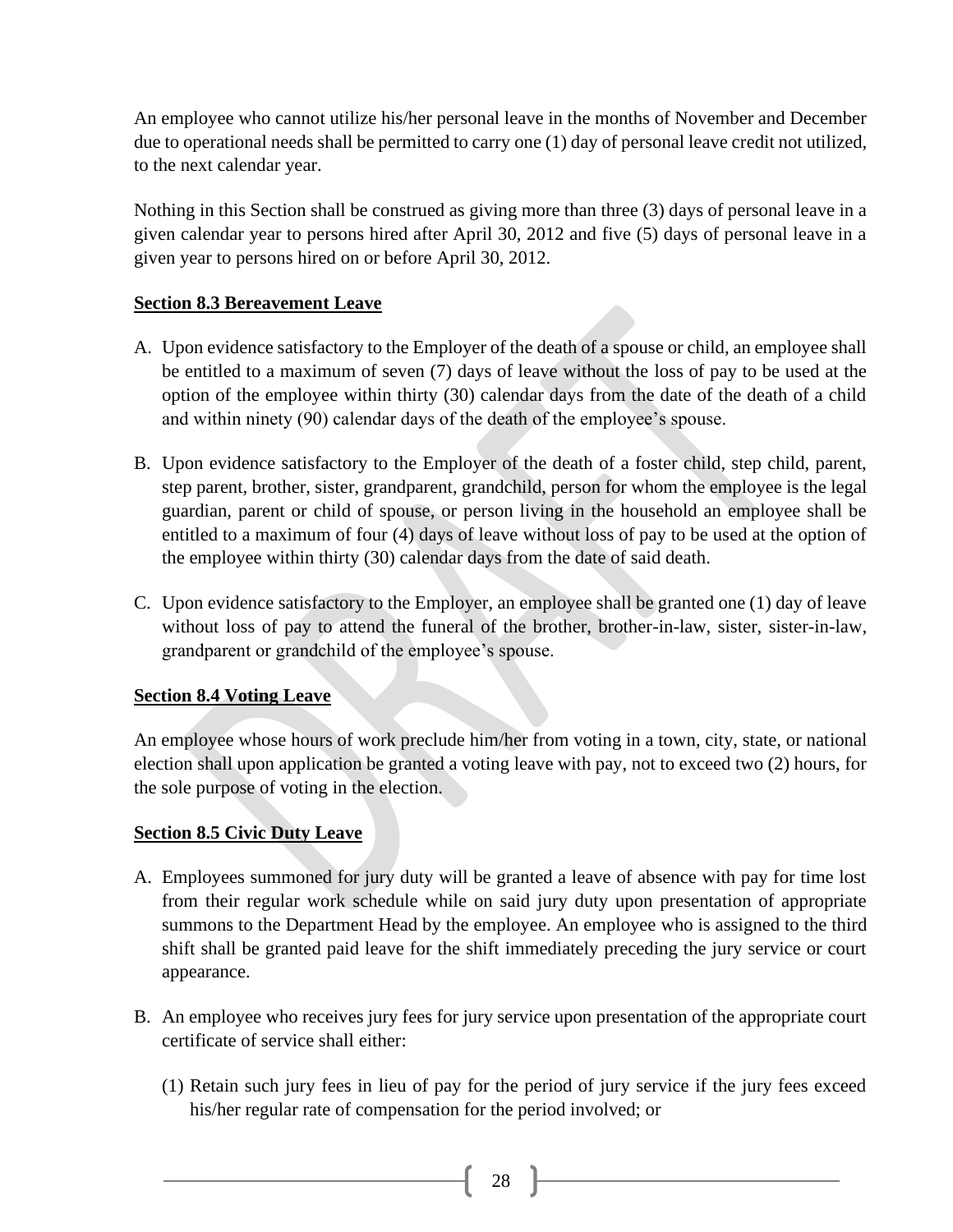- (2) Remit to the Employer the jury fees if less than his/her regular rate of compensation for the period involved.
- C. Jury fees for the purpose of this Article shall be the per diem rate paid for jury duty by the court not including the expenses reimbursed for travel, meals, rooms, or incidentals.
- D. An employee summoned as a witness in court on behalf of the Commonwealth or any town, city or county of the Commonwealth or on behalf of the federal government shall be granted court leave with pay upon filing of the appropriate notice of service with his/her Department Head except that this Section shall not apply to an employee who is also in the employ of any town, city or county of the Commonwealth or in the employ of the federal government or any private employer and who is summoned on a matter arising from that employment.
- E. All fees for court service except jury fees paid for services rendered during office hours must be paid to the Employer. Any fees paid to an employee for court service performed during a vacation period may be retained by the employee. The employee shall retain expenses paid for travel, meals, rooms, etc.
- F. An employee on court leave who has been excused by the proper court authority shall report his/her official duty station if such interruption in court service will permit four (4) or more consecutive hours of employment. Court leave shall not affect the employment rights of the individual.
- G. No court leave shall be granted when the employee is the defendant or is engaged in personal litigation.

## <span id="page-28-0"></span>**Section 8.6 Military Leave**

- A. An employee shall be entitled during the time of his/her service in the armed forces of the Commonwealth, under Section 38, 40, 41, 42, or 60 of C. 33 of the General Laws, to receive pay therefor, without loss of his/her ordinary remuneration as an employee.
- B. An employee shall be entitled during his/her annual tour of duty of not exceeding seventeen (17) days as a member of a reserve component of the armed forces of the United States, to receive pay therefor, without loss of his/her ordinary remuneration as an employee under Section 59 of C. 33 General Laws as amended.
- C. An employee who is a member of a reserve component of the armed forces of the United States and who is called for duty other than the annual tour of duty of not exceeding seventeen (17) days shall be subject to the provisions of Chapter 708 of the Acts of 1941 as amended, or Chapter 805 of the Acts of 1950 as amended, or Chapter 671 of the Acts of 1966, and amendments thereto.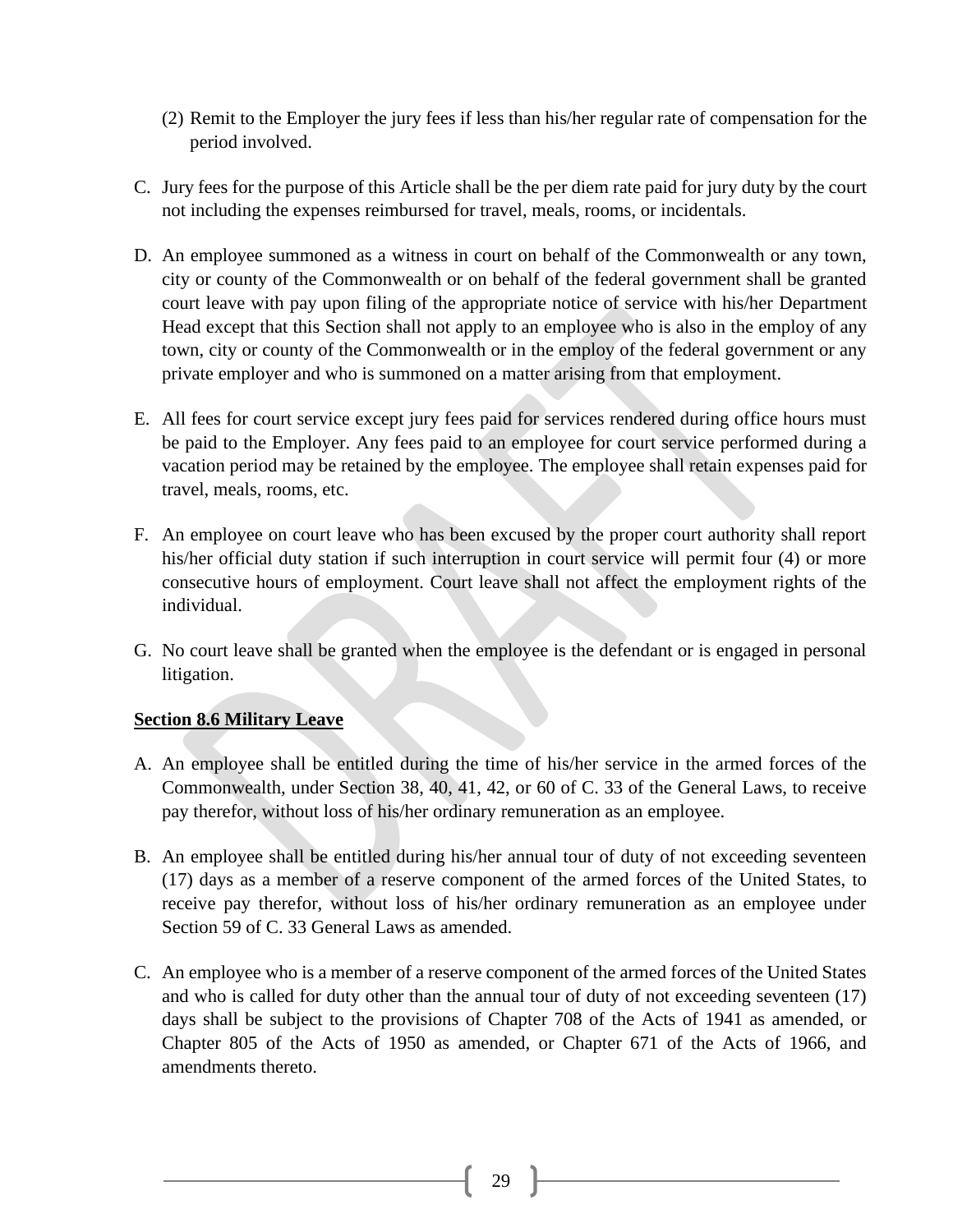D. In accordance with Chapter 708 of the Acts of 1941, as amended, an employee who, on or after January first, nineteen hundred and forty, shall have tendered his/her resignation or otherwise terminated his/her service for the purpose of serving in the military or naval forces of the United States who does serve or was or shall be rejected for such service shall, except as otherwise provided by Chapter 708 of the Acts of 1941, as amended be deemed to be or to have been on military leave, and no such person shall be deemed to have resigned from service of the Commonwealth or to have terminated such service until the expiration of two (2) years from the termination of said military or naval service by him/her.

## <span id="page-29-0"></span>**Section 8.7 Family and Medical Leave**

## A. Family Leave

- 1. The Employer shall grant to a full-time or part-time employee who have been employed for at least nine (9*)* consecutive months preceding commencement of the leave, an unpaid leave of absence for up to twenty-six (26) weeks in conjunction with the birth, adoption or placement of a child as long as the leave concludes within twelve (12) months following the birth or placement. The ability to take leave ceases when a foster placement ceases unless the need for the additional leave is directly connected to the previous placement.
- 2. At least thirty (30) days in advance, the employee shall submit to the Employer a written notice of his/her intent to take such leave and the dates of the expected duration of such leave. If thirty (30) days' notice is not possible, the employee shall give notice as soon as practicable. The employee shall provide upon request by the Employer proof of the birth or placement or adoption of a child.
- 3. If an employee has accrued sick leave, personal leave, compensatory leave, or vacation credits at the commencement of his/her family leave, the employee shall use such leave credits for which s/he may be eligible under the sick leave, personal leave or vacation provisions of this Agreement, except that up to two (2) weeks of accrued leave each calendar year may be reserved and used after the FMLA leave has ended. The Employer may, in his/her discretion, assign an employee to temporarily backfill for an employee who is on family leave. Such assignment may not be subject to the grievance procedure, except that the employee may file an Article 16 grievance if they are entitled to pay in a higher classification.
- 4. At the expiration of the family leave, the employee shall be returned to the same equivalent position with the same status, pay and length of service credit as of the date of his/her leave. If during the period of leave, employees in an equivalent position have been laid off through no fault of their own, the employee will be extended the same rights or benefits, if any, extended to employees of equal length of service in the equivalent position in MassDOT.
- 5. Employees taking an unpaid leave of absence under this provision will accrue sick and vacation leave benefits only for the first eight (8) weeks of such unpaid leave. Notwithstanding any other provisions of the Agreement to the contrary, the family leave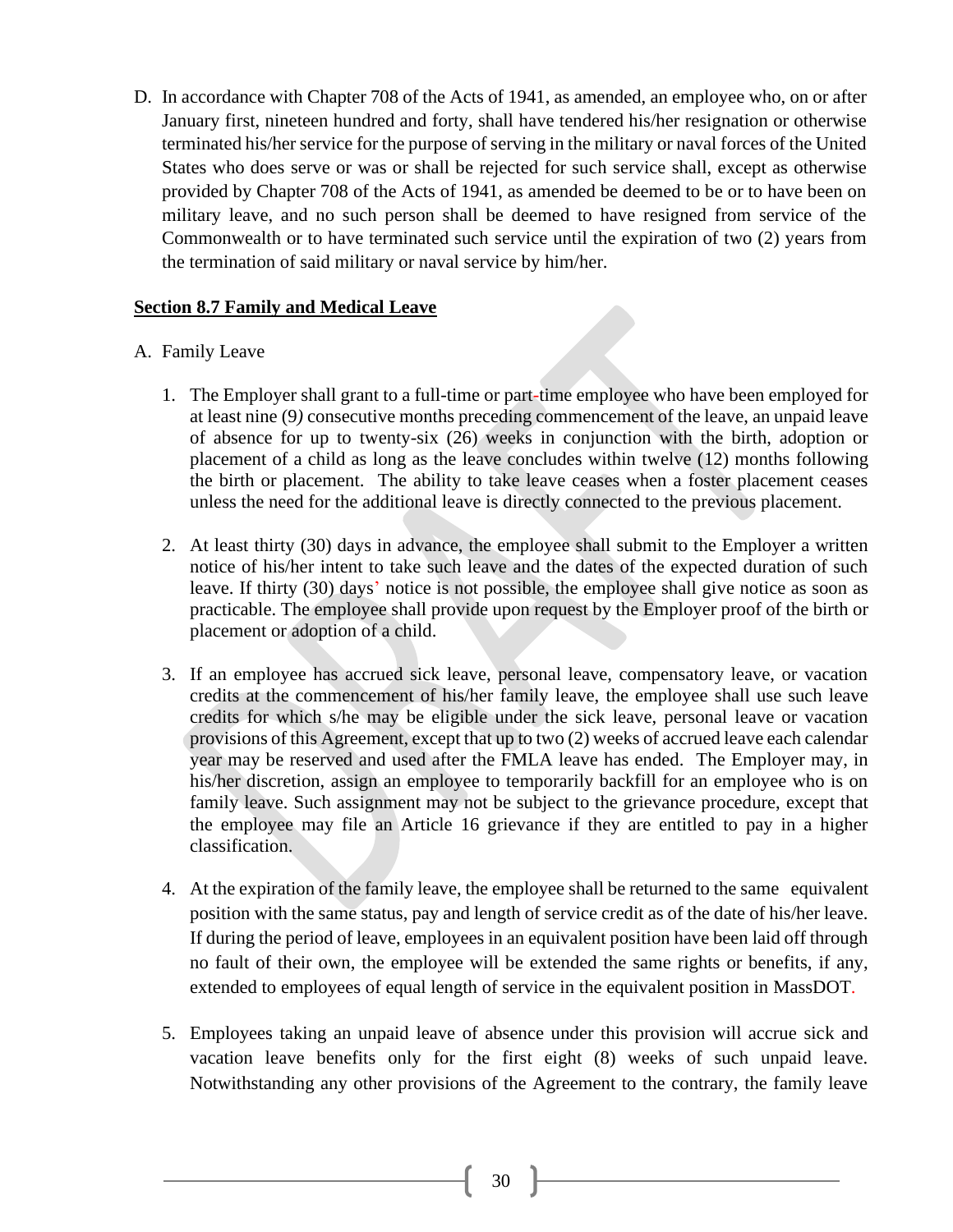granted under this Article shall not affect an employee's right to receive any other contractual benefits for which s/he was eligible at the time of his/her leave.

- 6. During the time an employee is on family leave, the employee shall be entitled to group health insurance coverage benefits on the same terms and conditions in effect at the time the leave began, provided the employee continues to pay the required employee share of premium while on leave. If the employee fails to return from leave, the Employer may recover, as provided under FMLA, the cost incurred in maintaining insurance coverage under its group health plan for the duration of the employee's leave.
- 7. During family leave taken in conjunction with the birth, adoption, or placement of a child, the employee shall receive his/her salary for ten (10) days of said leave, at a time requested by the employee. In the case of multiple births, such as twins or triplets, paid leave will not exceed ten (10) days. For cases of foster placement, if the placement is for less than ten (10) days, the number of paid days shall equal the number of work days that fall within the placement time period. The ten (10) days of paid family leave granted under this Section may be used on an intermittent basis over the twelve (12) months following the birth, adoption, or placement, except that this leave may not be charged in increments of less than one (1) day. In addition, if the employee has accrued sick leave, vacation leave, or personal leave credits available, the employee may use such credits for which he/she may otherwise be eligible under the sick leave, personal leave, or vacation leave provisions of this Agreement. The ten (10) days of paid leave granted under this Section shall be prorated for regular part-time employees.

#### B. Medical Leave

1. The Employer shall grant to full-time or part-time employees who have been employed at least nine (9) consecutive months immediately preceding the commencement of the leave, an unpaid leave of absence for up to twenty-six (26) weeks to care for a spouse, child or parent who has a serious health condition or for a serious health condition which prevents the employee from being able to perform the functions of his/her position. For this accompanying regulations, 29 C.F.R. Part 825, the Employer will request medical certification at the time the employee gives notice of the need for the leave or within five (5) business days thereafter, or in the case of the unforeseen leave, within five (5) business days after the leave commences. In the event of an unanticipated illness, an employee who returns to work within eight (8) working days of the beginning of their absence will not be required to return form D1 to his/her Employer.

New employees, who have completed six (6) full months of employment, may request the Employer to waive their remaining wait time for FMLA. Such request shall include submission of satisfactory medical evidence that demonstrates either (a) an existing catastrophic illness; or (b) a problematic pregnancy that prevents the employee from being able to perform the functions of her position. Any leave granted under this waiver will be charged against the employee's FMLA leave as described in this section. The remaining rights and obligations under Section 8 shall apply.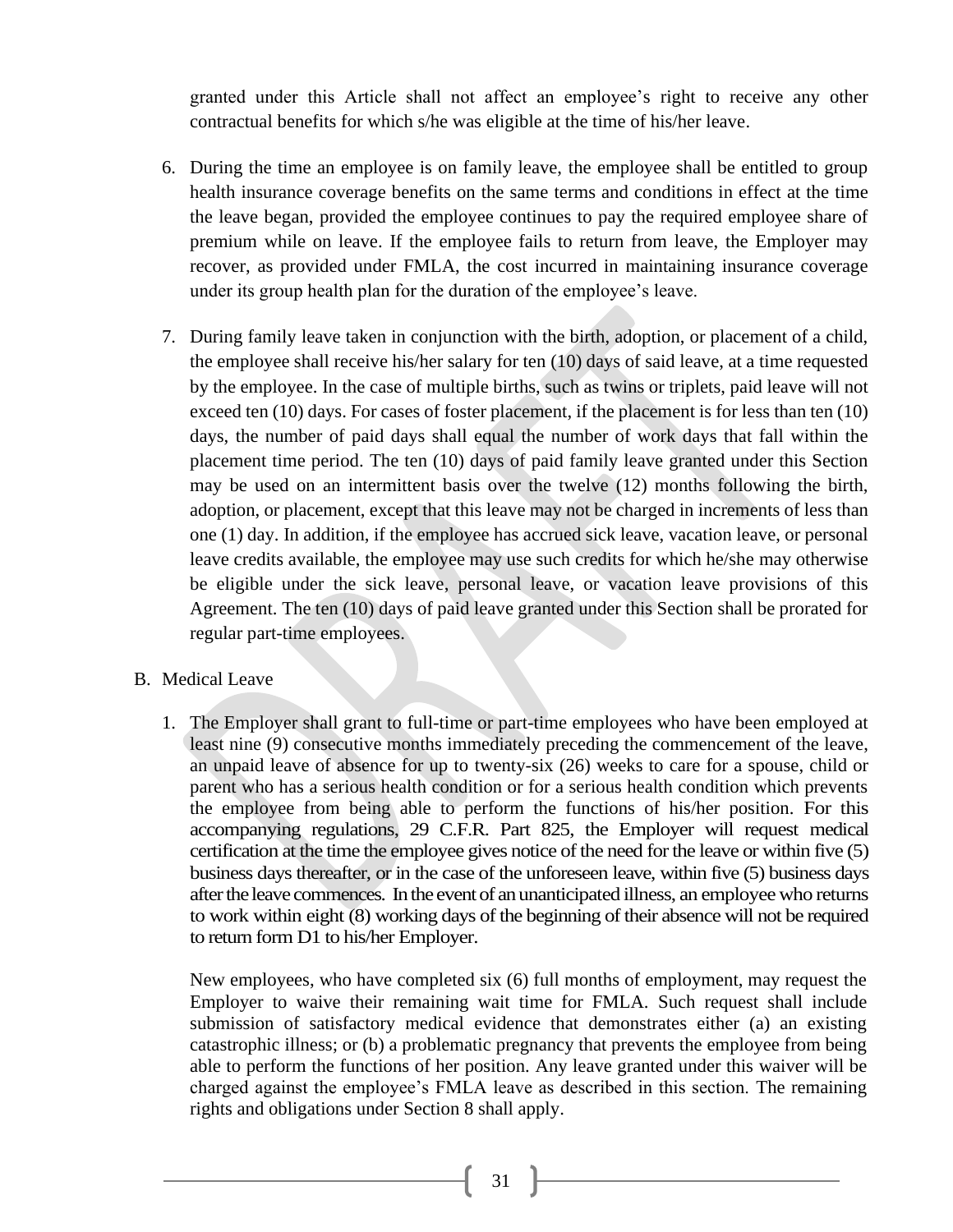- 2. At least thirty (30) days in advance, the employee shall submit a written notice of his/her intent to take such leave and the dates and expected duration of such leave. If thirty (30) days' notice is not possible, the employee shall give notice as soon as practicable. The employee shall provide, upon request by the Employer, satisfactory medical evidence. An employee requesting medical leave shall complete the Department's FMLA form and submit it to the Employer. If the Employer has reason to question the validity of the medical evidence, it may obtain a second opinion at its own expense. In the event there is a conflict between the second opinion and the original medical opinion, the Employer and the employee may resolve the conflict by obtaining the opinion of a third medical provider, who is approved jointly by the Employer and employee, at the Employer's expense. Where there is no agreement on the third medical provider within fifteen (15) days after the Employer sends a list of medical providers to the Union, either party may submit a request that the Department of Public Health or the Department of Mental Health, as the case may be, provide a list of five (5) medical specialists in the field of the condition underlying the need for the leave who are able to schedule an appointment within thirty (30) days of the request. Each party may strike two (2) names provided and rank the remaining three (3) in order of preference and return such list to the respective Department within ten (10) days of the receipt of the list. The closest matching specialist shall be requested to serve as a third medical provider. Pending receipt of the third medical opinion, the employee will be provisionally entitled to the leave, provided that if the employee fails to authorize his/her medical provider to release all medical information related to the conditions for which the leave is needed to the second or third medical provider or misses a scheduled appointment with the medical provider through no fault of his/her own, the Employer may deny the FMLA leave until the employee provides such authorization or attends a re-scheduled appointment. If the certification of the third medical provider does not ultimately establish the employee's entitlement to FMLA leave, the employee's provisional FMLA leave will terminate the effective date of the third medical opinion.
- 3. Intermittent leave usage and modified work schedules may be granted where a spouse, child or parent has a serious health condition and is dependent upon the employee for care or for a serious health condition which prevents the employee from being able to perform the functions of his/her position.

Effective October 1, 2014 for new requests of intermittent FMLA and effective January 1, 2015 for employees currently on FMLA, employees who provide satisfactory medical documentation to support an intermittent FMLA may utilize up to sixty (60) days of their FMLA allotment provided in Section 8(B)(1) for intermittent absences.

Where an intermittent or a modified work schedule is medically necessary, the employee and Employer shall attempt to work out a schedule which meets the employee's needs without unduly disrupting the operations of the workplace. Such modified work scheduled may include full-time continuous leave, a change in job responsibilities, an alternative work option or a continuation of the intermittent leave beyond the sixty (60) days if operations allow provided the employee has not exhausted the twenty-six (26) weeks of FMLA leave allowed within the previous fifty-two (52) week period.

At the expiration of the intermittent medical leave. Modified work schedule, or job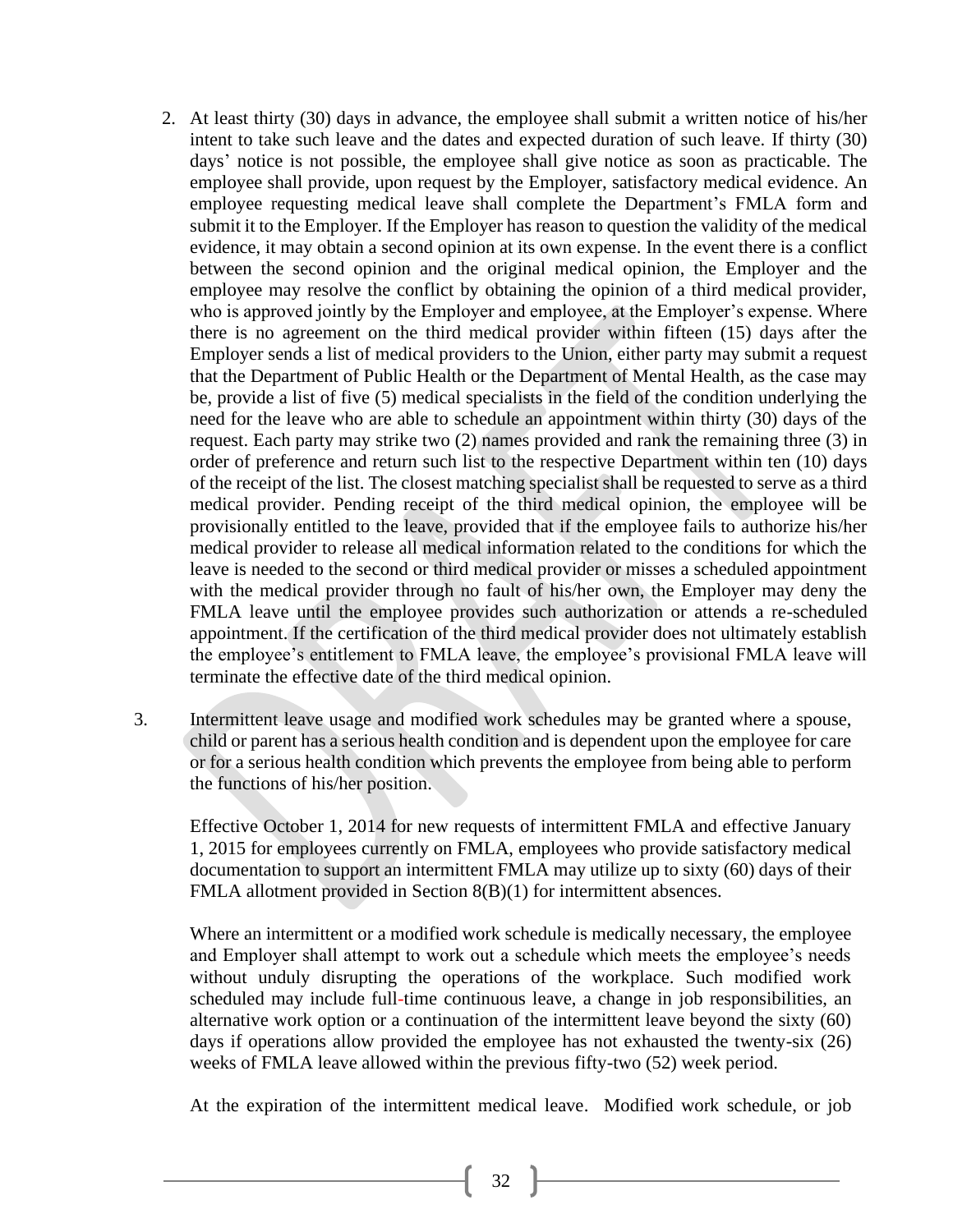assignment that was agreed upon, the employee shall be returned to the same or equivalent position with the same status, pay and length of service credit as of the date of his/her leave.

In the event that no alternative work option is agreed upon and if the Employer believes that the operations are being unduly disrupted, the Employer will give written notice to the Union and employee of the intent to terminate the intermittent leave.

In such an event, no employee who then requests full-time continuous leave and who is otherwise eligible shall be denied such leave as long as they provide medical documentation supporting the FMLA qualifying illness. Such leaves will be limited to the remainder of the twenty-six (26) weeks of available FMLA leave and based upon their intermittent determination shall not be eligible for the catastrophic leave extension.

The Employer shall maintain the ability to transfer an employee to an alternative position with no reduction of pay or benefits in order to avoid disruption of operations so long as the transfer is reasonable and not meant to discourage the use of intermittent leave. Wherever practicable an employee who transfers pursuant to the Paragraph shall be given ten (10) days' notice of such transfer.

In the event that the Employer gives notice of its intent to terminate the intermittent leave, and the affected employee does not wish to access any remaining full-time leave benefits as described above, the Union may request expedited impartial review by an arbitrator to determine whether the Employer has made a reasonable attempt to accommodate the need of the employee's intermittent leave beyond the sixty (60) days and whether or not the leave unduly disrupts operations. Said review must be requested within ten (10) calendar days of the notification that the leave will be terminated. The status quo ante shall be preserved pending the decision of the arbitrator, unless the proceedings are unreasonably delayed due to the part of the Union or the employee.

The parties shall meet upon execution of the Agreement to establish the review/arbitration process noted above. Such proceedings shall be informal in accordance with the rules agreed upon by the parties. The parties shall develop a form to be used as notice to the Union and employee of the intent to terminate intermittent leave.

- 4. If the employee has accrued sick leave, personal leave, compensatory leave, or vacation leave credits at the commencement of his/her medical leave, that employee shall use such leave credits for which s/he may be eligible under the sick leave, personal leave, or vacation leave provisions of this Agreement, except that up to two (2) weeks of accrued leave per calendar year may be reserved and used after the FMLA has ended. The Employer may in its discretion assign an employee to temporarily backfill for an employee who is on family or medical leave and such assignment or hire shall not be subject to the grievance procedure, except that the employee may file an Article 16 if they are entitled to pay in a higher classification.
- 5. At the expiration of the medical leave, the employee shall be returned to the same or equivalent position with the same status, pay and length of service credit as of the date of his/her leave. If during the period of leave, employees in an equivalent position have been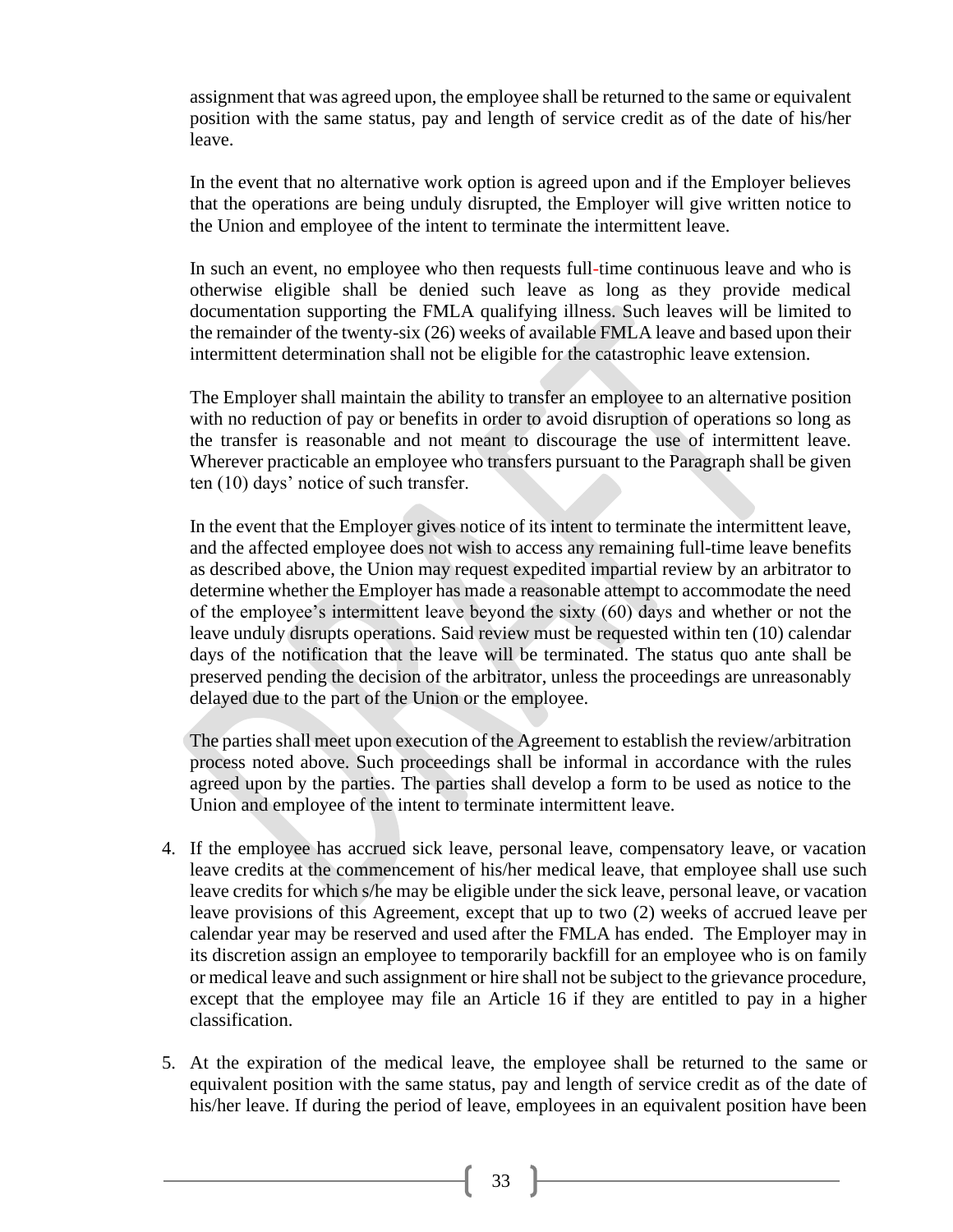laid off through no fault of their own, the Employer will extend the same rights or benefits, if any, extended to employees of equal length of service in the equivalent position in MassDOT.

- 6. Between periods of unpaid medical leave, where an employee returns to the payroll for a period of less than two (2) weeks, when a holiday falls during that time, no holiday pay or compensatory time shall be granted for such holiday.
- 7. During the time an employee is on medical leave, the employee shall be entitled to group health insurance coverage benefits on the same terms and conditions in effect at the time the leave began, provided the employee continues to pay the required employee share of premium while on leave. If the employee fails to return from leave, the Employer may recover the cost incurred in maintaining insurance coverage under its group health plan for the duration of the employee's leave set forth under the FMLA and regulations thereunder.
- 8. The total amount of Family Leave and Medical Leave available to employees under this Section shall not exceed twenty-six (26) weeks. The total amount of accrued paid leave that may be reserved after the expiration of Family or Medical leave in any calendar year shall not exceed two (2) weeks in the aggregate.
- 9. Notwithstanding any provision of this Agreement to the contrary an employee shall be entitled to benefits as provided by the Massachusetts Parental Leave Act, M.G.L. c. 149, §105D, Massachusetts Family Medical Leave Act, M.G.L. c. 175M and other applicable laws which shall run concurrent with Family and Medical Leave provided in this Agreement. The terms of this Agreement shall control unless otherwise provided by law.

#### <span id="page-33-0"></span>**Section 8.8 Non-FMLA Family Leave**

- A. Upon written application to the Employer, including a statement of any reasons, any employee who has been employed at least nine (9) consecutive months who has given at least two (2) weeks prior notice of his/her anticipated date of departure and who has given notice of his/her intention to return, may be granted non-FMLA family leave for a period not exceeding ten (10) weeks. Such leave shall be without pay or benefits for such period. The Employer may, in his/her discretion, assign an employee to temporarily backfill for an employee who is on non-FMLA family leave. Such assignment may not be subject to the grievance procedure. The purpose for which an employee may submit his\her application for such unpaid leave shall be limited to the need to care for, or to make arrangements for care of a grandparent, grandchild, sister or brother living in the same household, or child whether or not the child (or children) is natural, adoptive, foster, stepchild, or child under the legal guardianship of the employee.
- B. Ten (10) days of non-FMLA family leave may be taken in not less than one-half (0.5) day increments. However, such leave requires the prior approval of the Employer or his/her designee.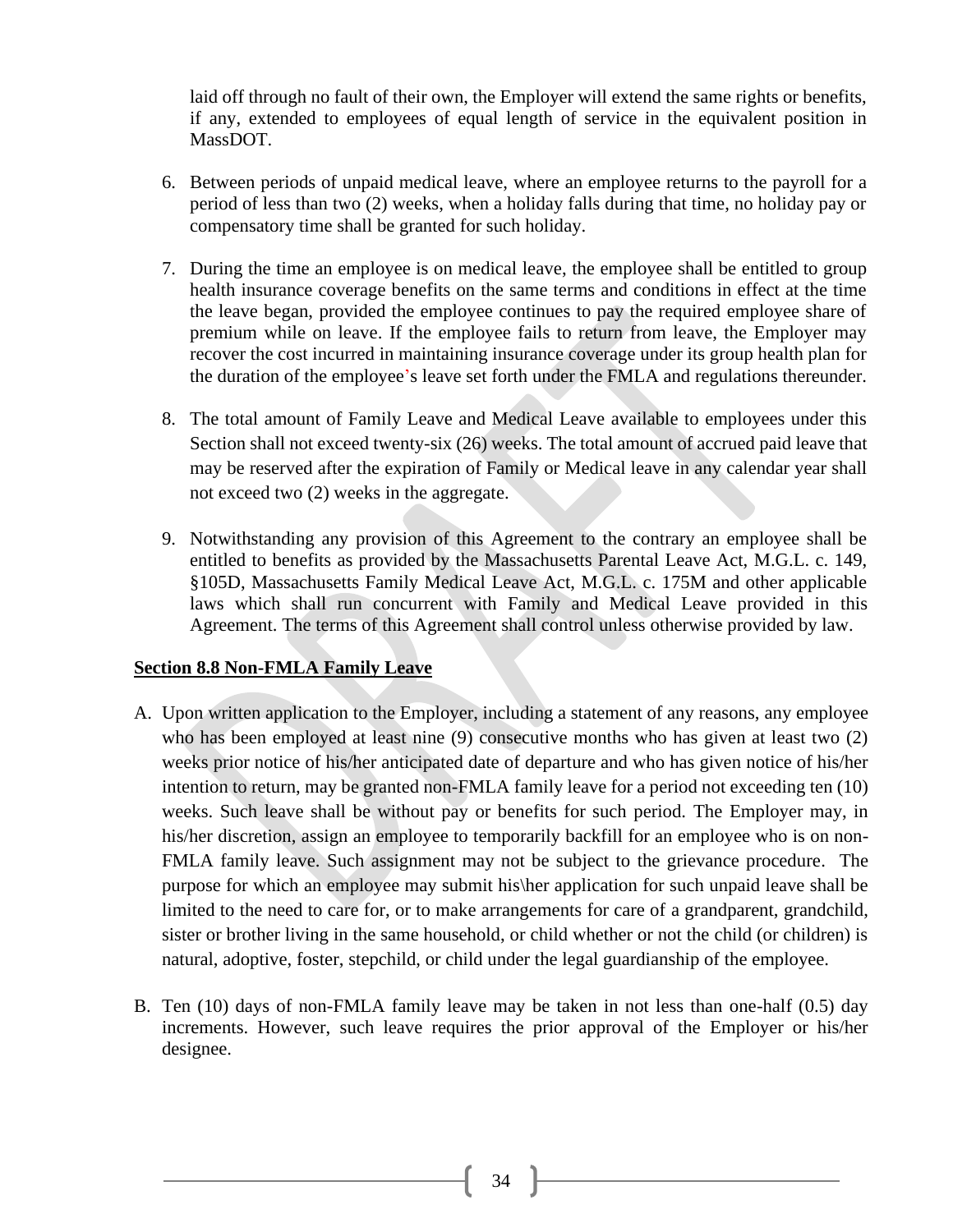- C. If an employee has accrued sick leave, personal leave, compensatory leave, or vacation leave credits at the commencement of her\his non-FMLA family leave, that employee shall use such leave credits for which s/he may be eligible under the sick leave, personal leave, or vacation leave provisions of this Agreement.
- D. Between periods of non-FMLA family leave, where an employee returns to the payroll for a period of less than two (2) weeks, when a holiday falls during that time, no holiday pay or compensatory time shall be granted for such holiday.

## <span id="page-34-0"></span>**Section 8.9 Catastrophic Illness/Injury Leave**

Upon submission of satisfactory medical evidence that demonstrates an existing catastrophic illness or injury, the Employer shall grant the employee, up to an additional twenty-six (26) weeks of nonintermittent non-FMLA leave. A catastrophic illness or injury is a severe condition usually considered to be life threatening or with the threat of serious residual disability, that requires prolonged recovery or hospitalization and that incapacitates the employee from working. An employee shall not be granted leave under this Paragraph more than twice during their employment. The total aggregate amount of leave granted to any one (1) employee under this section shall not exceed twenty-six (26) weeks.

## <span id="page-34-1"></span>**Section 8.10 Authorized Leave of Absence Without Pay**

- A. The Department Head, or his/her designee, may grant an employee a leave of absence or an extension of a leave of absence upon written request filed by the employee. The written request shall include a detailed statement of the reason for the requested leave. A copy of the approved written request shall be placed in the employee's personnel file.
- B. No leave of absence for a period of longer than three (3) months shall be granted pursuant to this Section without prior approval of the Employer.
- C. If an employee shall fail to return to his/her position at or before completion of the period for which a leave of absence has been granted, the Employer shall, within fourteen (14) days after the completion of such period, give the employee notice that his/her employment is considered to be terminated.

## <span id="page-34-2"></span>**Section 8.11 Educational Leave**

Employees may be granted a paid leave of absence in accordance with the policies of the Employer for educational purposes to attend conferences, seminars, briefing sessions or other functions of a similar nature that are intended to improve or upgrade the individual's skill or professional ability. The employee shall not suffer any loss of seniority or benefits as a result of such leave. Based on the operational needs of MassDOT, employees enrolled in a degree program may be granted an unpaid leave of absence(s) up to (12) twelve months for course work required by the program. The decision to approve or deny any request for a leave of absence shall not be subject to the grievance procedure as outlined in Article 23, and shall not be arbitrable.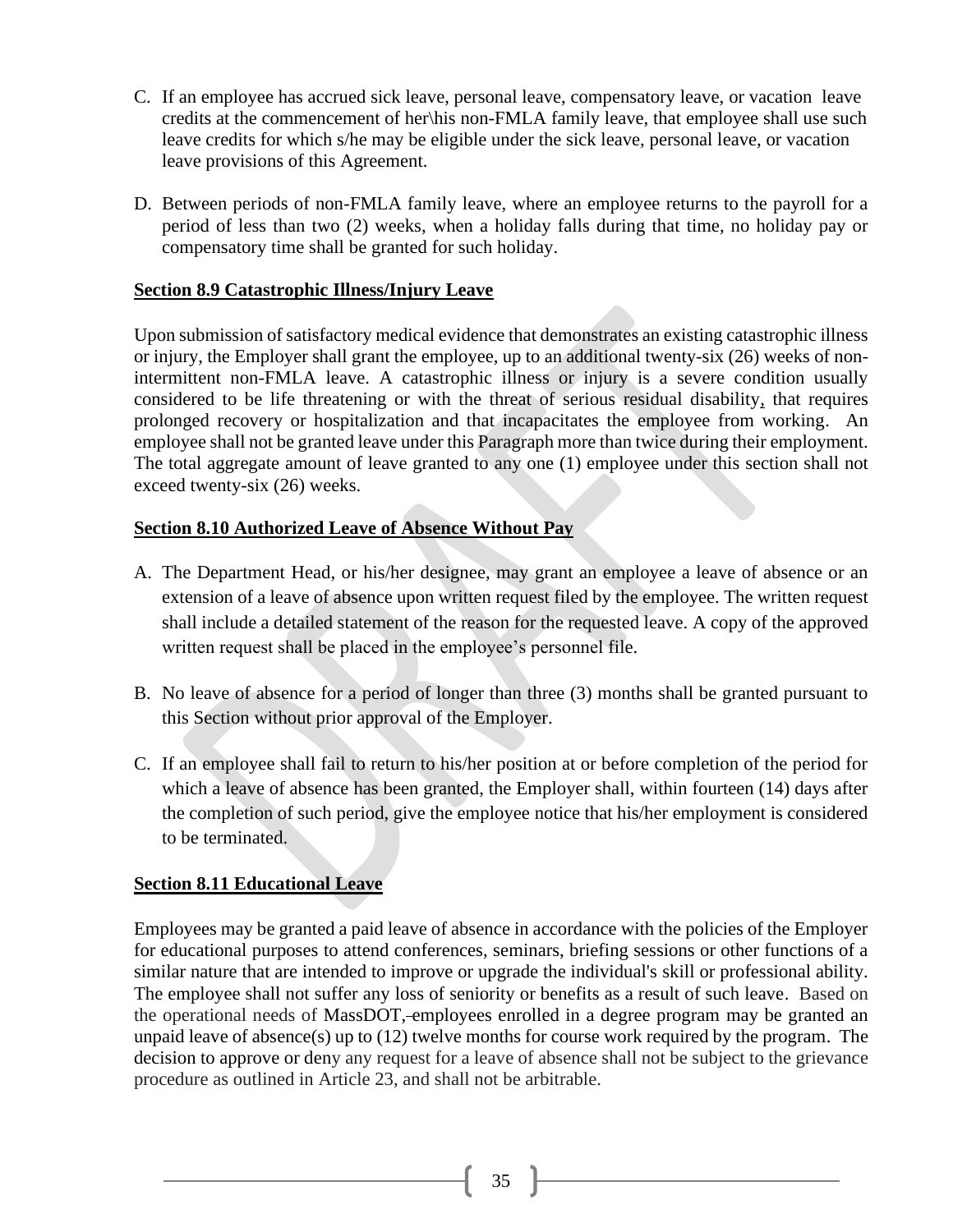#### <span id="page-35-0"></span>**Section 8.12**

For the purposes of Article 8-Leave, Article 9-Vacations, and Article 10-Holidays, the term "day" in respect to employees who work an irregular workday or whose regular workday is longer than the normal seven and one-half (7.5) or eight (8.0) hour workday shall mean seven and one-half (7.5) or eight (8.0) hours, whichever is appropriate, and for the purpose of Article 9-Vacations the term "week" with respect to such employees shall mean thirty-seven and one-half (37.5) or forty (40.0) hours, whichever is appropriate. For the purposes of Article 8-Leave, Article 9- Vacations, and Article 10-Holidays, all paid leave time shall be prorated for regular part-time employees.

## <span id="page-35-1"></span>**Section 8.13 Domestic Violence Leave**

An employee may use up to a maximum of fifteen (15) paid days per calendar year for the purpose of arranging for the care of him/her self, his/her spouse, or his/her child (ren) or for attending to necessary legal proceedings or activities in instances where the employee, his/her spouse, or his/her child (ren) is a victim of domestic abuse, domestic violence, sexual assault or stalking and the employee is not the perpetrator. Said fifteen (15) paid days are in addition to any other paid leave which the employee may accrue under the provisions of this Agreement.

## **ARTICLE 9 VACATIONS**

<span id="page-35-2"></span>Effective on or about November 1, 2015, MassDOT transitioned from monthly accruals for sick and vacation benefits to bi-weekly accruals. All provisions of the Collective Bargaining Agreement for the term July 1, 2011 to June 30, 2014 that relate to the monthly accrual of paid sick leave shall remain in effect until bi-weekly leave accrual is implemented as provided in this Agreement.

## <span id="page-35-3"></span>**Section 9.1**

The vacation year shall be the period from the first full pay period in January through the past full pay period inclusive of December  $31<sup>st</sup>$  of the same calendar year.

#### <span id="page-35-4"></span>**Section 9.2**

A. Vacation leave with pay shall be credited to full-time employees employed by MassDOT at the end of each pay period as follows:

| <b>Total Years of Service</b>      | Scheduled       | <b>Vacation Hours</b>           |
|------------------------------------|-----------------|---------------------------------|
|                                    | Hours Bi-Weekly | <b>Credit Accrued Bi-Weekly</b> |
|                                    |                 |                                 |
| Less than 4.5 years                |                 |                                 |
|                                    |                 |                                 |
| 4.5 years, but less than 9.5 years |                 |                                 |
|                                    |                 |                                 |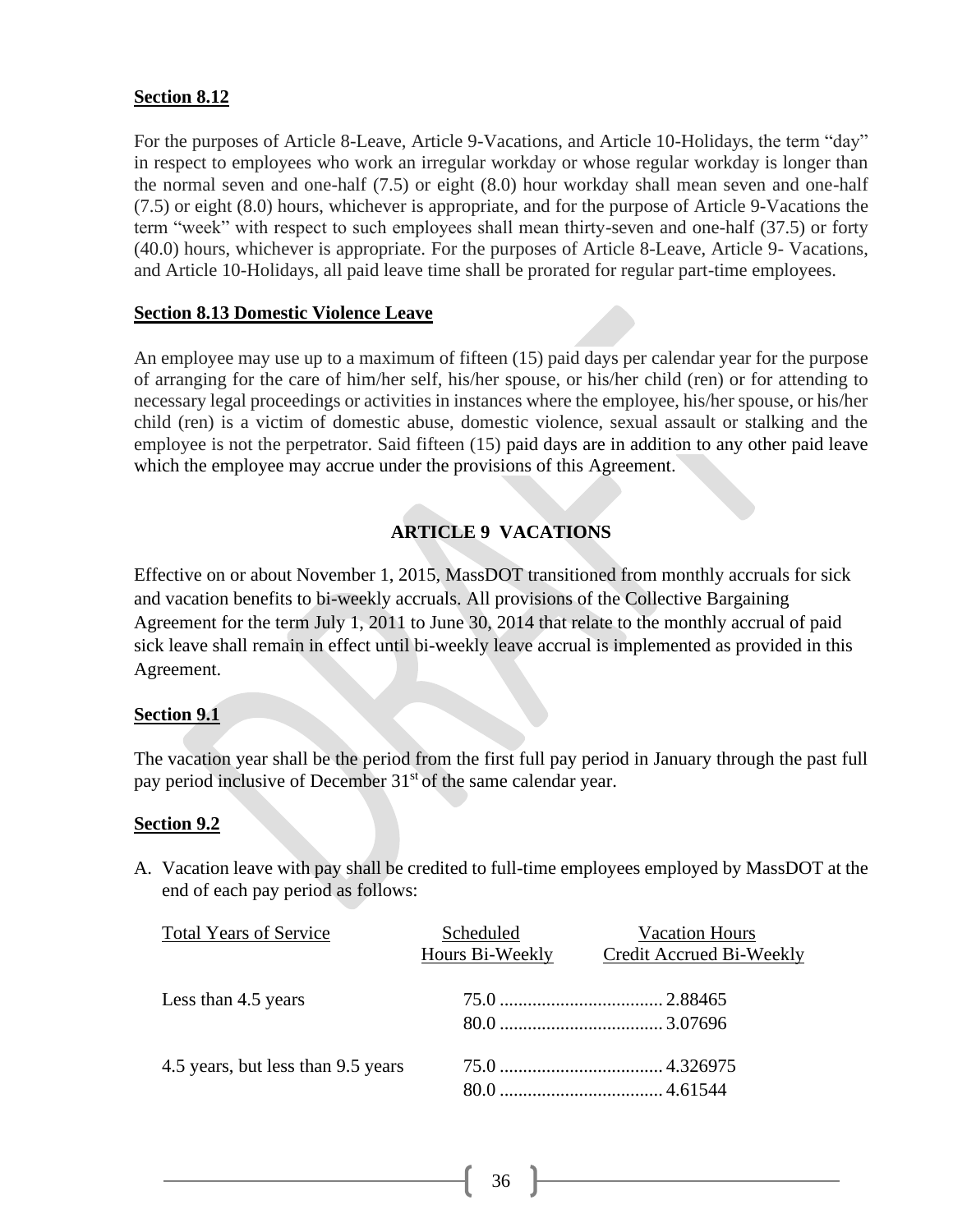| Greater than 19.5 years |  |  |
|-------------------------|--|--|
|                         |  |  |

- B. For determining vacation status under this Article, only total years of service shall be used. All service beginning on the first working day in MassDOT and all service thereafter shall be included in "total years of service" provided there has not been any break of three (3) years or more in service as referred to in Section 9.12 of this Article. Employees who were transferred to MassDOT effective November 1, 2009 shall have all continuous service in the transferor agency or authority included in total years of service. Employees whose service commences during the middle of a bi-weekly pay period shall have vacation credits prorated accordingly.
- C. Employees hired on or after January 1, 2019 with at least four and one-half (4.5) years of prior relevant work experience at the time of hire, shall begin to accrue vacation credits at the rate of 4.326975 hours (75/biweekly) or 4.61544 hours (80/biweekly). Employees will remain at this accrual rate until they reach nine and one-half (9.5) years of creditable service with the Employer. Prior relevant work experience is work experience in the same or a related field or profession using the same or similar skills requiring same or similar level of responsibility as reasonably determined by the Employer.

The Employer will notify new employees in writing at the time of hire that they may request credit for prior relevant work experience. Employees shall have six (6) months from the date of notification to file a request for such credit. If approved, the accrual shall be effective the date the request is filed.

#### **Section 9.3**

A full-time employee on leave without pay and/or absent without pay during the pay period shall earn vacation leave credits based on the hours paid within the bi-weekly pay period.

## **Section 9.4**

Employees will be credited with the next higher level of accrual status during the pay period that includes July 1<sup>st</sup> of the fiscal year in which the employee reaches the higher accrual status.

#### **Section 9.5**

A regular part-time employee shall accumulate vacation leave in the same proportion that his/her part-time service bears to full-time service.

#### **Section 9.6**

A regular part-time employee on leave without pay and/or absent without pay during the pay period shall earn vacation leave credits based on the hours paid within the bi-weekly pay period.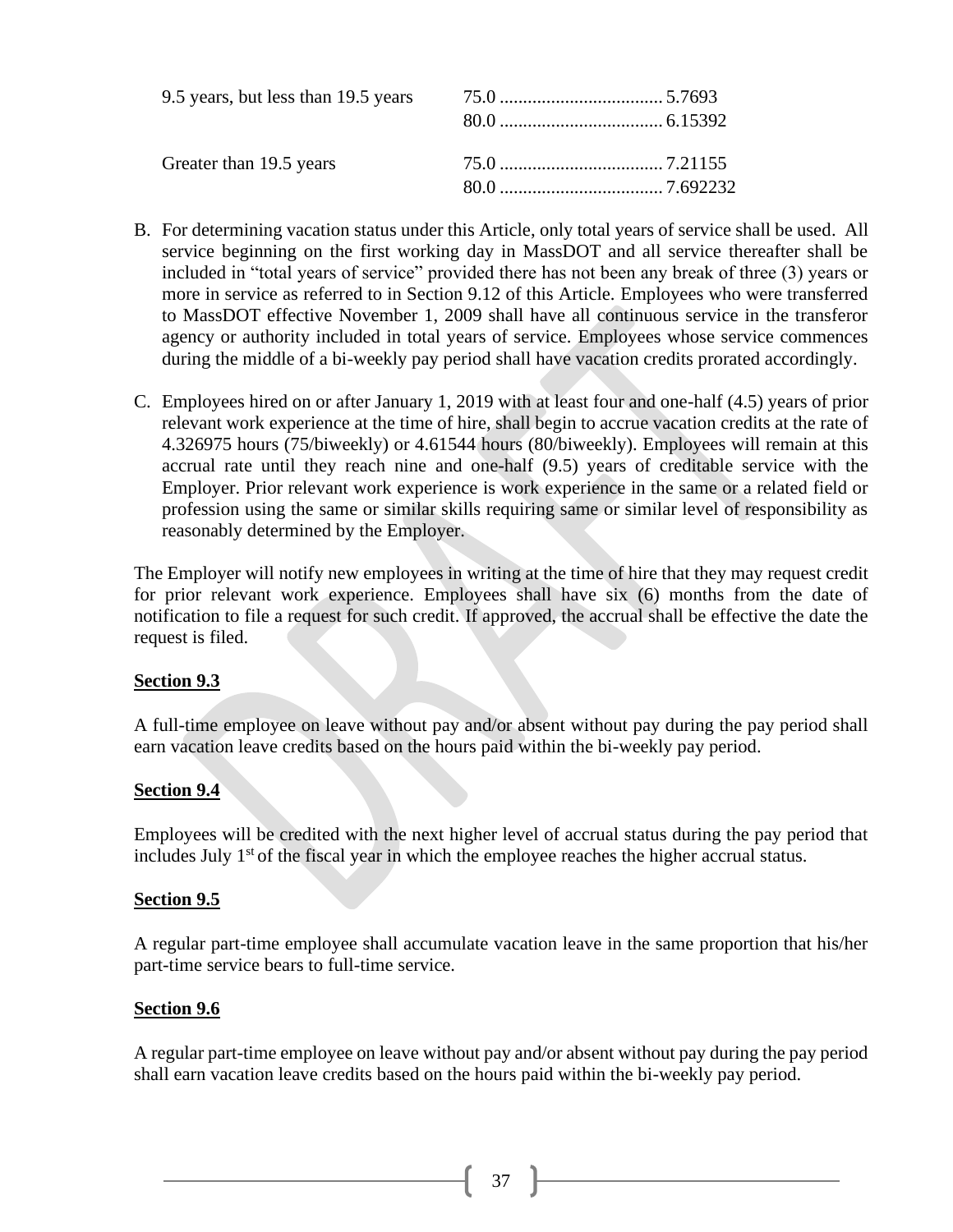## **Section 9.7**

An employee who is reinstated or reemployed after less than three (3) years shall have his/her prior service included in determining his/her continuous service for vacation purposes.

## **Section 9.8**

The Employer shall grant vacation leave in the vacation year in which it becomes available, unless in its opinion it is impossible or impracticable to do so because of work schedules or emergencies. In cases where the vacation requests by employees in the same title conflict, preference, subject to the operational needs of the Department/Agency, shall be given to employees on the basis of years of service with MassDOT.

Unused vacation leave earned during the previous two (2) vacation years can be carried over to the new calendar year beginning with the first full pay period in January for use during the following vacation year. Annual earned vacation leave credit not used by the last full pay period inclusive of December 31 of the second year it was earned will be forfeited.

All vacation time must be approved in advance by the employee's supervisor. Except in the case of emergency or other exigent circumstances, employees must submit the request at least forty-eight (48) hours before the use of the vacation day (s).

Each employee who does not have access to Self Service Time and Attendance shall receive annually, on or before October 1, as of September 1, a preliminary statement of the available vacation credits from the local office.

The parties recognize the need to ensure the granting of personal leave, vacation, holiday and compensatory time when it is requested and as it becomes available. Towards this end the Department Heads and union representatives at each work location shall work out procedures for implementing this policy of granting time off.

## **Section 9.9**

Employees' vacation leave balance shall be charged on an hour-for-hour basis; e.g., one (1) hour charged for one (1) hour used. Charges to vacation leave may be allowed in units of not less than fifteen (15) minute increments.

#### **Section 9.10**

Employees who are eligible for vacation under this Article whose services are terminated shall be paid an amount equal to the vacation leave which has been credited but not used by the employee up to the time of separation, provided that no monetary or other allowance has already been made.

Upon the death of an employee who is eligible for vacation credit under this Agreement, the Director of Human Resources, authorize the payment of such compensation in the following order of precedence: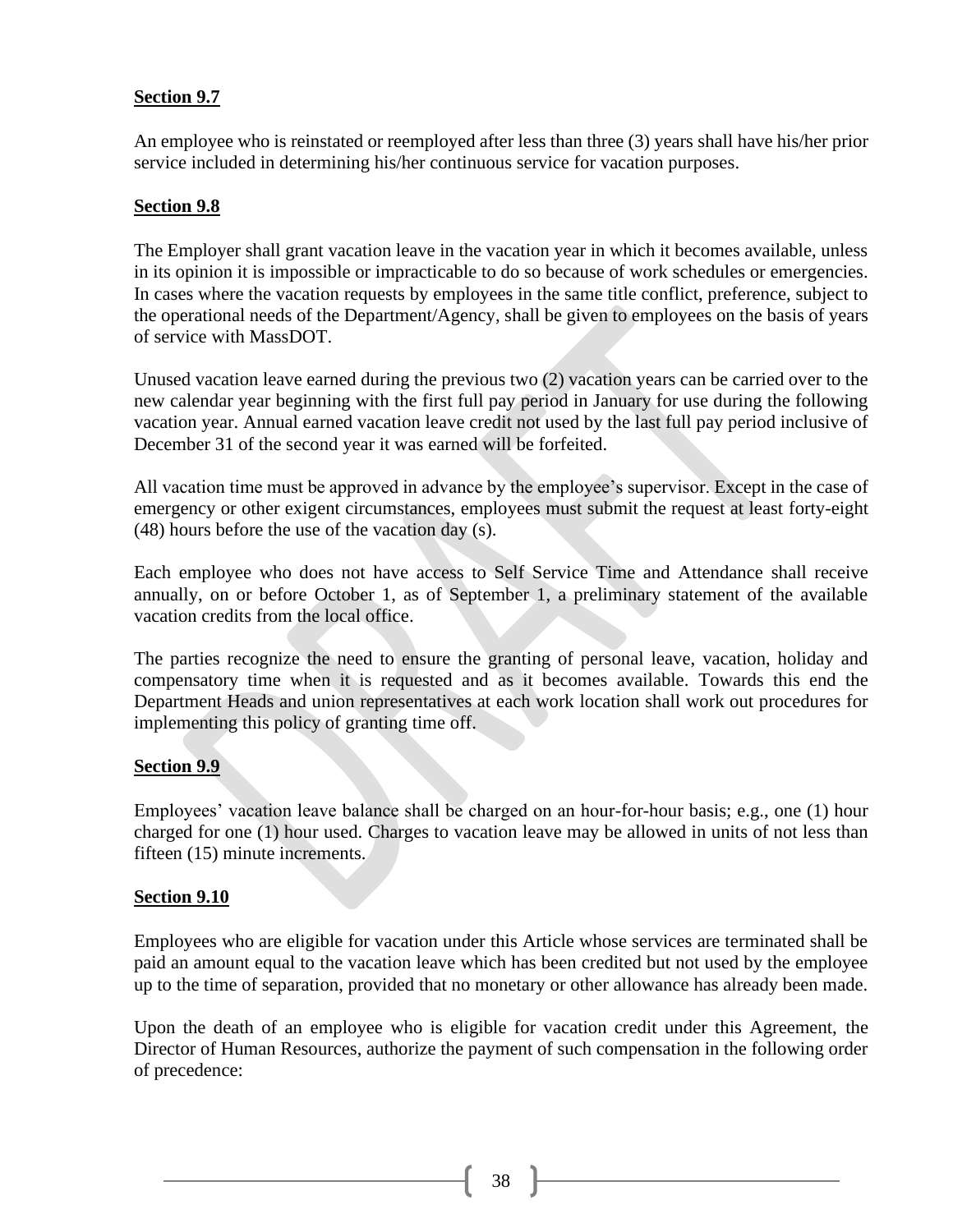- First: To the surviving beneficiary or beneficiaries, if any, lawfully designated by the employee under the state employees' retirement system, and
- Second If there be no such designated beneficiary, to the estate of the deceased.

## **Section 9.11**

Employees who are reinstated or reemployed shall be entitled to their vacation status at the termination of their previous service and allowed such proportion of their vacation under Section 9.2 of this Article. No credit for previous service may be allowed where the reinstatement occurs after the absence of three (3) years unless approval of the Personnel Administrator is secured for any of the following reasons;

- A. Illness of the employee;
- B. Dismissal through no fault or delinquency attributable solely to the employee;
- C. Injury while in the service of MassDOT in the line of his/her duties and for which the employee would be entitled to receive Worker's Compensation benefits.

## **Section 9.12**

Vacation credits shall accrue to an employee while on leave with pay status or on industrial accident leave.

## **Section 9.13**

Vacation leave earned following a return to duty after leave without pay shall not be applied against such leave or absence.

#### **Section 9.14**

If an employee is on industrial accident leave and has available vacation credits which have not been used and who, because of the provisions under Section 9.8 of this Article will lose such vacation credits, the Employer shall convert vacation credits to sick leave credits in the new calendar year beginning with the first full pay period in January.

#### **Section 9.15**

Upon approval of the Employer or his/her designee, an employee may be eligible to redeem up to seven (7) days of vacation leave credits per year. Payment for such credits shall be at the employee's hourly base salary rate at the date of approval. The provision shall be extended to part-time employees in the same proportion that his/her service bears to full-time service. Employees receiving Workers Compensation benefits are ineligible for redemption of vacation credits.

#### **Section 9.16**

For the purposes of Article 8-Leave, Article 9-Vacations, and Article 10-Holidays, the term "day" in respect to employees who work an irregular workday or whose regular workday is longer than the normal seven and one-half (7.5) or eight (8.0) hour workday shall mean seven and one-half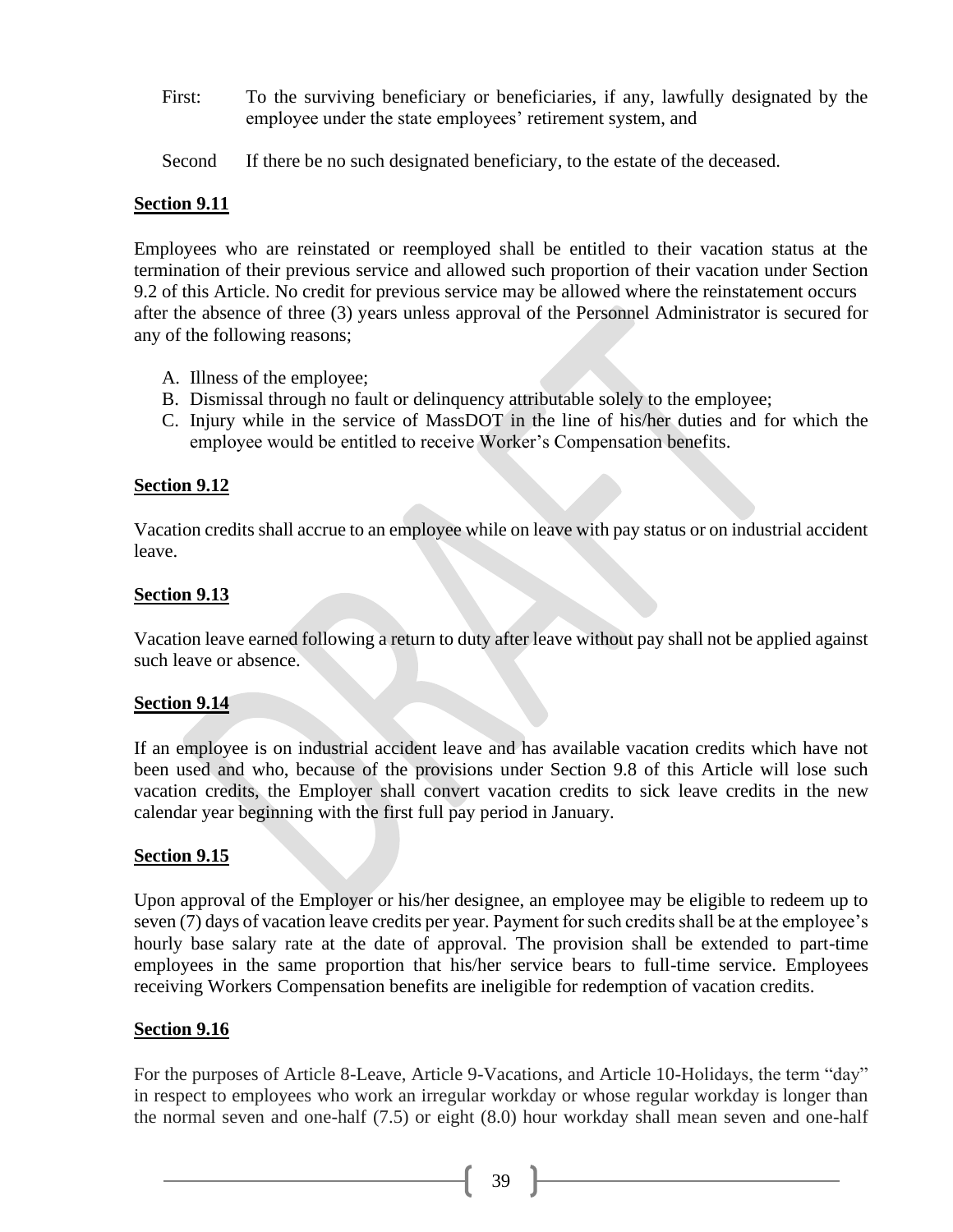(7.5) or eight (8.0) hours, whichever is appropriate, and for the purpose of Article 9-Vacations the term "week" with respect to such employees shall mean thirty-seven and one-half (37.5) or forty (40.0) hours, whichever is appropriate. For the purposes of Article 8-Leave, Article 9- Vacations, and Article 10-Holidays, all paid leave time shall be prorated for regular part-time employees.

# **ARTICLE 10 HOLIDAYS**

## **Section 10.1**

The following days shall be holidays for employees:

- New Year's Day
- Martin Luther King Day
- Presidents' Day
- Patriots' Day
- Memorial Day
- Independence Day
- Labor Day
- Columbus Day
- Veterans' Day
- Thanksgiving Day
- Christmas Day

## **Section 10.2**

All holidays shall be observed on the Commonwealth's legal holiday unless an alternative day is designated by the Employer.

## **Section 10.3**

When a holiday occurs on the regular scheduled workday of an employee, he/she, if not required to work that day, shall be entitled to receive his/her regular day's pay for such holiday.

## **Section 10.4**

When a holiday occurs on a day that is not an employee's regular workday, if the employee's usual workweek is five (5) or more days, he/she at the option of the Employer shall receive for one (1) day at his/her regular rate or one (1) compensatory day off with pay within sixty (60) days following the holiday to be taken at a time requested by the employee and approved by the Department Head.

## **Section 10.5**

Notwithstanding any other contract provisions, an employee who is required to work his/her regular shift on a holiday (and the employee was not otherwise scheduled to work said holiday), shall be entitled to elect, for the first five (5) times per calendar that such occurs to receive either: (a) one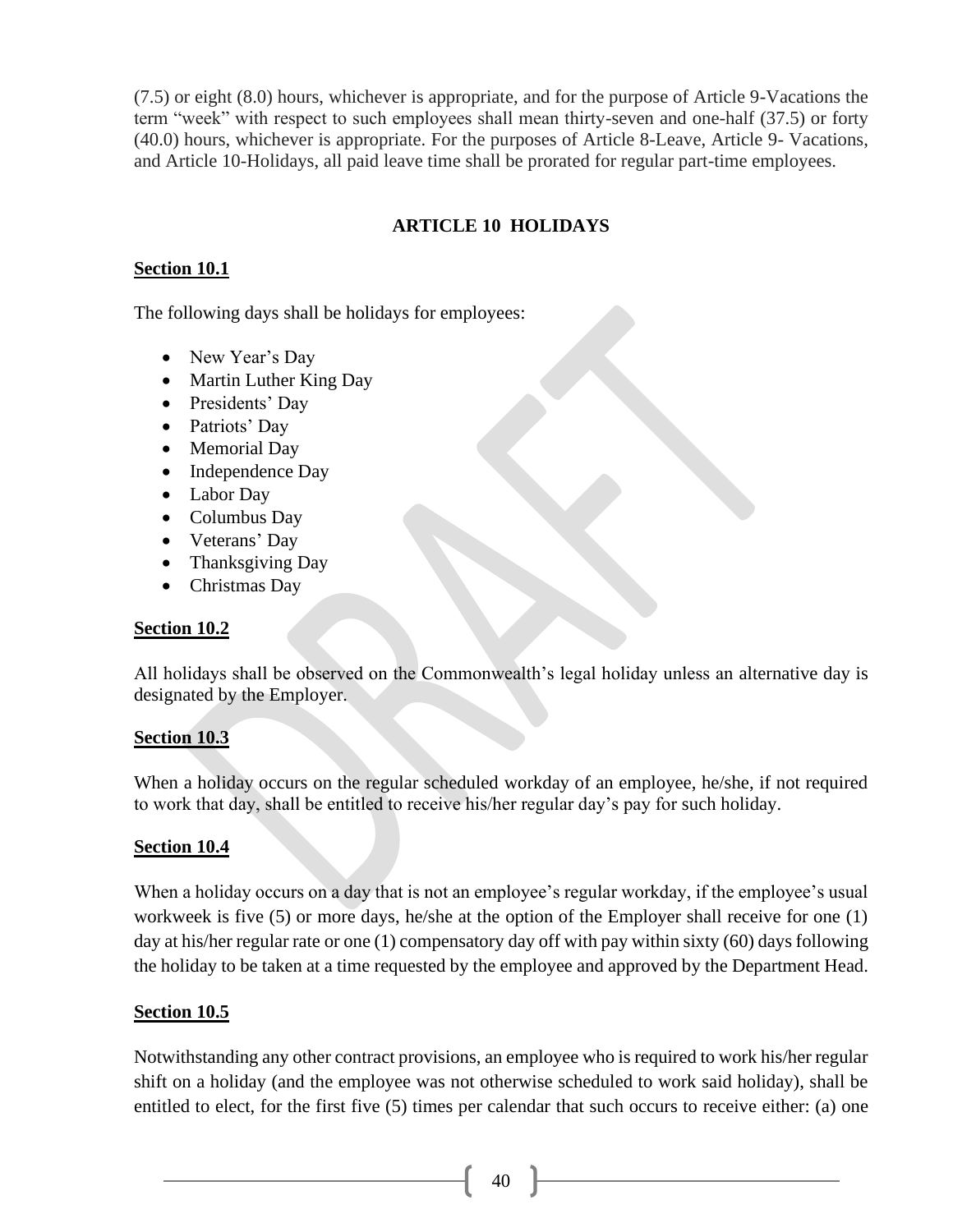(1) day's pay in addition to regular pay for compensation for working on the holiday; or (b) a compensatory day off with pay within sixty (60) days following the holiday to be taken at a time requested by the employee and approved by the Department Head, or if a compensatory day cannot be granted by the Department Head because of a shortage of personnel or other reasons then he/she shall be entitled to pay for one (1) day at his/her regular rate of pay in addition to pay for the holiday worked.

Once five (5) such occasions per calendar year have passed. The employee shall then receive a compensatory day off with pay within sixty (60) days following the holiday to be taken at a time requested by the employee and approved by the Department Head or if a compensatory day cannot be granted by the Department Head because of a shortage of personnel or other reasons then he/she shall be entitled to pay for one (1) day at his/her regular rate of pay in addition to pay for the holiday worked.

#### **Section 10.6**

An employee who is on leave without pay or absent without pay for that part of his/her scheduled workday immediately preceding or immediately following a holiday that occurs on a regularly scheduled workday for which the employee is not required to work shall not receive holiday pay for the holiday.

The above procedure may be waived by the Employer if an employee is tardy due to severe weather conditions or if an employee is tardy for not more than two (2) hours due to events beyond control of the employee. Denial of said waiver by the Employer may be appealed up to Step II of the grievance procedure if the Union feels that such denial was arbitrary and capricious.

#### **Section 10.7**

An employee who is granted sick leave for a holiday or part of a holiday on which he/she is scheduled to work shall not receive holiday pay or a compensatory day off for that portion of the holiday worked.

#### **Section 10.8**

A part-time employee shall earn pay for a holiday or compensatory time in the same proportion that his/her part-time service bears to full-time service.

A part-time employee who is scheduled but not required to work on a holiday, who received less holiday credit than the number of hours he/she is regularly scheduled to work, may use other available leave time, or upon the request of the employee and approval by MassDOT, subject to operational needs, may make up the difference in hours in the same workweek. The scheduling of these hours will be at a time requested by the employee and approved by MassDOT, subject to operational needs.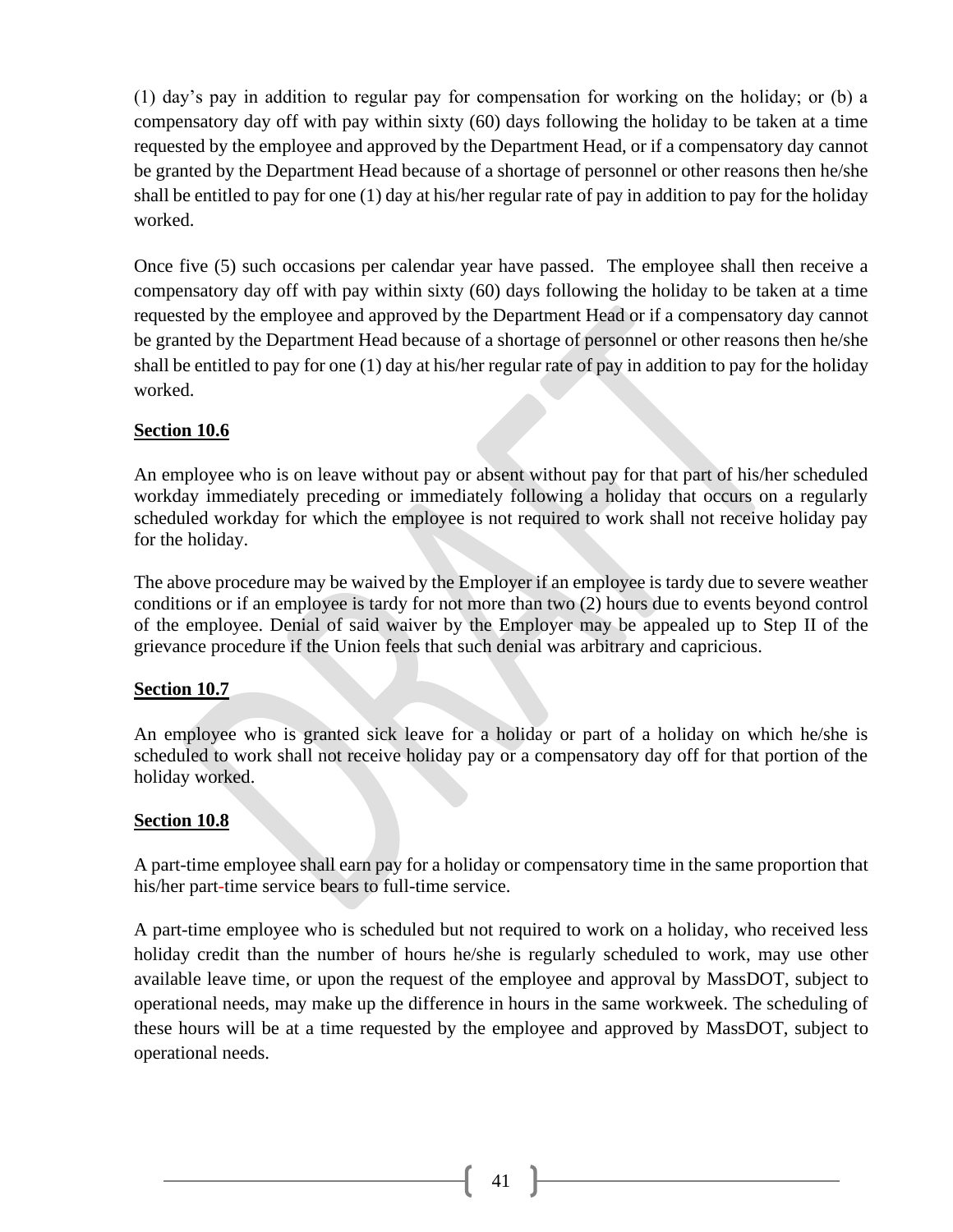#### **Section 10.9**

For the purposes of Article 8-Leave, Article 9-Vacations, and Article 10-Holidays, the term "day" in respect to employees who work an irregular workday or whose regular workday is longer than the normal seven and one-half (7.5) or eight (8.0) hour workday shall mean seven and one-half (7.5) or eight (8.0) hours, whichever is appropriate, and for the purpose of Article 9-Vacations the term "week" with respect to such employees shall mean thirty-seven and one-half (37.5) or forty (40.0) hours, whichever is appropriate. For the purposes of Article 8-Leave, Article 9- Vacations, and Article 10-Holidays, all paid leave time shall be prorated for regular part-time employees.

# **ARTICLE 11 EMPLOYEE EXPENSES**

## **Section 11.1**

A. When an employee is authorized to use his/her personal automobile for travel related to his/her employment he/she shall be reimbursed at the rate of forty (40) cents per mile. Mileage shall be determined by reading the odometer of the motor vehicle, but may be subject to review by the Employer who shall use a web-based service as a guide. Employees on authorized travel will be reimbursed for parking and tolls.

*Per the Memorandum of Understanding, dated February 28, 2019 between MassDOT and Unit E the mileage rate shall be forty five (45) cents per mile subject to change with 30 days notice from the Secretary of Administration and Finance.*

- B. Effective the first full pay period in July 2019, an employee who travels from his/her home to an assigned temporary work location shall be reimbursed for mileage only for the distance that is in excess of the distance between the employee's home and his/her regular work location using the most direct route to each location.
- C. Employees shall not be reimbursed for commuting between their home and office or other regular work location. With the approval of the Director of Human Resources an employee's home may be designated as his/her regular office by Department Head for the purposes of allowed transportation expenses in cases where the employee has no regular office or other work location.

#### **Section 11.2**

A. An employee who is assigned to duty that requires him/her to be absent form his/her home for more than twenty-four (24) hours shall be reimbursed for reasonable charges for lodging including reasonable tips and for meal expenses, including tips, not to exceed the following amounts:

| Meal | Maximum Allowance Applicable Period |  |
|------|-------------------------------------|--|
|      |                                     |  |
|      |                                     |  |
|      |                                     |  |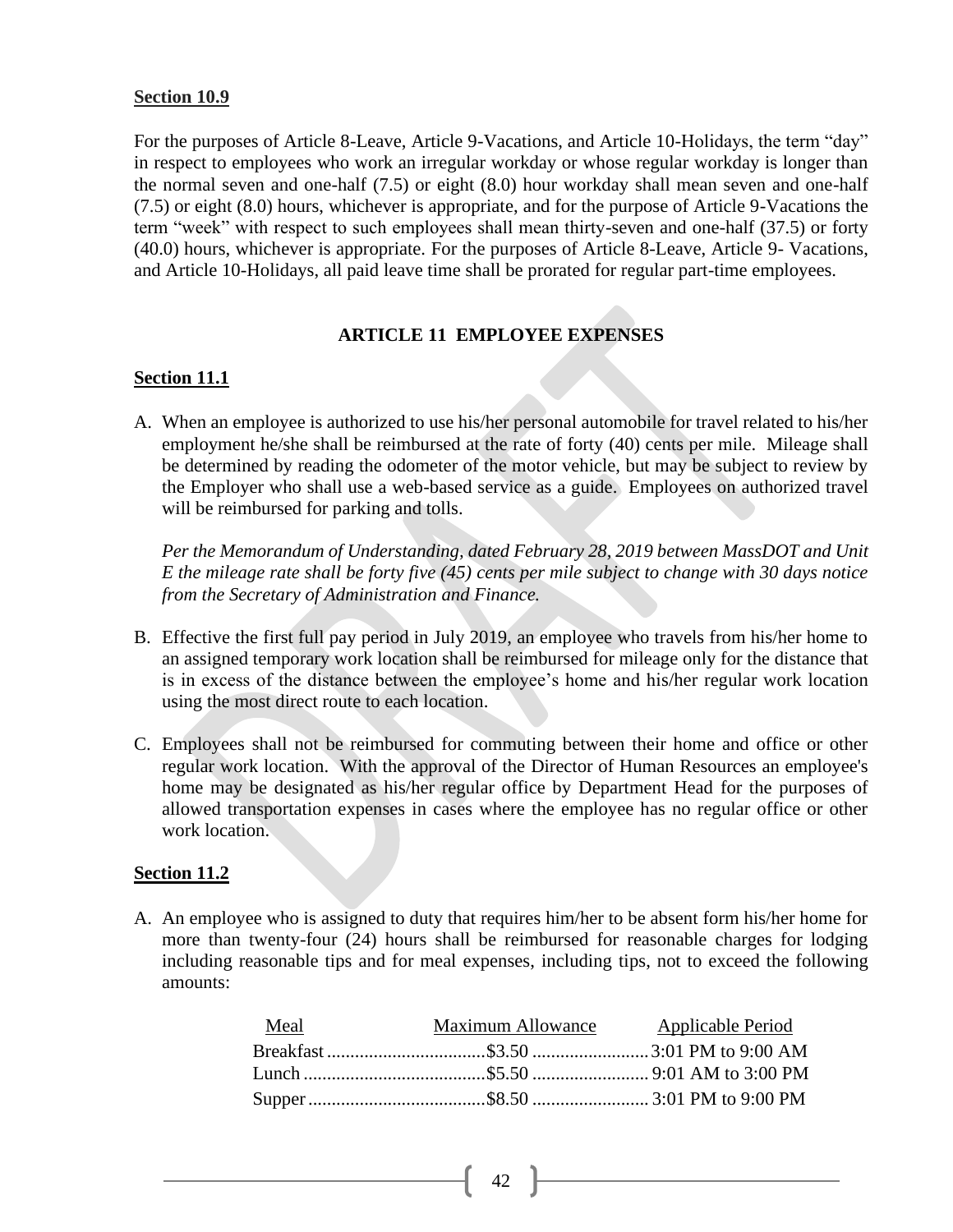- B. On the first day of assignment to duty in excess of twenty-four (24) hours employees shall not be reimbursed for breakfast if such assignment commences after 6:00 AM, for lunch if such assignment commences after 12:00 PM, or for supper if such assignment commences after 10:00 PM.
- C. On the last day of assignment to duty in excess of twenty-four (24) hours employees shall not be reimbursed for breakfast if such assignment ends before 6:00 AM, for lunch if such assignment ends after 12:00 PM, or for supper if such assignment ends after 10:00 PM.
- D. For travel of less than twenty-four (24) hours commencing two (2) hours or more before compensated time, employees shall be entitled to the above breakfast allowance. For travel of less than twenty-four (24) hours ending two (2) hours or more after compensated time, employees shall be entitled to the above supper allowance. Employees are not entitled to the above lunch allowance for travel of less than twenty-four (24) hours.
- E. The parties agree that they will meet within six (6) months of signing this Agreement to discuss the possible institution of a per diem flat rate for employees who are required to travel out of state or for assignments of more than twenty-four (24) hours.

## **Section 11.3**

Employees who work three (3) or more consecutive hours of authorized overtime, exclusive of meal times, in addition to their regular hours of employment or employees who work three (3) or more consecutive hours exclusive of meal times, on a day other than their regular workday shall be reimbursed for expenses incurred for authorized meals, including tips, not to exceed the following amounts and in accordance with the following time periods:

| Meal Maximum Allowance | <b>Applicable Period</b> |
|------------------------|--------------------------|
|                        |                          |
|                        |                          |
|                        |                          |
|                        |                          |

#### **Section 11.4**

Reimbursement of any employee expenses pursuant to this Article shall be contingent upon the submission of requests within reasonable timeframes established by the Employer. The Employer shall reimburse the employee within the same reasonable timeframes absent exigent circumstances.

#### **ARTICLE 12 SALARY RATES**

#### **Section 12.1**

A. Effective the first full pay period in July, 2017 employees who meet the eligibility criteria provided in Section 2 of this Article shall receive a 1% increase in salary rate.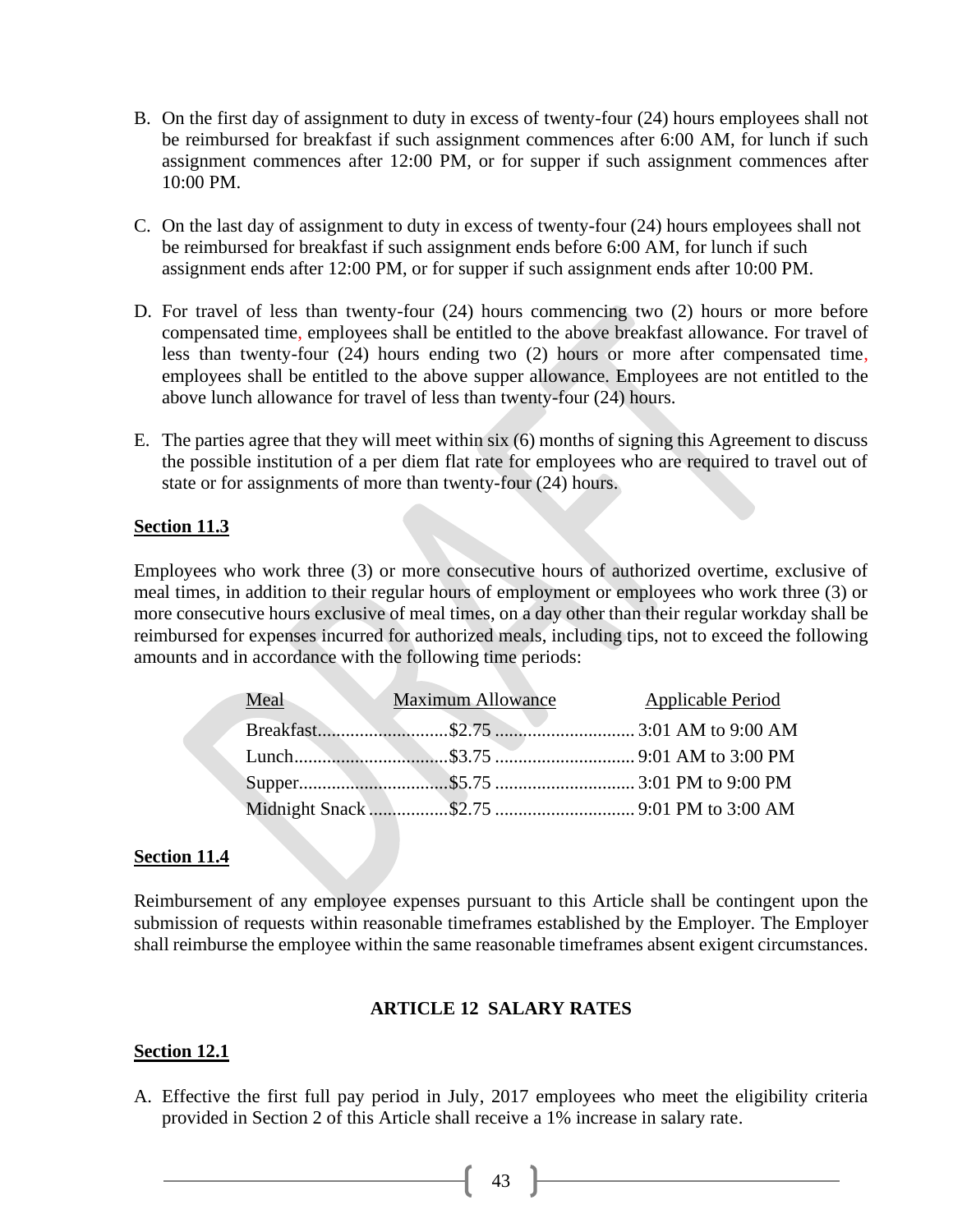If FY 2018 tax revenues equal or exceed \$27.072 billion, then, effective the first full pay period in July, 2017, employees shall receive an additional increase of one percent (1%) in salary rate.

The terms, "state tax revenues," "budgeted revenues," and "budgetary funds" shall have the meanings assigned to those terms in M.G.L., Ch. 29, Section. 1.

For the purposes of this section, "tax revenues" shall mean, for any given fiscal year, state tax revenues that count as budgeted revenues in the budgetary funds, as reported by the Commissioner of Revenue on a preliminary basis in July following the end of the fiscal year, subject to any final technical adjustments made prior to August 31. Tax revenues shall include taxes that are transferred to the Commonwealth's Pension Liability Fund, the Massachusetts Bay Transportation Authority State and Local Contribution Fund, the School Modernization and Reconstruction Trust Fund and the Workforce Training Fund.

- B. Effective the first full pay period of July, 2018, employees who meet the eligibility criteria provided in Section 2 of this Article shall be paid in accordance with the July 8, 2018 Schedule of Bi-Weekly Salary rates shown in the attached appendices.
- C. Effective the first full pay period of July, 2019, employees who meet the eligibility criteria provided in Section 2 of this Article shall be paid in accordance with the July 7, 2019 Schedule of Bi-Weekly Salary Rates shown in the attached appendices.

## **Section 12.2**

Employees who receive a "Below" rating on their annual EPRS evaluation shall not be eligible to receive the salary increases provided in Section 12.1 of this Article, nor any step increases. Employees who receive a "Below" rating will have their performance reviewed in accordance with Article 24A of this Agreement and will become eligible for their salary and step rate increase previously denied effective upon the date of receiving a "Meets" or "Exceeds" rating.

#### **Section 12.3**

- A. An employee shall continue to advance under the terms of this Agreement to the next higher salary step in his/her job group, unless he/she is denied such step-rate increase by his/her Employer, after each fifty-two (52) weeks of creditable service in a step commencing from the first day of the payroll period immediately following his/her assignment to that job group until the maximum salary rate is reached. In the event an employee is denied a step-rate increase, he/she shall be given a written statement of the reasons therefore not later than five (5) days preceding the date when the increase would otherwise have taken effect. Time off the payroll is not creditable service for the purpose of step-rate increases.
- B. Whenever an employee receives a promotion to a higher job group, the employee's new salary rate shall be calculated as follows:
	- 1. Determine the employee's salary rate at his/her current job group;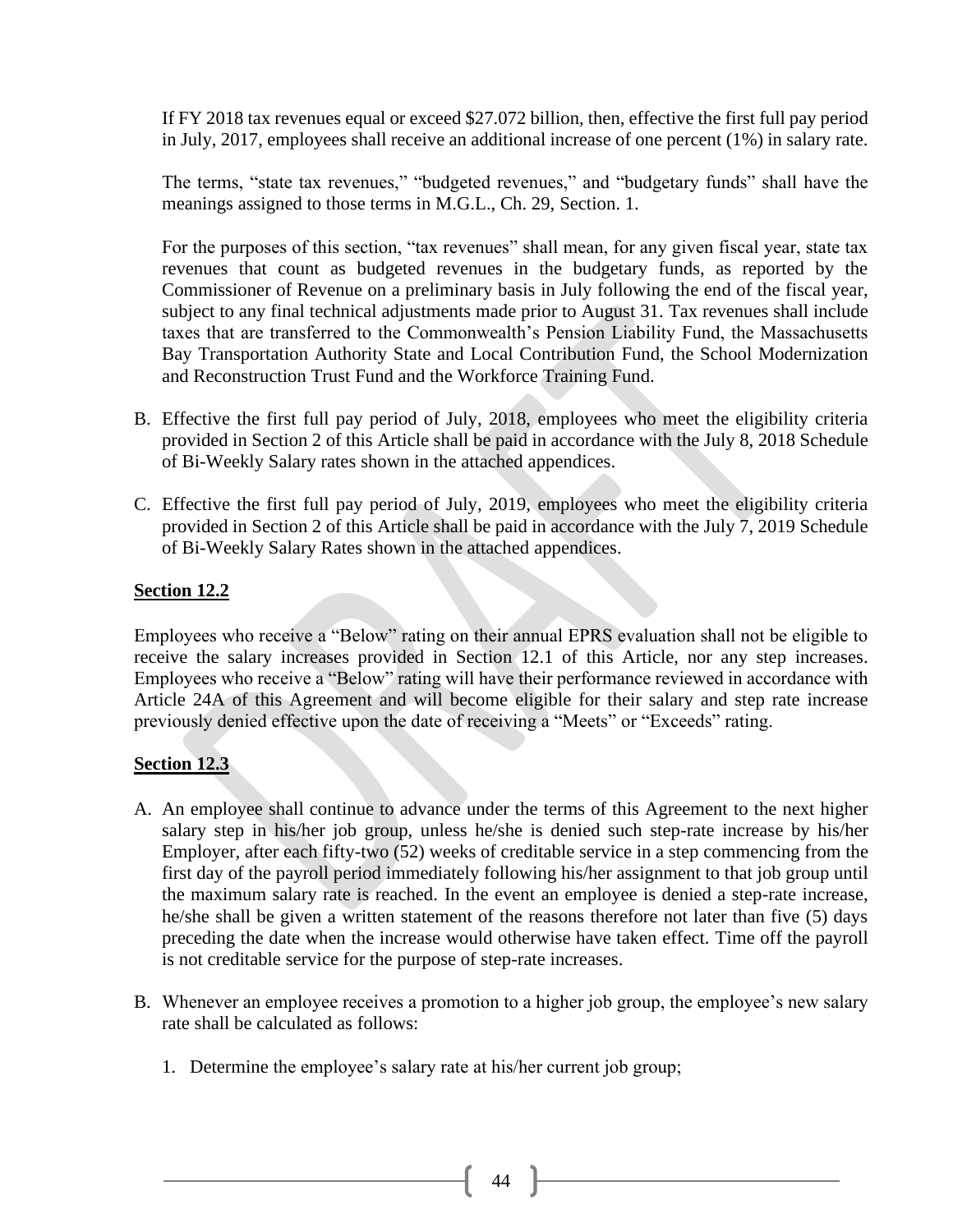- 2. Find the next higher step within the employee's current job group, or, for employees at the maximum rate within their job group, multiply the employee's current salary by one plus three one-hundredths (1.03);
- 3. Compare the resultant amount to the rates for the higher job group into which the employee is being promoted;
- 4. The employee's salary rate shall be the first rate in the higher job group which at least equals the resultant amount.
- C. For promotions effective after the first full pay period of April 1, 2019, if the application of the promotional factor results in a salary that is less than the amount the employee would receive had he/she been promoted to the next lower grade, the employee's salary upon promotion shall be increased to the next higher step in the grade the employee is being promoted into.

For promotions effective after the first full pay period after of April 1, 2019 an employee who is not at the terminal step in their grade and has been in their current step for at least nine (9) months at the time of a promotion shall be advanced one (1) step in in the new job grade after the promotional factor is applied. Employees shall have the option of one (1) of the above promotional provisions and not both.

## **Section 12.4**

A regular part-time employee shall be entitled to the provisions of this Article in the proportion that his/her service bears to full-time service.

## **Section 12.5**

An employee from within and without Unit E lowered in job group shall be placed in a step in his/her new job group based upon the highest salary received through the following calculation:

- 1. credit for the step previously held in the job group plus years of service in higher job groups, or
- 2. credit for the step previously held in the next lower job group plus years of service in higher job groups plus the promotion factor of the new job group.

However, under no circumstances shall an employee receive a salary higher than that received in the position held prior to being lowered in job group.

## **Section 12.6**

A. An employee entering a Unit E position from a non-Unit E position in the same job group shall be placed at the first step in grade which at least equals the rate of compensation received immediately prior to his/her entry in the bargaining unit, and his/her anniversary date shall not be changed.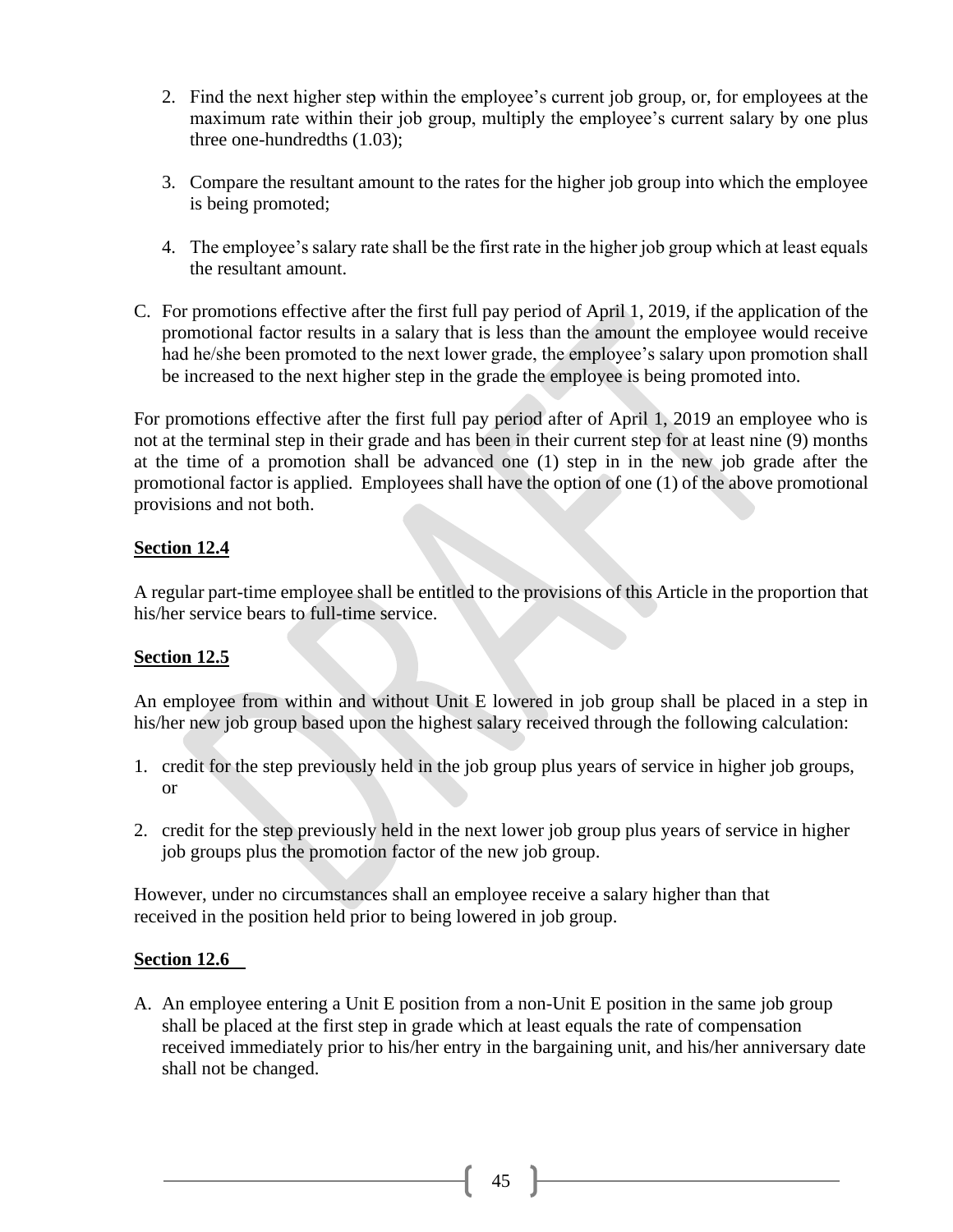C. Employees entering a Unit E position in a higher job group from a non-Unit E position shall have their salary rate determined in the same manner as forth in Section 12.5 (B).

## **Section 12.7**

Notwithstanding any other provisions of this Agreement to the contrary, employees who are reinstated or reemployed within three (3) years of their involuntary separation from MassDOT's payroll because of layoff/displacement shall receive rates of pay based on credit for their previous years of service for MassDOT:

- 1. Such employees shall be placed in the appropriate job grade consistent with the title for which they are recalled.
- 2. Should such employees return to their old job grade, they will be placed in the step rate in which they were employed at the time of separation consistent with the past time in service.
- 3. In the case of employees who return to state service in a higher or lower job grade, the practice applicable for step-rate placement for promotion or demotion shall apply.

#### **Section 12.8**

Step 1 shall become the hiring rate for employees hired or reemployed except in cases where an employee is hired by MassDOT at a salary rate, approved by the Employer, above the hiring rate.

#### **Section 12.9 Supplemental Duty**

An employee who provides SCUBA diving services not described in his/her official job specification shall receive ten dollars (\$10.00) per hour in addition to his/her regular rate while preparing for, performing, and disengaging from SCUBA diving services. Employees shall be guaranteed a minimum of four (4) hours compensation whenever the provide SCUBA diving services.

#### **Section 12.10 Overpayments**

When the Employer determines that an employee has been overpaid, it shall notify the employee**,** and shall recover such overpayment from the employee over the same period of time in which the employee was overpaid, unless the Employer and the employee agree to another arrangement. A repayment schedule requested by the employee shall not be unreasonably denied. As a condition of any payment agreement an employee will be required to execute a wage withholding agreement that allows the Employer to withhold any unpaid sums from the employee's final paycheck or any amounts due the employee at the time of separation for unused, vacation, and/or compensatory time. Any claims alleging a violation of any state or federal law governing the payment of wages will not be the subject of arbitration.

#### **Section 12.11**

All employees covered by the terms and conditions of this Collective Bargaining Agreement shall be paid on a bi-weekly basis.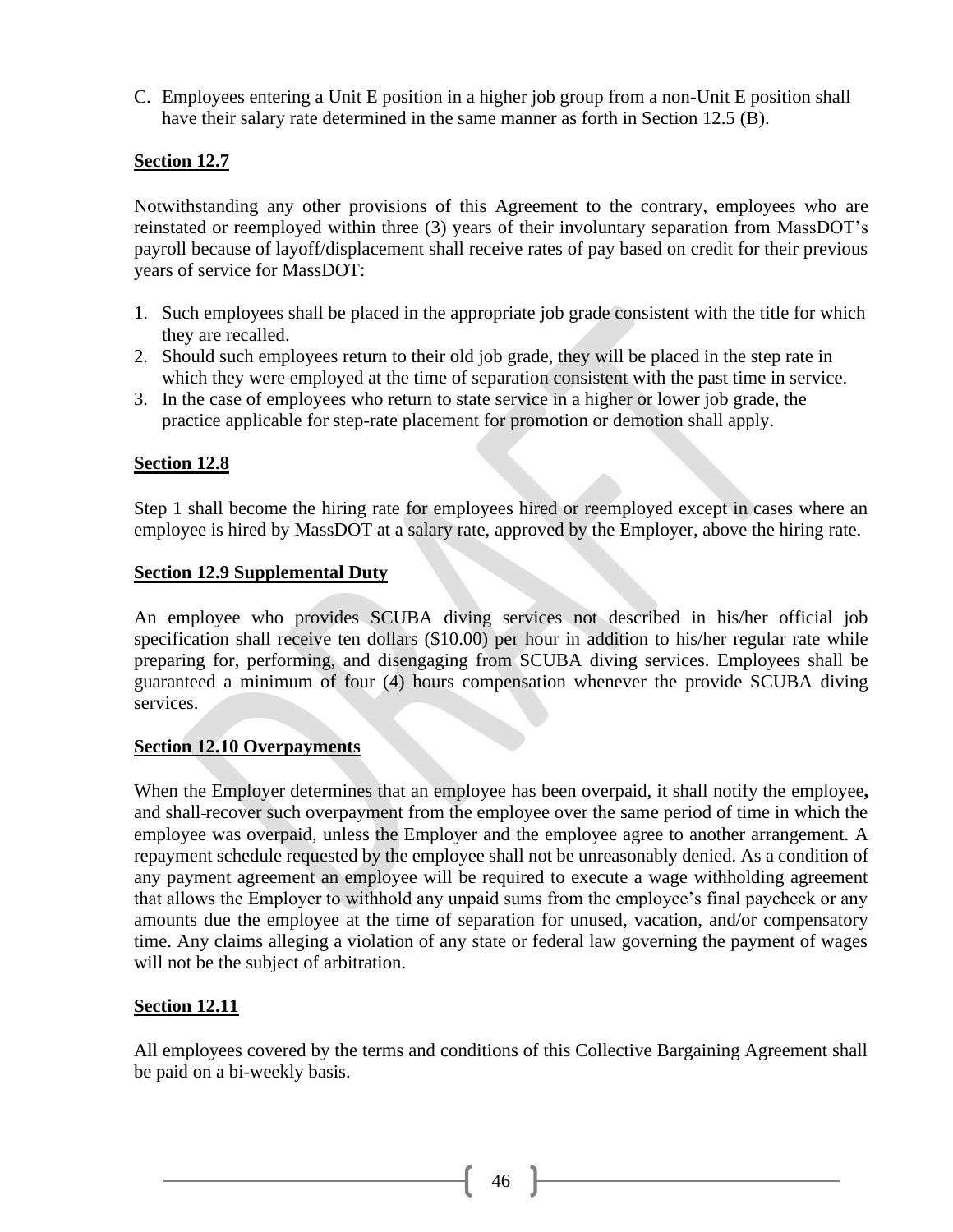Salary payments shall be electronically forwarded by the Employer directly to a bank account or accounts selected by the employee for receipt.

# **ARTICLE 13A HEALTH AND WELFARE**

## **Section 13A.1 Participation in the Commonwealth Health and Welfare Trust**

The Commonwealth of Massachusetts and Massachusetts Organization of State Engineers and Scientists have established a Health and Welfare Fund under an Agreement and Declaration of Trust (the "Trust") which provides certain health and welfare benefits to employees of the Commonwealth and their dependents. MassDOT and the Union agree that to the extent permitted by the Trust, bargaining unit employees and their dependents shall be provided dental, vision and other benefits as determined by the Trust. MassDOT shall have no obligation to provide or maintain any health and welfare benefits not provided under the trust. The Board of Trustees of the Health and Welfare Fund shall determine in their discretion and within the terms of this Agreement and the Agreement and Declaration of Trust such health and welfare benefits to be extended by the Health and Welfare Fund to employees and/or their dependents.

#### **Section 13A.2 Funding**

Effective the first pay period in June 2014, the Employer agrees to contribute on behalf of each full-time employee equivalent the sum of \$17.00 per calendar week.

The contributions made by the Employer to the Health and Welfare Fund shall not be used for any purpose other than to (1) provide health and welfare benefits; (2) develop an employee wellness program; and (3) to pay the operating and administering expenses of the Fund. The contributions shall be made by the Employer in an aggregate sum within forty-five (45) days following the end of the calendar month during which contributions were collected.

## **Section 13A.3 Non-Grievable**

No dispute over a claim for any benefits extended by this Health and Welfare Fund shall be subject to the grievance procedure established in any collective bargaining agreement between the Employer and the Unions.

#### **Section 13A.4 Employer's Liability**

It is expressly agreed and understood that the Employer does not accept, nor is the Employer to be charged with any responsibility connected with the determination of liability to any employee claiming any benefit from the Health and Welfare Fund. The Employer's liability shall be limited to the contributions indicated under Section 13A.2 above.

#### **Section 13A.5 Mutual Aid**

Unit E employees shall be allowed to assign their accrued vacation and personal leave credits to Unit E employees who suffer catastrophic illness or injury which requires paid leave in excess of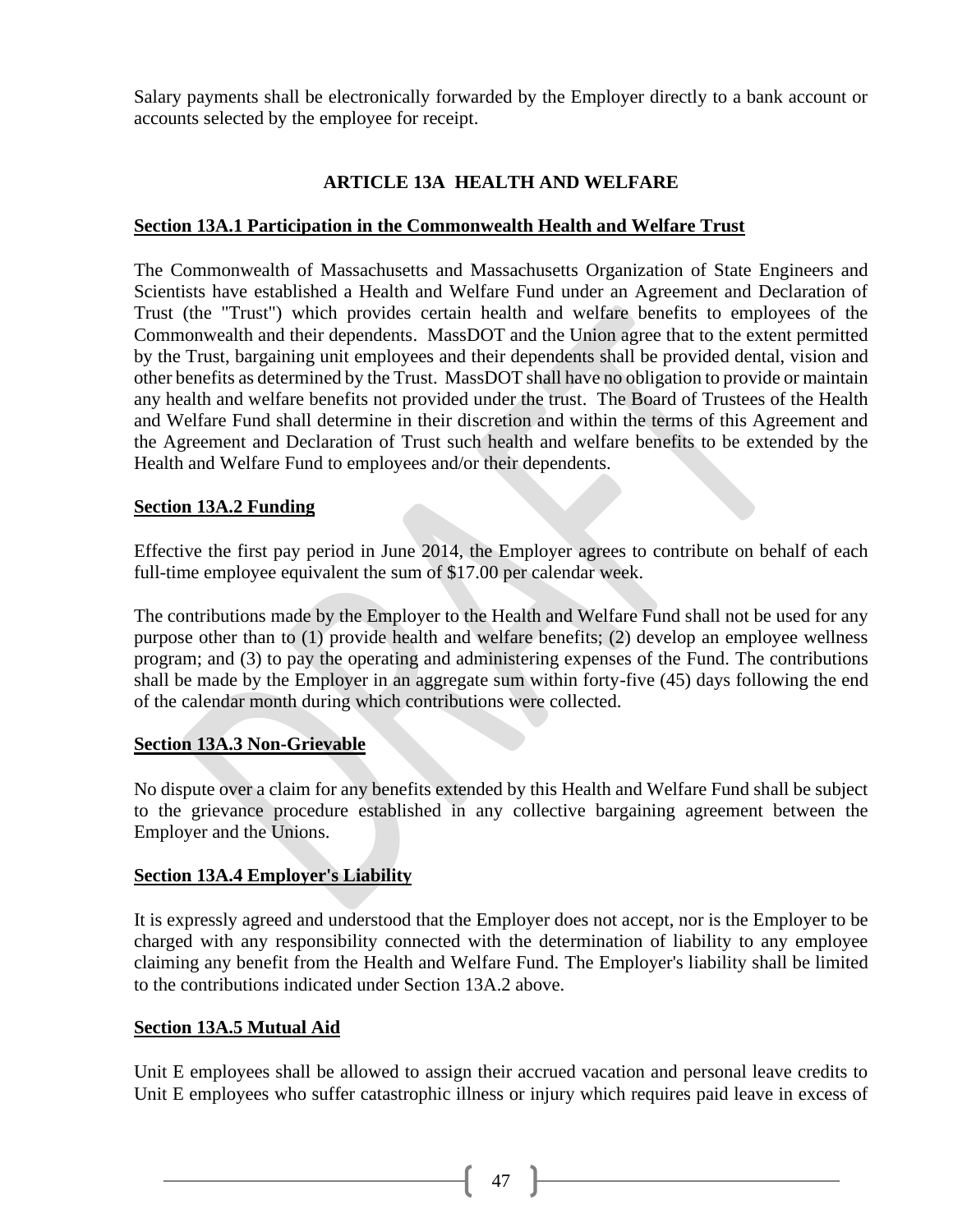their accumulated credits. Such assignment of vacation and personal leave credits shall be administered by Employer.

## **Section 13A.6 Sick Leave Bank Study**

The parties agree to form a labor/management committee to study the use and administration of sick and extended illness leave banks.

## **ARTICLE 13B TUITION REMISSION**

## **Section 13B.1**

Full-time employees shall be eligible for tuition remission as follows: For the UMass system, "tuition remission" is defined as the "student tuition credit".

- A. For enrollment in any state-supported course or program at the undergraduate or graduate level at any community college, state college or state university excluding the M.D. Program at the University of Massachusetts Medical School and the J.D. Program at the University of Massachusetts Law School, full tuition remission shall apply;
- B. For enrollment in any non-state supported course or program offered through continuing education at any community college, state college or state university, excluding the M.D. Program at the University of Massachusetts Medical School and the J.D. Program at the University of Massachusetts Law School, fifty percent (50%) tuition remission shall apply;
- C. Remission benefit is subject to space available and usual and ordinary admission policies. Also subject to approval of the Board of Regents of Higher Education and policies and procedures of same;
- D. A committee shall be established to evaluate the experience of this program and to consider possible extension of the program and to make recommendations concerning both.
- E. Spouses of full-time employees shall be eligible for the remission benefits contained in this Article and subject to the other provisions of this Article. It is understood that any program of spousal eligibility developed by the Board of Higher Education in conjunction with the Commonwealth Human Resources Division require the subordination of spousal eligibility rights to those remission benefit rights extended to full-time state employees in different bargaining units as well as full time employees covered by the provisions of this Agreement.

## **ARTICLE 13C DEPENDENT CARE**

#### **Section 13C.1**

The Employer and Unit E acknowledge that dependent care issues are of major concern to both parties. In order to address these issues, there shall be a joint Unit E/Management Committee comprised of four (4) members designated by the Employer and four (4) members designated by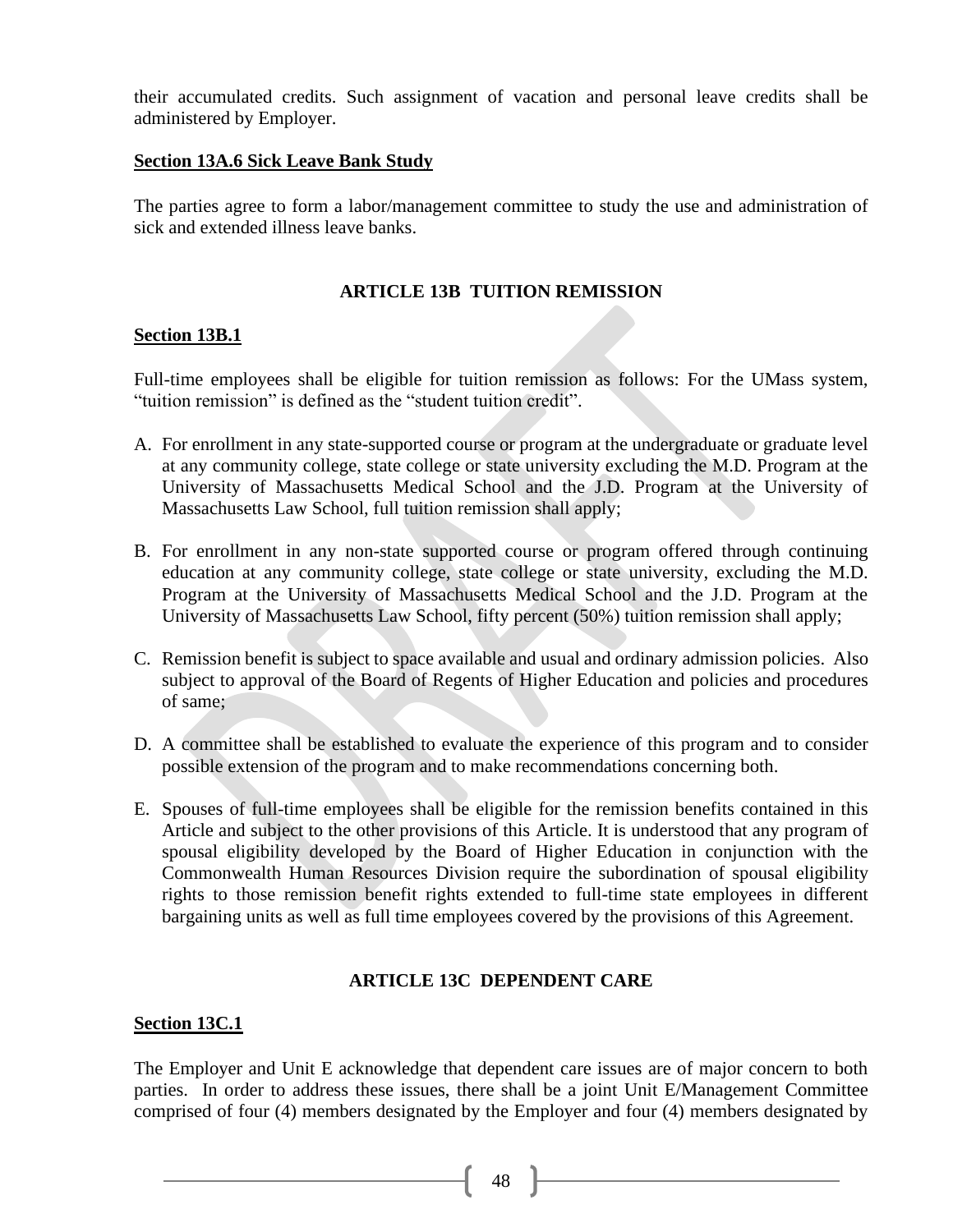Unit E. The Committee shall meet on a monthly basis and shall consider issues relating to dependent care.

#### **Section 13C.2**

The Employer shall continue the voluntary Dependent Care Assistance Plan (DCAP) which complies with the requirements for federal tax deductibility.

## **ARTICLE 14 SENIORITY, TRANSFERS, PROMOTIONS, REASSIGNMENTS, FILLING OF VACANCIES AND NEW POSITIONS**

#### **Section 14.1**

- A. A promotion shall mean an advancement to a higher salary grade within MassDOT. This Article is applicable to all promotions except those reasonably anticipated to be for less than one (1) year and its application in all cases is restricted to employees who possess the educational, training, and/or experience requirements established by the Personnel Administrator or Employer for appointment to the relevant position. The provisions of this Article shall apply when promoting employees covered by this Agreement and other employees within the Division to positions other than positions to be filled by appointments from a civil service eligibility list. Where the Union files a grievance over the non-selection of an employee(s), the Union shall be limited to advancing to arbitration the grievance of one (1) non-selected employee per vacancy or class action. The Union shall identify such grievant in writing within sixty (60) days after filing its demand for Arbitration. In any class-action, the Arbitrator shall not have the authority to select the successful candidate for the position but shall be limited to an order re-posting the position and re-considering candidates from the original pool of applicants, except if the Employer re-selects the original successful candidate following an order to re-post the position and the Arbitrator finds a new violation of Article 14. If a redetermination of the selection process is ordered, it shall be limited to the original pool of applicants.
- B. In the event that a civil service examination for a position has been administered, but scores have not been announced, the Employer shall initially restrict eligibility for application for promotion to such position to those employees who have taken the examination. In the event that civil service has published an eligible list of those who passed a civil service examination for a position, but has not certified said list, the Employer shall initially restrict eligibility for application for promotion to such position to those who passed said examination.

#### **Section 14.2**

The following factors in priority shall be used by the Employer or his/her designee in considering employees covered by this Agreement and other employees within the Division who apply for promotions under the provisions of this Article:

- (1) Ability to do the job as determined by:
	- a) Experience and competence (job performance) in the same or related work
	- b) Education and training related to the vacant position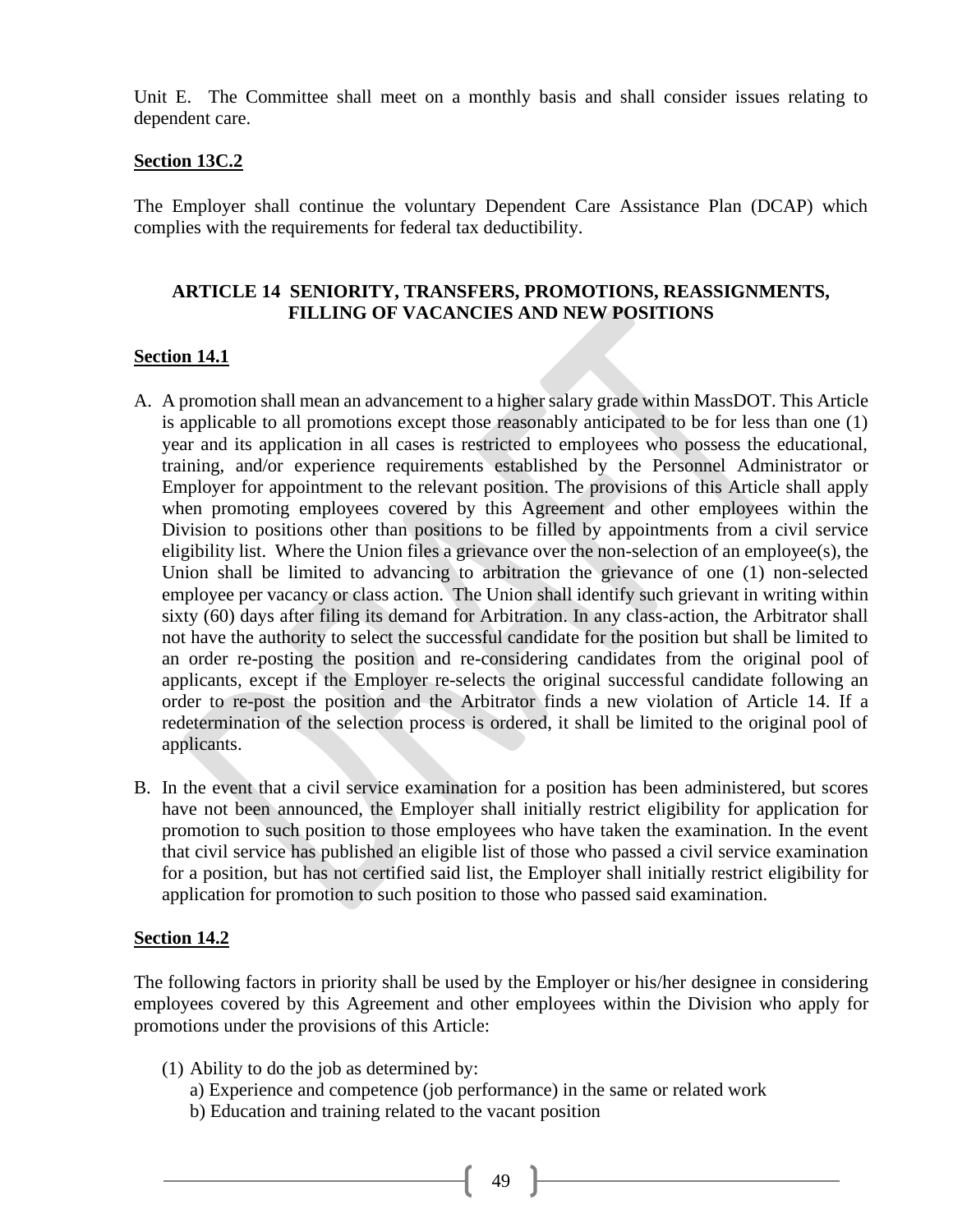- (2) Seniority, as measured by length of service within the Division, provided that employees who transferred from a Commonwealth agency or the Massachusetts Turnpike Authority as a result of Chapter 25 of the Acts of 2009 shall be credited with the seniority they had with the predecessor agency as of November 1, 2009.
- (3) Work history

## **Section 14.3**

- A. All positions to be filled shall be posted throughout the Division for seven (7) workdays. Postings may be made by electronic means in any work unit(s) where employees have access to email. The Employer may reasonably determine the positions in which employees must be employed and/or the requisite related work experience the employee must possess in order to be eligible to apply for a given promotion. The job posting shall include the job title, salary grade and other pertinent information. The Employer may receive and consider applications from persons outside of the Department simultaneously with applications from employees for a vacancy posted under these provisions. All positions to be filled shall be posted throughout the Division wherever employees covered by this Agreement are employed. Initial consideration may be limited to those applicants who meet the minimum entrance requirements for the position and any preferred qualifications. The Employer may establish a screening procedure to determine who among those who meet the minimum entrance qualifications will be interviewed for the position provided it shall be based on objective and job related factors.
- B. An employee promoted in accordance with this Article whose performance is unsatisfactory may be returned to his/her previous job title within the Division where the position was held. If an employee's performance is determined to be unsatisfactory at any time during the six (6) months probationary period, such determination shall not be subject to the grievance procedure. If the employee's performance is determined to be unsatisfactory and his/her former position is not available, he/she shall be entitled to the layoff/recall provisions of this Agreement except for employees promoted from outside the bargaining unit.
- C. If the employee so requests within two (2) weeks prior to the mid-point of the above designated probationary period, then his/her supervisor shall meet with the employee and an appropriate Union representative to discuss the employee's performance in the position.
- D. At any time prior to the mid-point of the above designated probationary period an employee may request to return to his/her former job title in the Division where the position was held and such request will be granted.
- E. In the event an employee is returned to his/her former job title, the employee displaced by such return shall be returned to his/her former job title. Where more than one (1) position in the backfilled job title was filled pursuant to this Article, the employee last selected shall be the one displaced.
- F. If an employee is returned to his/her former job title pursuant to the provisions of Paragraph B said employee will not be eligible for promotion pursuant to this Article for a period of one (1) year.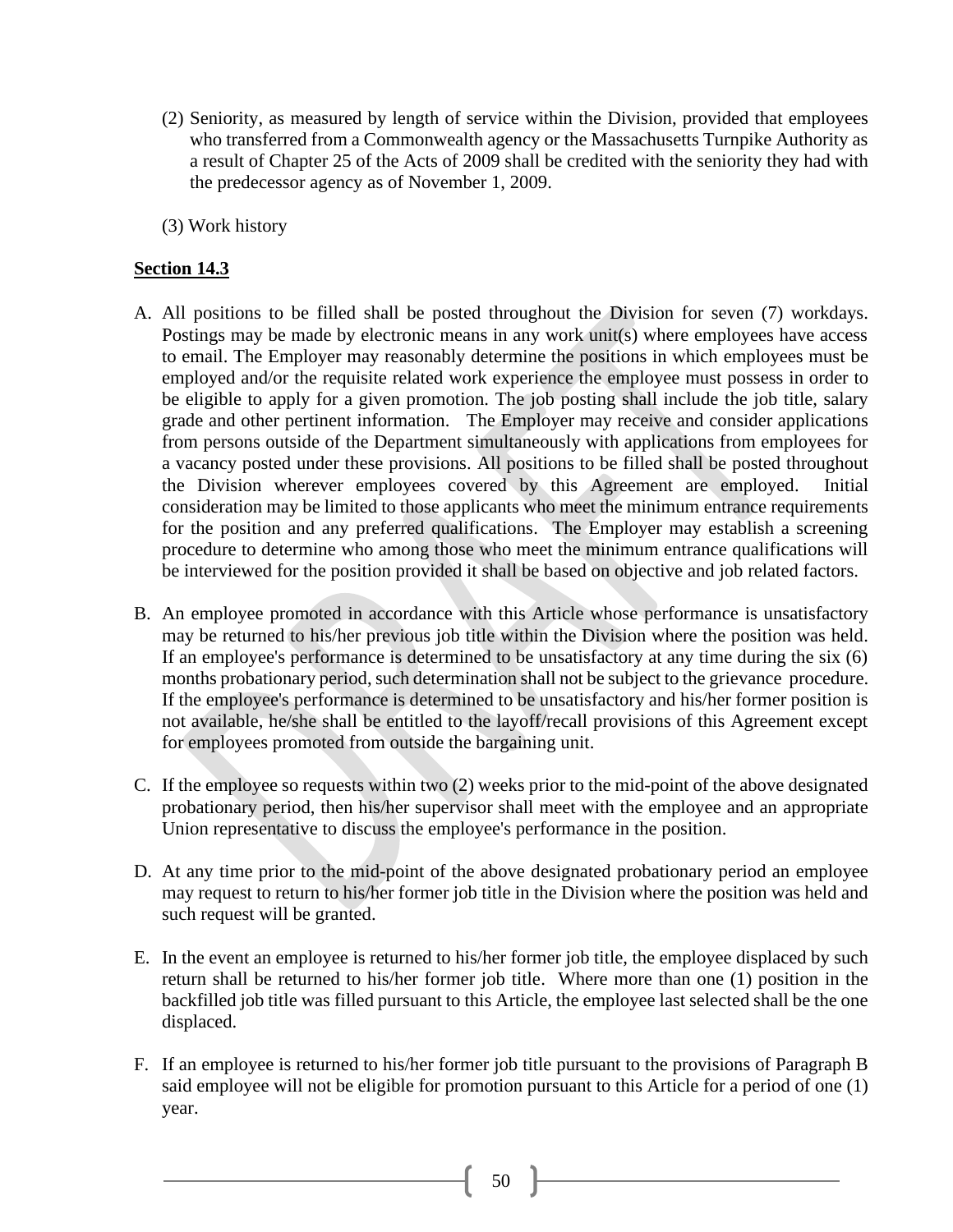- G. Notwithstanding the above paragraphs, employees may return to their former job titles under these provisions provided there is a position available under the jurisdiction of the Employer.
- H. All promotions made pursuant to this Article shall be temporary appointments at least until the completion of the probationary period. All vacancies resulting from an employee's promotion pursuant to this Article shall be filled temporarily at least until the promoted employee has completed his/her probationary period.
- I. In the event that new titles are created by the Personnel Administrator or Employer considers necessary to be excluded from the provisions of this Article, it shall so notify the Union. The Union may negotiate with the Employer over whether such new titles shall be subject to the provisions of this Article. If the parties are unable to agree as to whether a new title(s) should be covered by this Article, the Union may submit its request for inclusion of specified title(s) to arbitration in accordance with the grievance procedure provided for in this Agreement. All new titles on the Employer's list shall be excluded from the promotion procedure under this Article until such time as an arbitrator determines that such titles should be covered by the provisions of this Article. Any titles which are not on a list of excluded titles shall be covered by the provisions of this Article.
- J. At the time the vacancy is filled, the unsuccessful applicant(s) for promotion to a vacancy posted under these provisions shall receive a notice on a Non-Selection Form (see Appendix C) stating the reason(s) for non-selection.

## **Section 14.4**

- A. Employees may apply for reassignment to the same classification in another location. Such application shall be submitted in writing on a form provided by the Employer. Requests for reassignment shall remain valid for twelve (12) months or until the employee is selected or he/she rescinds the request in writing. When a position becomes available employees who have requested reassignment to the location of the available vacancy shall be considered for such position and notified. Employees may upon notification rescind their request for reassignment. Employees who rescind their request after selection may not request reassignment for a period of one (1) year. Applicants seeking reassignment shall be considered along with other candidates based on the following factors in priority:
	- 1. Ability to do the job as determined by:
		- (a) Experience and competence (job performance) in the same or related work.
		- (b) Education and training related to the vacant position.
	- 2. Seniority, as measured by length of state service from date of hire within the Division, provided that employees who transferred from a Commonwealth agency or the Massachusetts Turnpike Authority as a result of Chapter 25 of the Acts of 2009 shall be credited with the seniority they had with the predecessor agency as of November 1, 2009.
	- 3. Work History

51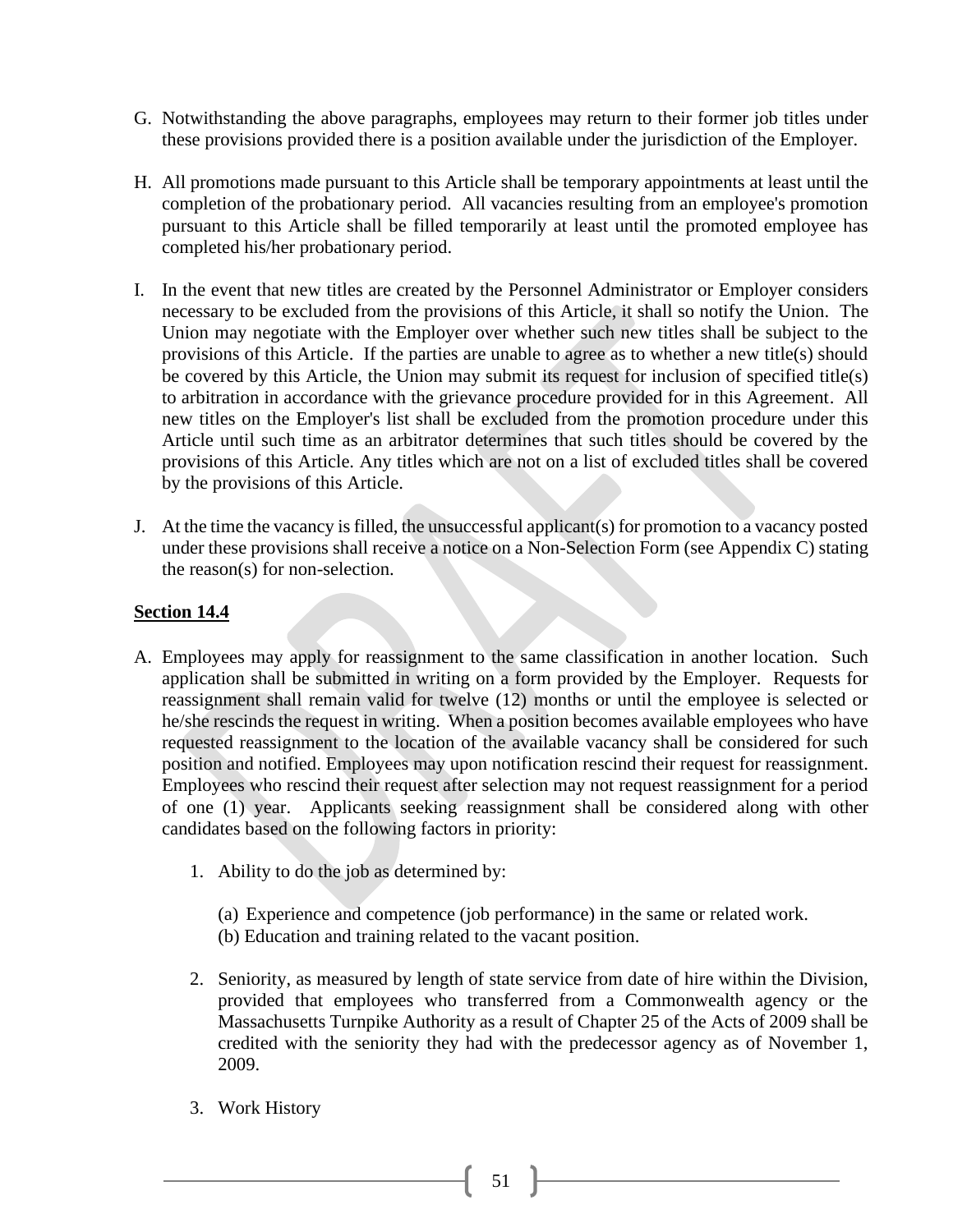Should an applicant be reassigned to the same classification in another location by the above procedure he/she shall be given a thirty (30) working day probationary period in the new assignment, and if at the end of the probationary period it is determined the employee is unable to perform the duties of the new assignment, he/she shall be returned to his/her former duties in his/her original position. If an employee's performance is determined to be unsatisfactory at any time during such probationary period, such determination shall not be subject to the grievance procedure.

- B. Whenever a reassigned employee is found to be unsuitable and returned to his/her former duties, further consideration shall be given to the list of initial applicants under the factors enumerated in Section 14.4 (A).
- C. At the time selection is made for the reassignment of an employee(s) under Section 14.4 of these provisions, the Union shall be notified of all employees considered and which employee(s) are to be reassigned.
- D. Nothing in this Article shall be construed to impede the Employer's ability to grant any reassignment or voluntary transfer request not otherwise provided for in this Article, provided that it does not otherwise violate any other provision in this Collective Bargaining Agreement.

#### **Section 14.5 Shift**

- A. When more than one (1) shift is required, employees in the same or equivalent classification who work at that particular work location or project may submit a written request to their Department Head to transfer to an open position at the same work location or project. Selection between employees seeking transfers to open positions on a different shift shall be made on the basis of seniority from among those employees capable of performing the work.
- B. If there are no volunteers in the same or equivalent classification capable of performing the work, the Employer may in reverse order of seniority transfer an employee in the same or equivalent classification capable of performing the work. For purposes of this provision, equivalent classification shall mean any classification whose job description includes those duties of the open position provided the classification is at the same or lower grade as the open position.

## **ARTICLE 15 CONTRACTING OUT**

Absent an emergency or other substantial unexpected occurrence requiring, demanding, or otherwise, MassDOT shall not, outsource bargaining unit work beyond the scope of any such work that it was out sourcing as of November 1, 2009, except in cases where employees of MassDOT are unable or unwilling to perform such services owing to lack of expertise or proper licensure/certification, or other inability to perform such services on the schedule or in the manner required by MassDOT, or under other circumstances where MassDOT reasonably determines that the public safety requires or that the public convenience would be unduly disrupted. Nothing in this provision shall limit the application of G.L. c. 29, sec. 29A to the extent that such provisions are applicable to MassDOT.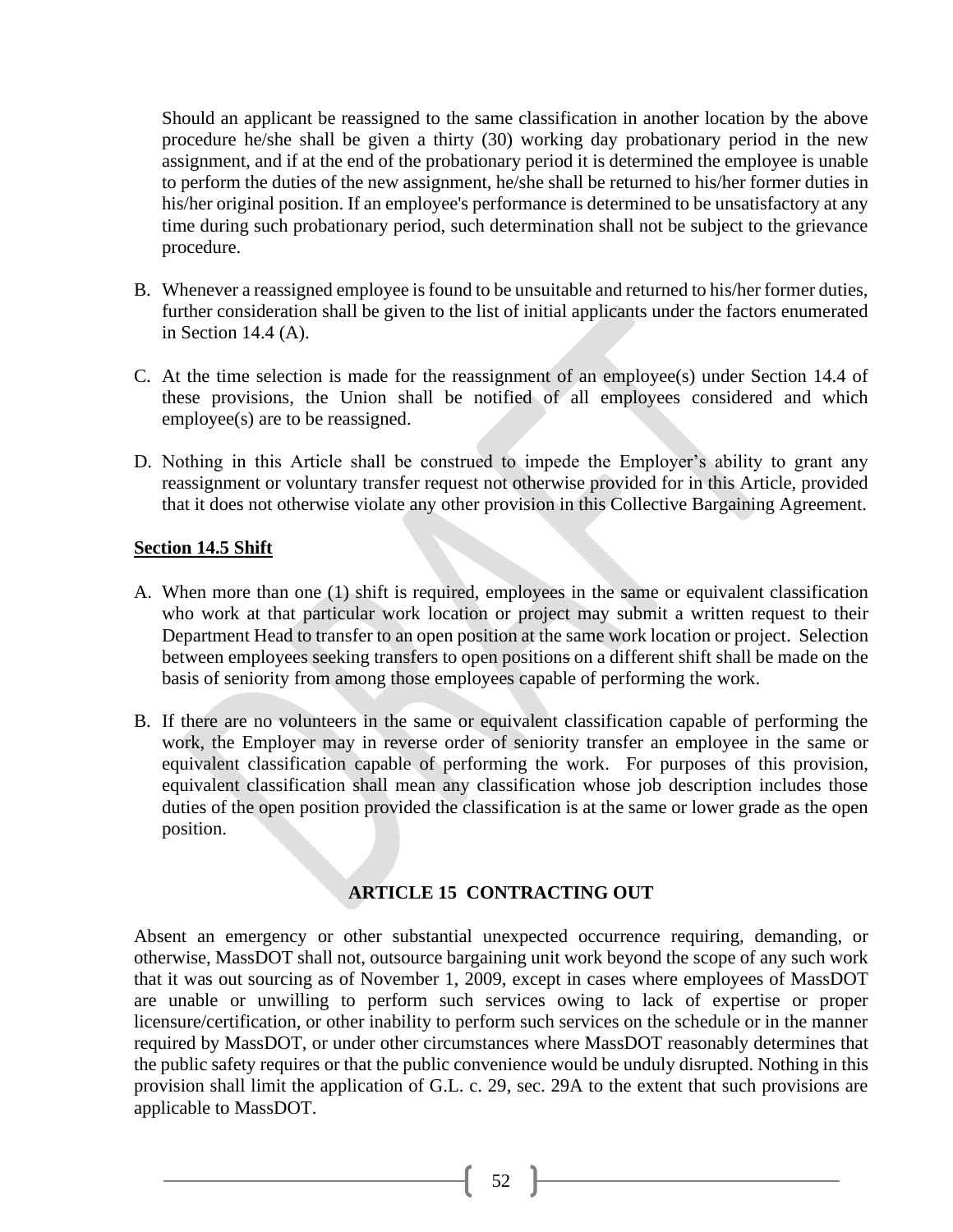## **Section 15.1**

There shall be a special Unit E/Management Committee to advise the Employer on contracting out of personnel services. The Committee shall consist of four (4) persons designated by Unit E and four (4) persons designated by the Employer. Said committee shall develop and recommend to the Employer procedures and criteria governing the purchase of contracted services by MassDOT where such services are of a type traditionally performed by bargaining unit employees. The Committee shall examine both cost effectiveness of such contracts and their impact on the career development of Unit E members. In the case of 03 contracts with individuals, the Committee shall review them to determine whether the work to be performed is long term in nature and whether it should more appropriately be performed by regular employees. If the Committee cannot reach an Agreement, the matter will be submitted to expedited fact-finding. Nothing in this Article shall limit the authority of the Secretary of Administration and Finance to promulgate rules and regulations covering contracting out of services pursuant to M.G.L. Chapter 29, Section 29A.

## **Section 15.2**

In the event that either MOSES and/ or the USW desires to discuss the purchase of services which are of the type currently being provided by employees within MassDOT covered by this Agreement, MOSES and/ or the USW shall request in writing a meeting of the special Unit E/Management Committee established in Section 15.1.

## **Section 15.3**

When MassDOT contracts out work which will result in the layoff of an employee who performs the function that is contracted out, the Union shall be notified and the Employer and the Union shall discuss the availability of similar positions within MassDOT, for which the laid-off employee is determined to be qualified and the availability of any training programs which may be applicable to the employee. In reviewing these placement possibilities, every effort will be made to seek matches of worker skills and qualifications with available, comparable positions.

# **ARTICLE 16 OUT-OF-TITLE WORK**

## **Section 16.1 Work in a Lower Classification**

While an employee is performing the duties of a position classified in a grade lower than that in which the employee performs his/her duties, he/she shall be compensated at his/her regular rate of pay as if performing his/her regular duties.

#### **Section 16.2 Work in a Higher Classification**

Any employee who is assigned by his/her supervisor to a position in a higher grade for a period of more than thirty (30) consecutive days shall receive the salary rate for the higher position from the first day of assignment, provided such assignment has the prior approval in writing of the Department Head. Written approval must be provided on the form which is attached as "Assignment of Work in Higher Classification Unit E". The approval of the Department Head shall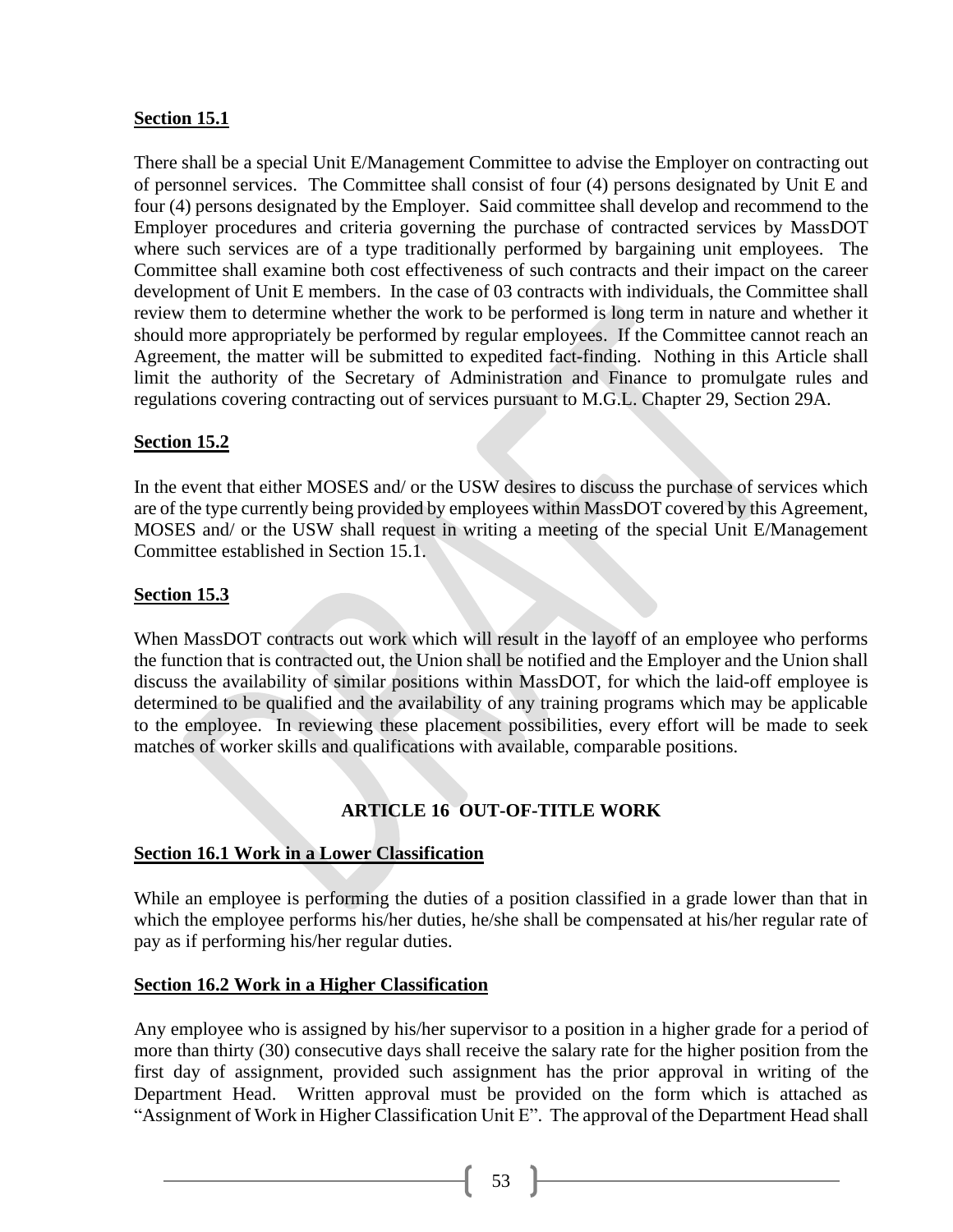take effect as of the first day of assignment. In the event authorization is granted or payment is awarded for out-of-title work, no payment shall be made for any period prior to fifty-one (51) days from the date the grievance was filed unless the assignment was in writing.

This Article shall not apply to working in a higher grade when the holder of the higher grade is absent on vacation leave.

#### **Section 16.3 Overtime Compensation**

An employee who performs overtime work in a classification other than his/her own, shall have overtime compensation computed at his/her regular step rate of pay for his/her regular position or the first step rate of the other classification, whichever is higher.

# **ARTICLE 17 CLASSIFICATION AND RECLASSIFICATION**

\*The parties agree to continue to negotiate the proposal advanced by the Employer during main table successor collective bargaining negotiations.

#### **Section 17.1 Class Specifications**

The Employer shall determine:

A. Job Titles; B. Relationship of one classification to the others; and C. Job specifications.

The Employer shall confer with Unit E regarding changes to existing job specifications or reallocations of existing classes.

The Employer shall provide Unit E with a copy of the class specification of each title covered by this Agreement for which such a specification exists.

#### **Section 17.2**

Each employee in the bargaining unit shall be permitted by the Employer to have access to examine his/her class specification.

## **Section 17.3 Individual Appeal of Classification**

Individual employees, regardless of date of hire, shall continue to have the same right to appeal the propriety of the classification of his/her position through Personnel Administration or the civil service system which an individual employee enjoyed on June 30, 1976, and such appeal may not be the subject of a grievance or arbitration under Article 23A herein.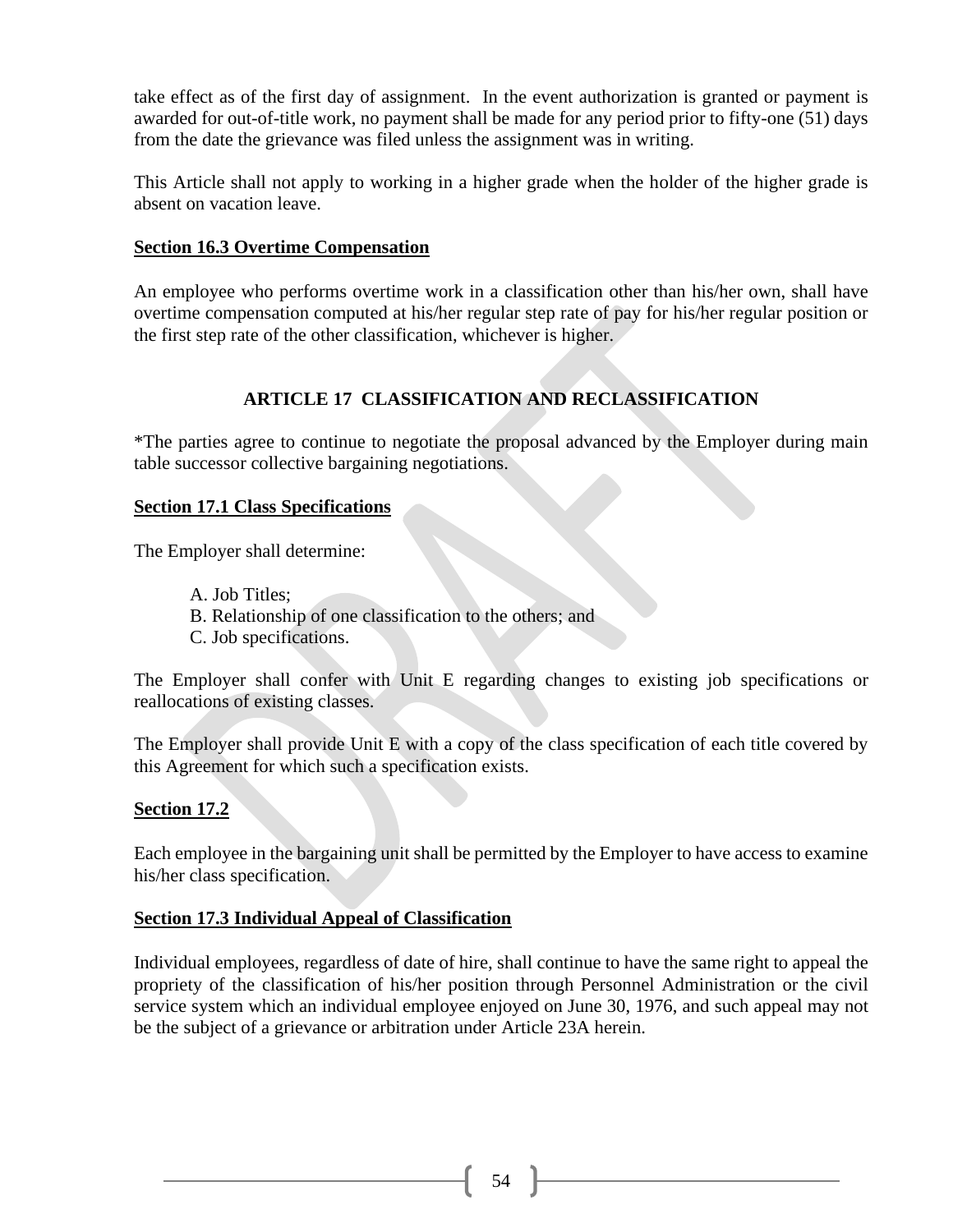#### **Section 17.4**

There shall be a Unit E/Management Committee established to investigate instances of misclassification. The committee shall consist of two (2) persons from the Employer and up to two (2) persons from the Union

## **Section 17.5**

Where the Union believes that a job specification or the name of a job title is either inaccurate or inappropriate, it shall present information regarding such inaccuracies or inappropriateness to the Unit E/Management Committee established under Section 17.4 for review.

# **ARTICLE 17A CLASSIFICATION/COMPENSATION REVIEW**

## **Section 17A.1 Purpose**

This Article is intended to provide a process for reviewing job classifications when it is alleged that those classifications may require modification. The presidents of MOSES and/or the USW shall submit requests for said reviews as provided in Section 2 of this Article.

#### **Section 17A.2 Classification Review Committee**

There shall be established a Classification Review Labor Management Committee. The purpose of the Committee shall be to review requests as submitted to the Employer or other individual selected by the Employer as indicated in Section 1 above. The Committee shall be comprised of four (4) representatives designated by the Employer or designated by other appropriate successor Division by the Employer and four (4) representatives designated by Unit E. There shall also be a representative of the Employer or designated by other appropriate successor Division by the Employer assigned to the Committee, who shall function as a resource to the Committee. With the concurrence of the full Committee, union and/or management subject matter experts may also be asked to provide information to the Committee.

#### **Section 17A.3 Procedure**

When assessing titles submitted for review, the Committee may consider any and all information provided by the Committee members, as well as information provided by the resources described in Section 2 above. Such information may include, but need not be limited to: the relationship of one Commonwealth Unit E classification to other Commonwealth classifications; a comparison of the subject Unit E classification with the same or other classifications in other industrialized states; and/or a comparison of the subject Unit E classification with the same or similar classifications in Massachusetts jurisdictions other than the State. Based on the information presented to the Committee, and upon a majority determination of the Committee, the Committee shall make a recommendation for changes to the job classification reviewed. Said recommendation may be forwarded to the Employer or other individual selected by the Employer for his/her consideration.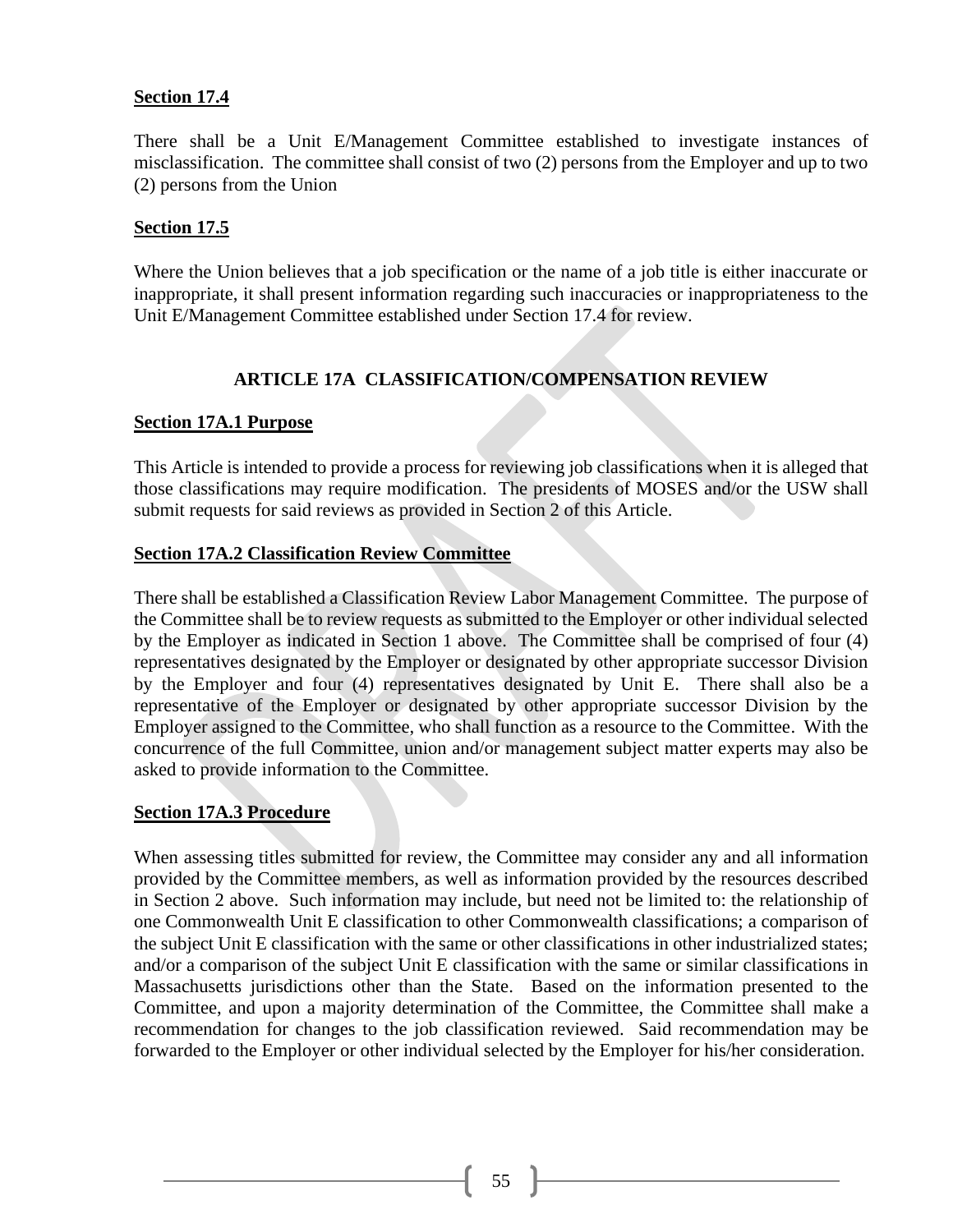## **Section 17A.4 Implementation of the Classification Review Committee Findings**

In the event the Employer or other individual selected by the Employer concurs with the recommendation from the Committee, and in the event such recommendation shall result in the need for a funding request to implement the recommendation, the Employer or other individual selected by the Employer may pursue options for funding at the time of issuance of said concurrence, or defer discussion on funding to negotiations for a successor collective bargaining agreement, at the sole discretion of the Employer or other individual selected by the Employer. If the recommendation of the Committee is denied by the Employer or other individual selected by the Employer, the Committee shall be informed of the reasons for the determination. If, in the majority determination of the Committee, additional information regarding the denied request becomes available to the Committee and is of sufficient magnitude to warrant reconsideration of said request, said request may be resubmitted to the Employer or other individual selected by the Employer for reconsideration, provided that no such resubmission shall be made more than once per year. The determination of the Employer or other individual selected by the Employer shall be final. The provisions of this Article shall not be subject to the grievance procedure.

## **Section 17A.5**

The Employer and the Union agree that the procedure provided by this Article shall be the sole procedure for class reallocation for all classes covered by this Agreement. No other class reallocations shall be granted under any other provisions of this Agreement.

# **ARTICLE 18 LAYOFF - RECALL PROCEDURE**

#### **Section 18.1A. Impending Layoff**

In the event management becomes aware of an impending reduction in work force, which includes a civil service displacement, it will make every effort to notify the Union at least twenty (20) calendar days prior to the layoff.

Within five (5) days of notification of the impending layoff, management shall meet with the Unions to discuss the impact of the layoff on the affected employees, including the availability of similar positions within the same Division. Upon request, the Employer will meet with the Union to discuss available positions and training programs.

Prior to notifying employees of the reduction in force the Employer will first solicit volunteers for layoff within the Division. However, nothing contained in this Article shall preclude the Employer from rejecting a volunteer based on the operational needs of the Division. During the reduction in force process, the Employer may also consider the termination of consultant contracts.

#### **Section 18.1B. Actual Layoff**

Seniority is based on service within the Division except that all provisional employees in a title must be laid off before any employee with temporary-from-certification status in the same title.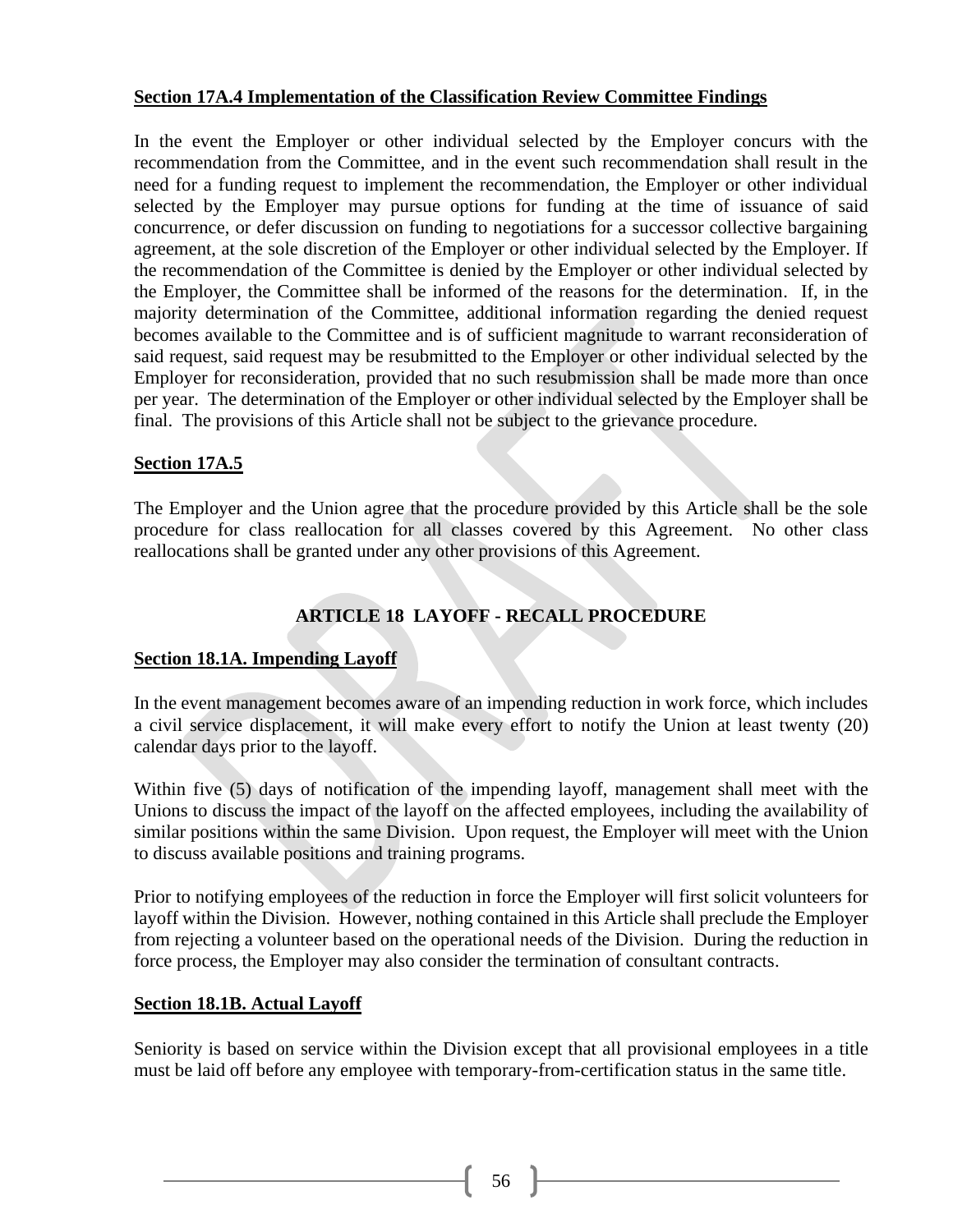In the event of an actual layoff, management will notify the affected employees in writing not less than ten (10) working days in advance of the layoff date and will send a copy of such notice to the Union. Where notices are sent by first class mail, the time shall begin to run on the date of the mailing of the notice.

## **Section 18.2**

Within five (5) workdays of receipt of notification of layoff, the employee shall elect to either transfer or bump in accordance with the following sections.

#### A Lateral Transfer and Bumping Procedure

An employee who has been notified that he/she will actually be laid off may file with the Employer, within five (5) working days of receipt of such notice, a written request to laterally transfer to a position in the same title and/or bump to a lower title in accordance with the provisions in this subsection:

- 1 An employee whose position is being eliminated shall have the opportunity to exercise his/her seniority rights by transferring laterally to a position in the same title within the Division for which the employee is determined qualified to perform the duties of the position, provided there is an employee junior to him/her in departmental years of service.
- 2 The first employee displaced by the lateral transfer of the more senior employee may exercise his/her seniority rights by transferring laterally to a position in the same title for which the employee is determined qualified to perform the duties of the position, occupied by an employee junior to him/her in departmental years of service within the Division.
- 3 The second employee displaced by the lateral transfer referred to above may exercise his/her seniority rights by displacing the least senior employee in departmental years of service in the same title with the Division.
- 4 Notwithstanding the above, no employee exercising his/her rights under 18.2(A) (1) or (2) above shall be denied an opportunity to displace the least senior employee in the same title in the affected employee's facility, departmental unit, district, region, or Division.
- 5 A displaced employee or one whose position is eliminated may exercise his/her seniority right by either transferring laterally or by bumping to a Bargaining Unit E position within the Division in the next lower title or titles occupied by a less senior an employee junior in departmental years of service and for which the employee is determined qualified by the Employer.
- 6 Any lateral transfer or bump occurring as the result of a reduction in force shall be limited to three (3) transactions per title with a transaction being defined as the displacement of an employee by an employee senior in departmental years of service.
- 7 An employee being displaced from his/her position by a lateral transfer of a more senior employee in the same title shall notify the Employer of his/her intentions within the third working day of being notified by the Employer of the displacement.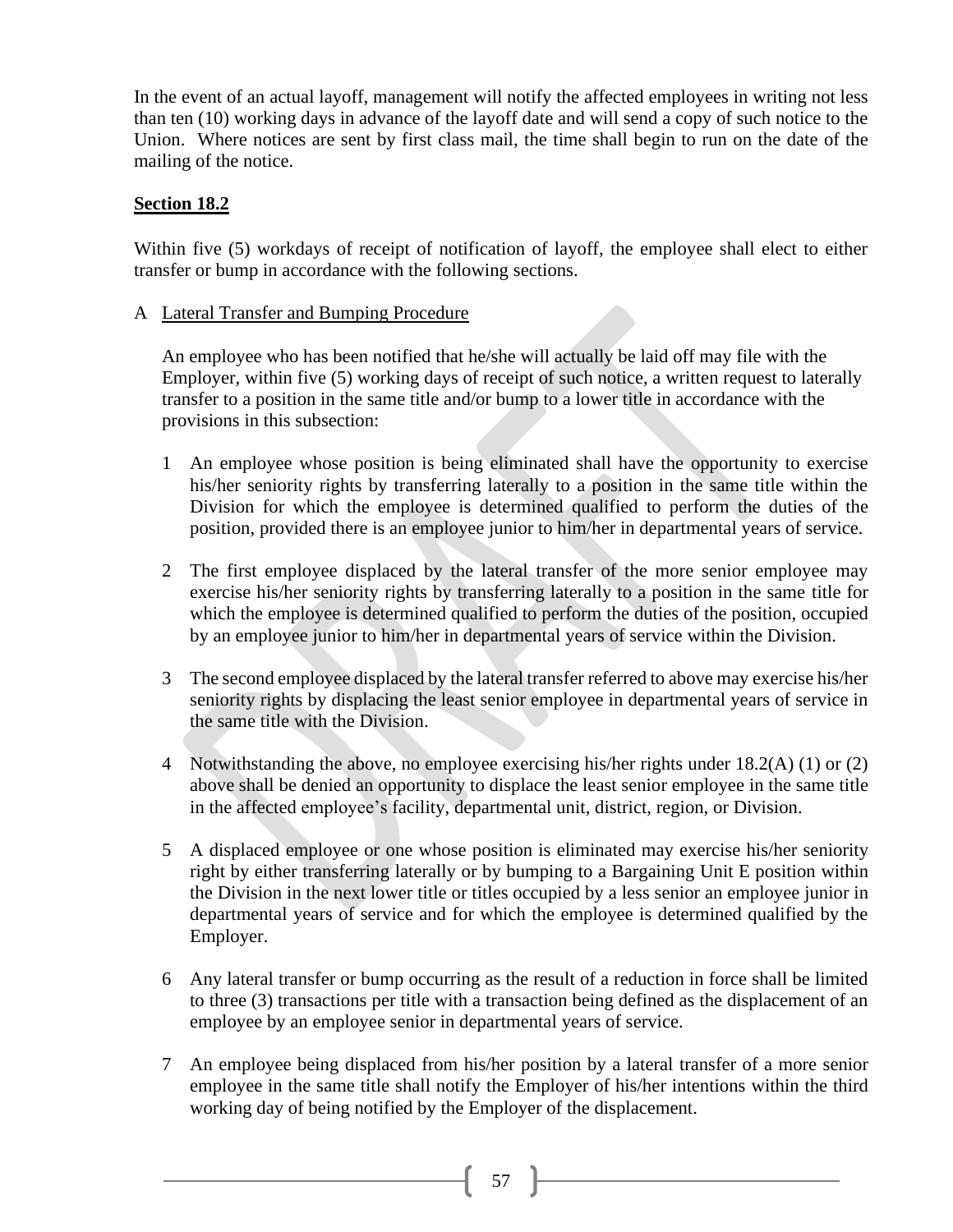## B Other Transfers

- 1 Within the Department/Agency the employee who is to be laid off shall also have the opportunity to transfer laterally to a fillable, vacant, Bargaining Unit E position, in any other title within the Division, for which he/she is qualified.
- 2 Between Agencies the employee who is to be laid off may file a request for transfer to any vacant position in a MassDOT Division other than that Division from which he/she is to be laid off. Upon approval of the Employer, such employee may be appointed to any vacancy in Bargaining Unit E, in the same grade and title or any similar title for which he/she might meet the necessary qualifications in the same or lower salary range as the position from which he/she was laid off. Seniority shall be the determining factor in the event one (1) or more such employees are seeking the same position in another Division. This provision shall not be subject to the grievance arbitration provisions of this Agreement.

# **Section 18.3 Division Recall Procedure**

- A Where recall is to the job title from which layoff occurred, recall shall be in the reverse order of layoff.
- B The Employer shall maintain a recall roster from which laid-off employees will be recalled, to positions to be filled, in accordance with their seniority and in accordance with their qualifications to perform the work.
- C If the position of an employee is abolished as the result of the transfer of the functions to another Division, such employee may elect to have his/her name placed on the recall roster or to be transferred, subject to the approval of the Employer, to a similar position in such department/agency without loss of seniority, retirement or other rights.
- D The Division shall appoint employees on the recall roster, prior to the appointment of any other applicant, to fillable, vacant Bargaining Unit E positions for which the laid-off employee is determined qualified by the Employer.
- E A laid-off employee will remain on the recall roster for two (2) years except an employee who is offered recall to a position in the same job grade as the position from which he/she was laid off and who refuses such offer shall be removed from the recall list and his/her recall rights shall terminate at that time, provided that employees presently working for MassDOT who are on a recall roster as of the effective date of this Agreement shall remain on the recall roster for one (1) additional year.

Notwithstanding the above, a laid-off employee who fails to respond in writing to a notice of recall within seven (7) calendar days of the receipt of such recall offer or who upon acceptance of the recall offer fails to report for work on the appointed date, shall forfeit any further recall rights.

Notices of recall sent by the Employer to a laid-off employee and the employee's notice of acceptance or rejection of said recall offer shall be sent by certified mail, return receipt requested.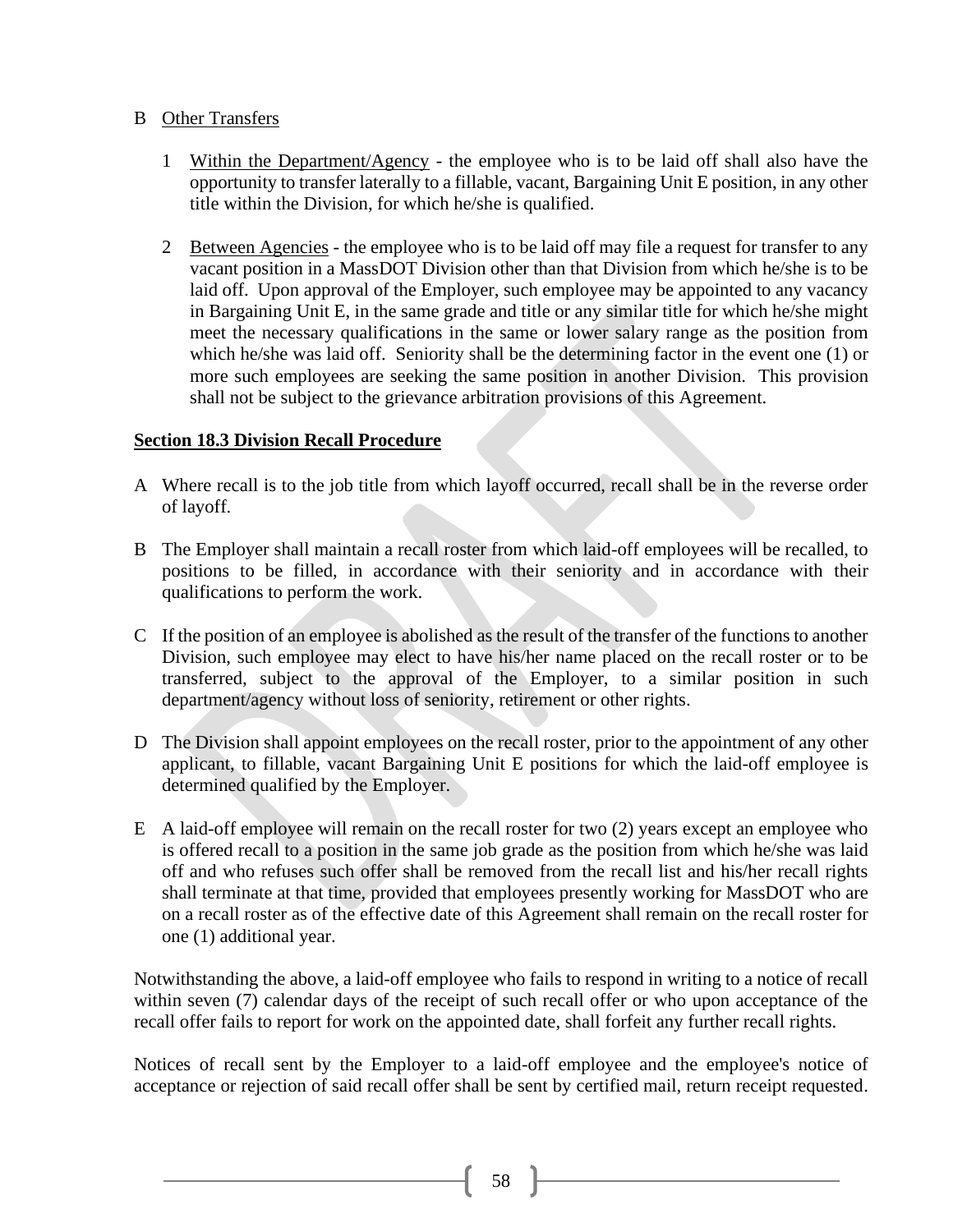Notices required to be sent by the Employer will be effective five (5) days after mailed to the last mailing address provided by the employee.

## **Section 18.4**

In computing seniority as defined in this Agreement any break in service for two (2) years or less due to an involuntary layoff shall be included in total seniority as with military, maternity, educational and industrial accident leave.

## **Section 18.5 Expedited Grievances**

Whenever an employee is denied lateral transfer, bumping or recall rights based on a determination he/she is unqualified, a grievance may be filed at Step II an if unresolved, expedited arbitration will commence inside of thirty (30) days.

# **ARTICLE 19 TRAINING AND CAREER LADDERS**

## **Section 19.1 General**

The Employer and Unit E recognize the importance of training programs, the development of career ladders and of equitable employment opportunity structures and seek here to establish a process for generating such program recommendations and their implementation.

#### **Section 19.2 Committee**

- A. Toward those ends, the Employer and the Unions agree to establish a Unit E Training and Career Ladders Committee consisting of five (5) persons appointed by Unit E and five (5) persons appointed by the Employer. Such Committee shall function continuously throughout the life of this Agreement.
- B. The Training and Career Ladders Committee shall meet at regular intervals but in no event less than once per month at times and places to be agreed upon by Unit E and the Employer. The Committee shall be charged with the formulation of training and educational program proposals focusing on the development or improvement of programs:
	- (1) to facilitate individual career development and equitable employment opportunity structures;
	- (2) which may be specifically related to or coordinated for Unit E;
	- (3) which may involve the possible use of external educational resources as well as inservice personnel in meeting relevant employee and Department training needs.

The Training and Career Ladders Committee shall in addition consider the recommendation of appropriate mechanisms for eliciting and encouraging employee- initiated ideas for relevant training programs.

C. The Unit E Training and Career Ladders Committee shall be responsible for developing and coordinating training programs in the Department.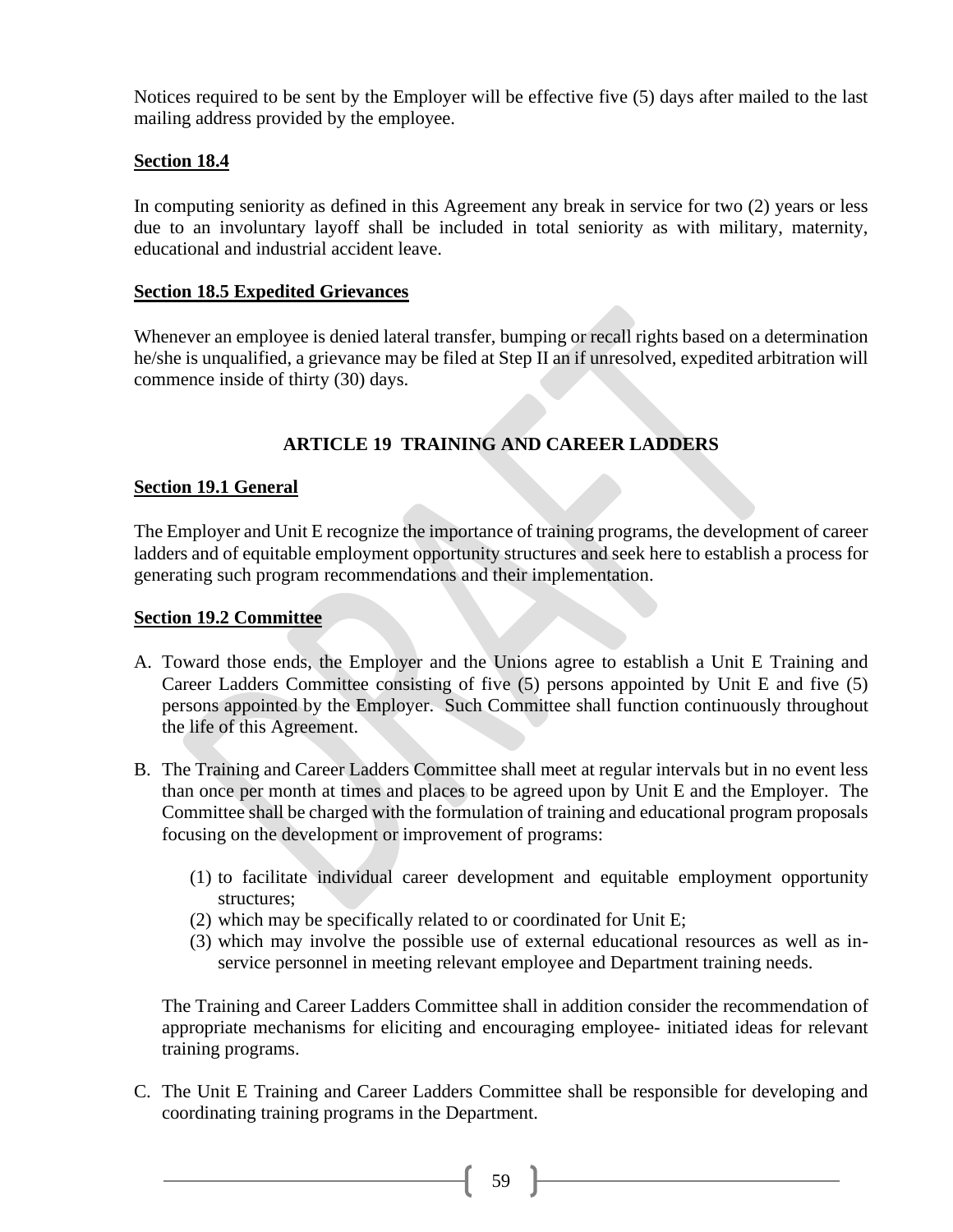The Committee shall identify logical career ladders and determine a) the substance, kind, and priority of training and/or retraining programs, b) the location (i.e. on-site, regional, statewide) of such programs, and c) the criteria for selection of applicants, including the weight to be given to seniority.

D. The Unit E Training and Career Ladders Committee may seek to utilize the knowledge, experience, and resources of independent experts in the development of training/retraining programs pursuant to the Article.

#### **Section 19.3 Union Access to Training**

All training bulletins pertinent to this Article shall be sent to the Unit E Training and Career Ladders Committee and shall be posted by the Employer in appropriate work locations.

#### **Section 19.4 Training Programs for Non-Civil Service and Civil Service Status Employees**

Training programs which may be recommended and initiated for job titles, classes, functions, and so on, which include personnel in both civil service and non-civil service status shall be available to all such qualified personnel regardless of civil service or non-civil service status.

#### **Section 19.5 Currently Available Educational Opportunities**

Nothing in this Article shall be interpreted to suggest that the Training and Career Ladders Committee may not recommend the continuation or improvement of training and educational opportunities currently available to employees of MassDOT.

#### **Section 19.6 Departmental Training and Career Ladders Committees**

Within each Department/Agency there shall be established a Unit E Training and Career Ladders Subcommittee with the responsibility of reviewing existing training programs and career ladders in that department/agency and developing new training programs and career ladder recommendations for submission to the Unit E Training and Career Ladders Committee.

# **ARTICLE 19A TECHNOLOGY RESOURCES**

#### **Section 19A.1**

A. The Union recognizes that MassDOT's payroll and human resources information systems are provided by the Commonwealth through its Human Resources/Compensation Management System (HR/CMS). To ensure that the changes required by HR/CMS are introduced and implemented in the most effective manner, the Union agrees to support MassDOT's implementation and accepts such changes to business practices, procedures and functions as are necessary to achieve such implementation (e.g., the change from a weekly to bi-weekly payroll system, direct deposit, and the change from a fiscal year basis to a calendar year basis for vacation and personal leave accrual and use).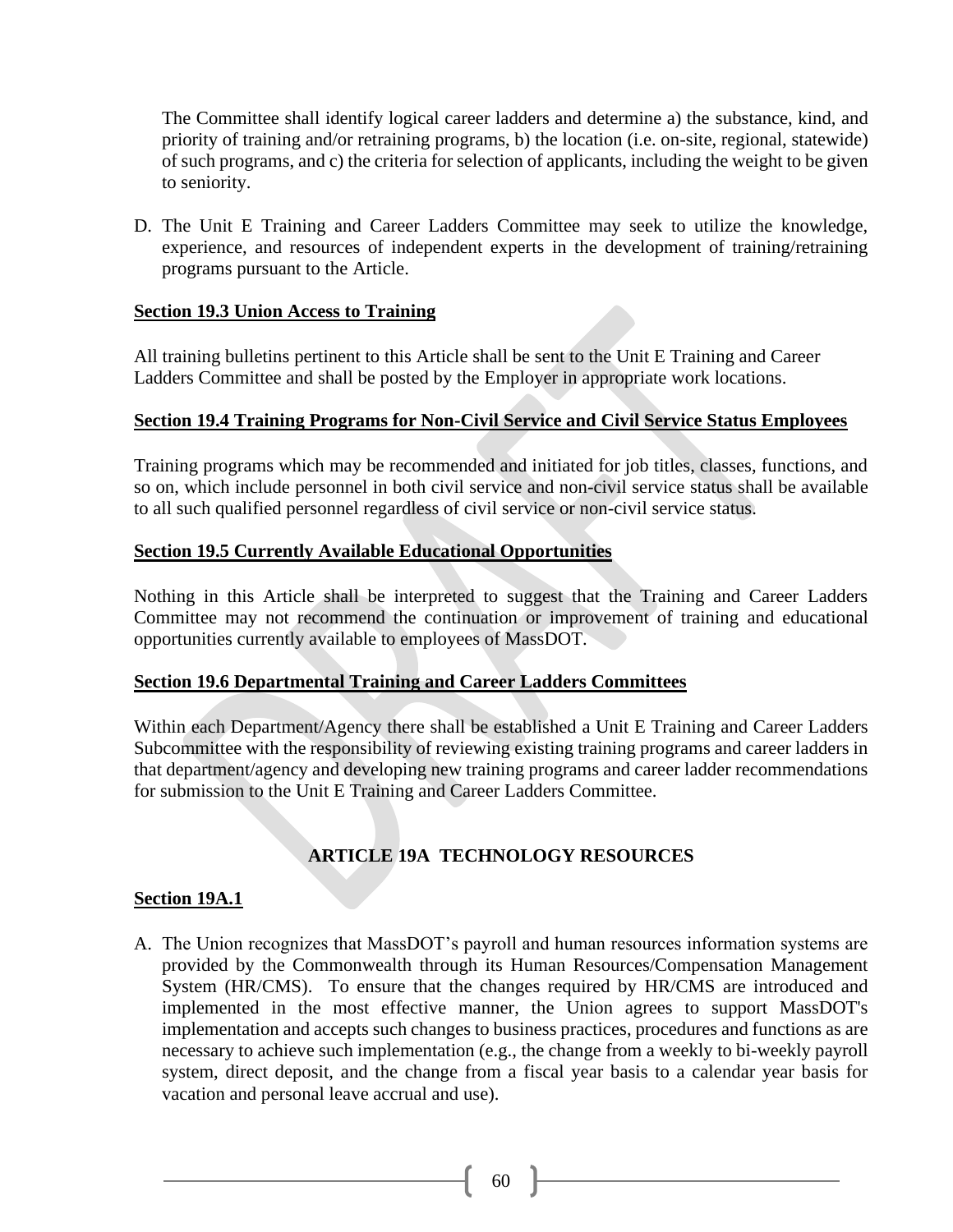B. Upon request, MassDOT and the Union will meet to discuss any issues of impact to the bargaining unit arising from the implementation of HR/CMS.

#### **Section 19A.2**

In order to clarify current practice, MassDOT and the Union specifically agree that all hardware, software, databases, communication networks, peripherals, and all other electronic technology, whether networked or free-standing, is the property of MassDOT and is expected to be used as it has been used in the past, for official MassDOT business. Use by employees of the MassDOT's property constitutes express consent for MassDOT and its Departments/Agencies to monitor and/or inspect any data that users create or receive, any messages they send or receive, and any web sites that they may access. MassDOT retains, and through its Departments/Agencies may exercise, the right to inspect and randomly monitor any user's computer, any data contained in it, and any data sent or received by that computer.

Notwithstanding the foregoing, unless such use is reasonably related to an employee's job, it is unacceptable for any person to intentionally use MassDOT's electronic technology:

- in furtherance of any illegal act, including violation of any criminal or civil laws or regulations, whether state or federal;
- for any political purpose;
- for any commercial purpose;
- to send threatening or harassing messages, whether sexual or otherwise;
- to access or share sexually explicit, obscene, or otherwise inappropriate materials;
- to infringe upon any intellectual property rights;
- to gain or attempt to gain, unauthorized access to any computer or network;
- for any use that causes interference with or disruption of network users and resources, including propagation of computer viruses or other harmful programs;
- to intercept communications intended for other persons;
- to misrepresent either the Agency or a person's role at the Agency;
- to distribute chain letters:
- to access online gambling sites; or
- to libel or otherwise defame any person.

# **ARTICLE 19B USE OF GPS TECHNOLOGY**

Beginning January 1, 2019, the Employer may install and/or use Global Positioning System devices or other similar technology in MassDOT vehicles and use the data obtained by such devices for any business purpose, including but not limited to the deployment of personnel, the safety of the public and employees, and to gather statistical data regarding the efficiency of MassDOT vehicles. The Employer shall not use any such system to conduct live surveillance of employees on either a random or scheduled basis. However, where the Employer has received a credible complaint, or possesses other independent reliable information, the Employer may use stored data to investigate allegations of misconduct or policy violations. In any disciplinary proceeding where the Employer relies on the GPS data to establish employee misconduct or a policy violation, it shall provide a copy of the data to the Union as may be required by G.L. c. 150E. All vehicles with installed and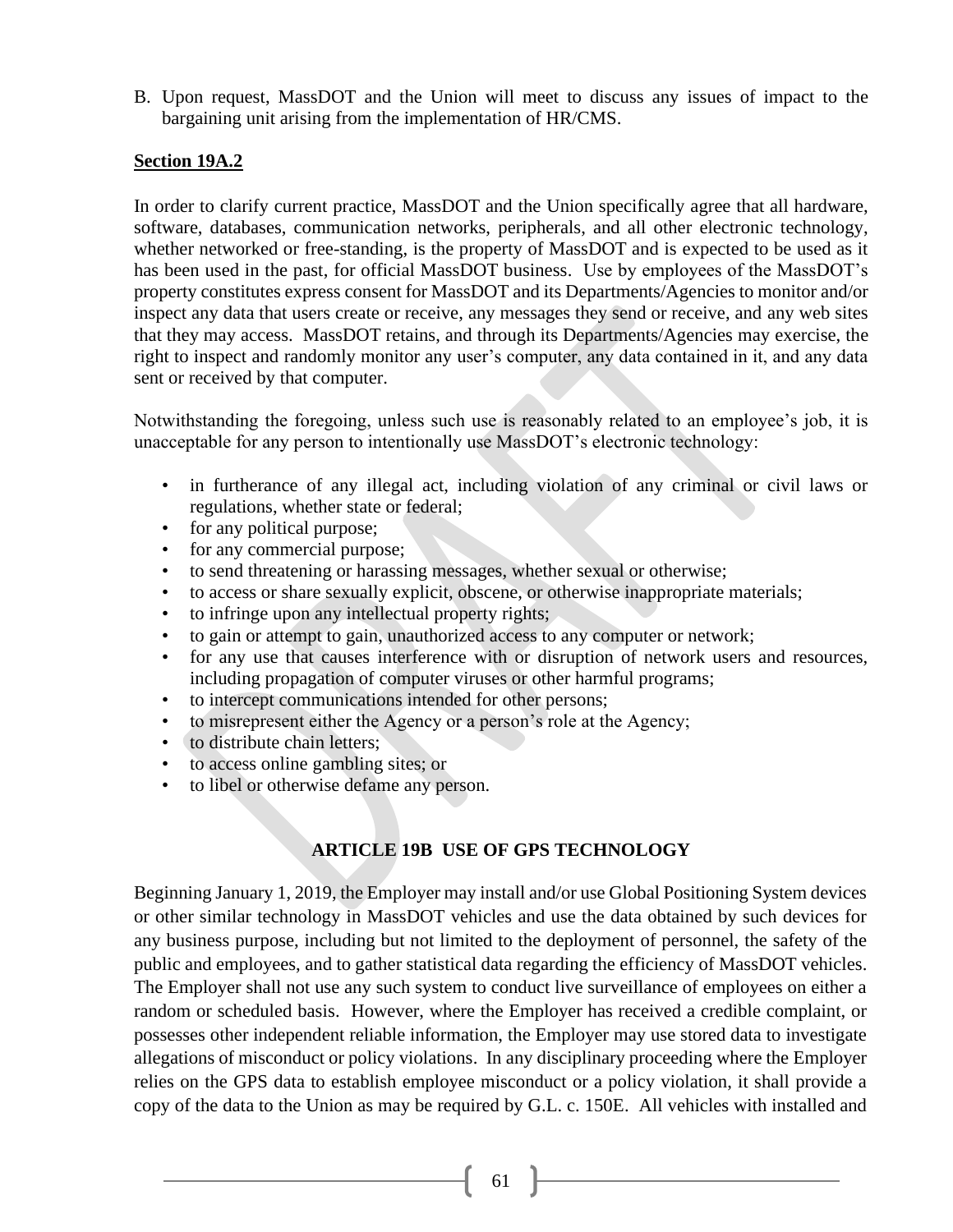active GPS or similar technology will be identified by a conspicuously placed sticker or other indicator. The Union acknowledges that such devices have already been installed in some MassDOT vehicles.

## **ARTICLE 20 SAFETY AND HEALTH**

#### **Section 20.1**

- A. A copy of the provisions of this Article shall be conspicuously posted in each work location.
- B. Each department head shall issue instructions to all supervisory personnel to carry out the provisions of this Article.

#### **Section 20.2**

- A. The Employer agrees to provide a safe, clean, wholesome surrounding in all places of employment. At least once per week, the Employer shall inspect the premises to maintain good housekeeping. The Employer shall inspect lighting, floors, ceilings and walls, stairs, roof, ladders, tables, filing cabinets, lifting devices, benches, chairs, heating equipment, electric fans, storage spaces, trucks, conveyor belts, containers, packing cases, machines, tools, and any other physical property used in any place of employment. In worksites where employees use video display terminals, the Division of Occupational Hygiene shall inspect VDT equipment.
- B. In locations such as manholes where valves or other control devices may be located, the person in charge shall ascertain that no noxious or poisonous gases are present therein before permitting any employee to enter the area of concern for any reason. When such gases are present, no employee shall be permitted to enter the area of concern until the situation is corrected. The use of harnesses or other protective devices must be used where any danger is present.
- C. Where it is necessary to make excavations for the purpose of repairing burst water mains, the supervisor of the work location shall provide proper shoring to prevent cave-ins.
- D. If a tool, machine, or piece of equipment is defective, worn out or dangerous to operate because of its condition, the supervisor shall not permit its use until his/her Department Head or his/her designee has certified that an inspection has been made and such equipment is not defective, worn out or dangerous, or that such equipment has been repaired or replaced.
- E. Department Heads shall at all times be concerned with the safety and health of employees of their respective departments. No employee shall be required to use any tool, machinery or equipment unless said employee is adequately experienced or familiar with the use of such.
- F. Where credible evidence exists of a communicable disease, as determined by the appropriate state department/agency, (e.g. TB, measles, hepatitis B, etc.) the Employer shall forthwith make every reasonable effort to provide all employees coming into contact with the afflicted person(s) and/or environment with appropriate training, advice and safety supplies.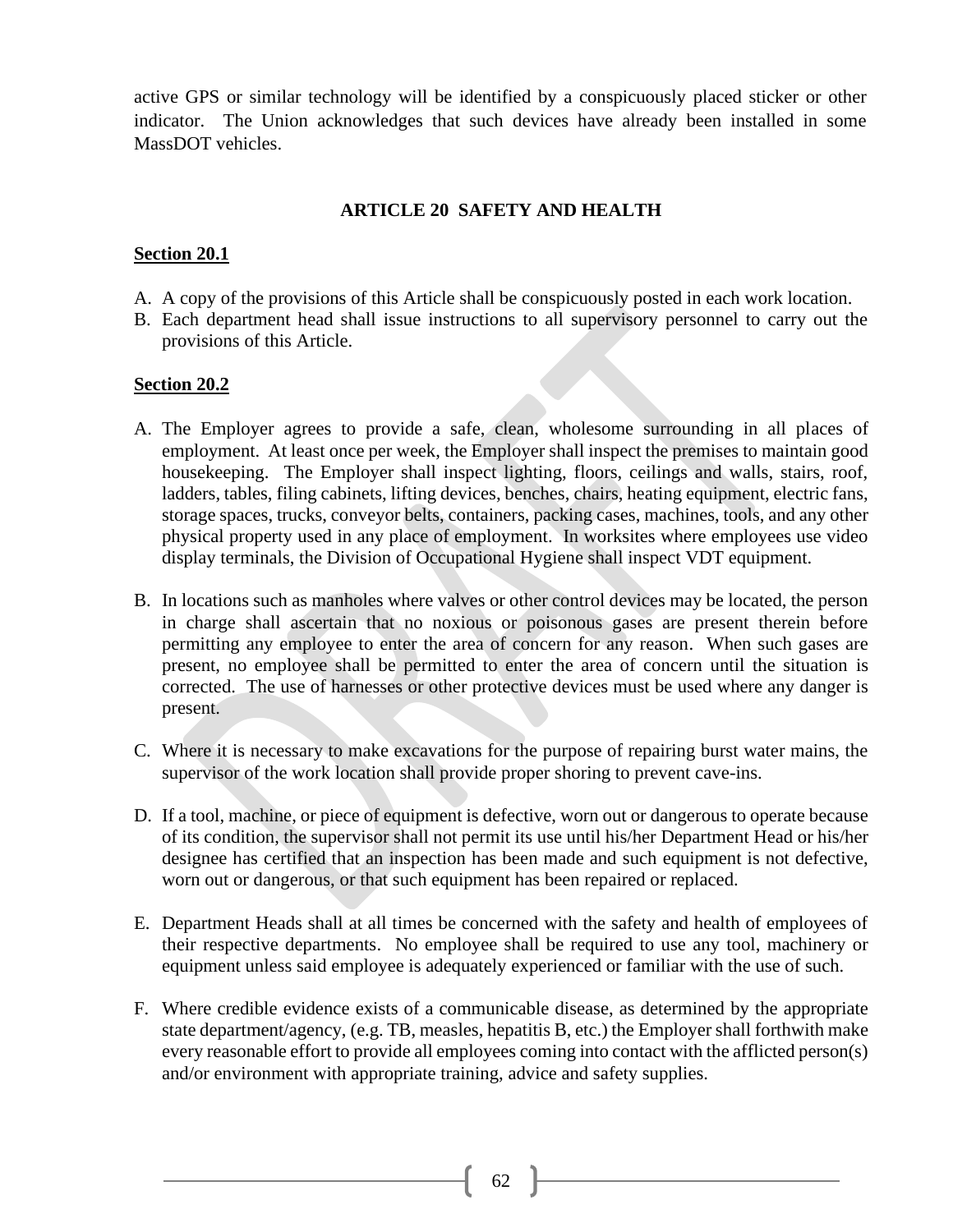- G. When an employee reports any condition which he/she believes to be injurious or potentially injurious to his/her health to the Administrative Head of a work location, the administrative head shall correct the situation, if within his/her authority, or shall report said complaint to his/her supervisor for prompt action.
- H. Employees shall be informed of any toxic or hazardous materials in the workplace in accordance with M.G.L., C. 111F (Right to Know Law).
- I. Rules and regulations issued by the Division of Industrial Safety pertaining to the use of power tools; for the prevention of accidents in window cleaning; for common drinking cups and common towels in factories, workshops, manufacturing, mechanical and mercantile establishments; for safeguarding power press tools; for toilets in industrial establishments; for the prevention of anthrax; to govern compressed air work; to establish safety rules and regulations and machinery standards; relating to safe and sanitary working conditions in foundries and the employment of women in core rooms; relative to benzol, carbon tetrachloride and other substances hazardous to health; for the prevention of accidents in construction operations; pertaining to structural paintings; for the care of employees injured or taken ill in industrial establishments; for safeguarding woodworking machinery; lighting codes for factories, workshops, manufacturing, mechanical and mercantile establishments; and any other rule or regulation adopted by the Department of Labor and Industries intended to govern the prevention of accidents or industrial diseases and not inconsistent with the provisions of this Agreement are all incorporated herein.
- J. Pregnant employees who work in conditions/situations deemed hazardous or dangerous to the pregnancy by the attending physician may make a written request to the Employer for a temporary reassignment within their job description or a comparable position, and may be reassigned within two (2) weeks of notification for the duration of the pregnancy. Upon request by management, the employee will provide medical evidence.
- K. Department Heads shall make reasonable effort to avoid making work assignments which expose inadequately equipped employees to the harmful effects of hazardous substances such as asbestos, arsenic, PCB, etc.
- L. Except for emergency situations, the person in charge shall make reasonable efforts to rearrange assignments for employees whose workweek consists of thirty-seven and one- half (37.5) hours or more, to avoid unreasonable exposure to the extremes of weather, when the outside temperature drops to a low of ten (10) degrees Fahrenheit, or zero (0) degrees Fahrenheit with the wind chill factor.
- M. The person in charge of the location will make reasonable efforts to have the air quality checked where Unit E alleges that the air quality is inferior. If the air quality is found to be substandard, the person in charge of the location shall make reasonable efforts to improve it.

## **Section 20.3**

The parties recognize that Unit 9 employees in the Department of Environmental Protection involved in the following activities as part of their work duties may be exposed to materials or conditions hazardous to their health, including but not limited to: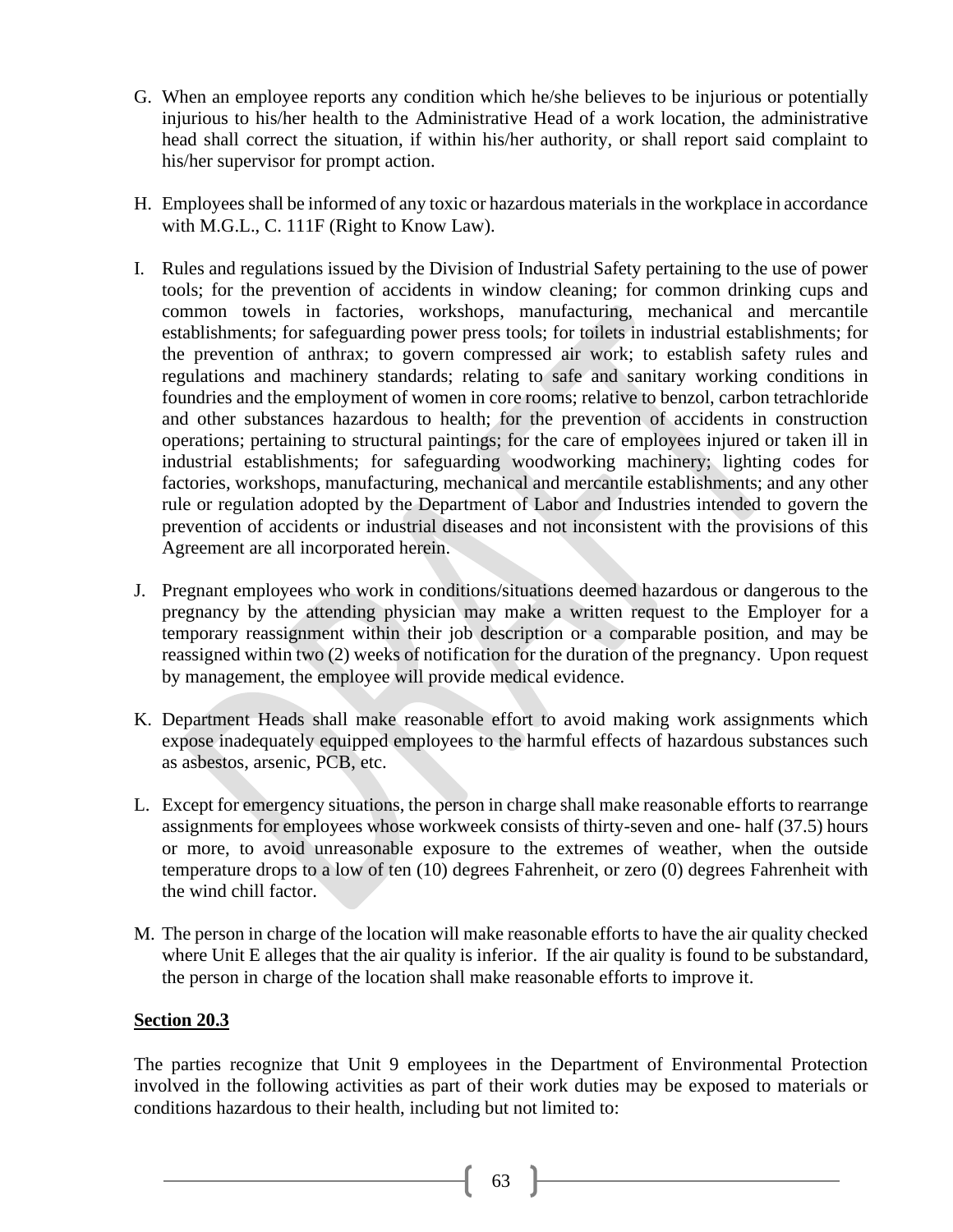- A. Response to hazardous materials spills/incidents;
- B. Inspection or investigation of hazardous material sites;
- C. Inspection/investigation of licensed hazardous waste facilities;
- D. Inspection/investigation of water filtration and wastewater treatment plants;
- E. Laboratory handling and analysis of samples;
- F. Possible exposure to asbestos, lead, radiation and infectious agents.

Such employees shall be given a physical examination on an annual basis at no cost to the employee.

In addition, the parties recognize that other Unit 9 employees may be exposed to hazardous materials or conditions. A joint committee consisting of not more than three (3) MOSES representatives and three (3) Management representatives shall identify as soon as possible those Unit 9 employees that come in co[BAL(6]ntact with materials or conditions determined by said committee to be hazardous to one's health and those employees shall be provided an annual physical examination paid for by the Commonwealth.

In Departments/Agencies where the Committee has determined that hazardous conditions exist, employees shall, upon request, also be provided a baseline physical paid for by the Commonwealth.

#### **Section 20.4**

The parties agree to establish a program to monitor air quality at new and existing worksites. The parties agree to negotiate over the specific provisions of such a protocol within sixty (60) days.

#### **Section 20.5**

Grievances involving the interpretation or application of the provisions of this Article may be processed through Step 2 of the grievance procedure set forth in Article 23A but may not be the subject of arbitration.

## **ARTICLE 21 EMPLOYEE LIABILITY**

A joint Unit E/Management Committee on Employee Liability shall be established to continue discussions concerning the protection of employees against liability arising out of their employment, and to file such legislation as may be necessary.

## **ARTICLE 22 CREDIT UNION DEDUCTION**

MassDOT agrees to deduct from the regular salary payments (not a draw) of employees an amount of money, upon receipt of the employee's written authorization for the deduction for the purpose of shares in, making deposits to, or repaying a loan to a credit union organized under appropriate provisions of law by MOSES. Any written authorization may be withdrawn by the employee by submitting a written notice of withdrawal to MassDOT and the treasurer of the credit union thirty (30) days in advance of the desired cessation of payroll deduction.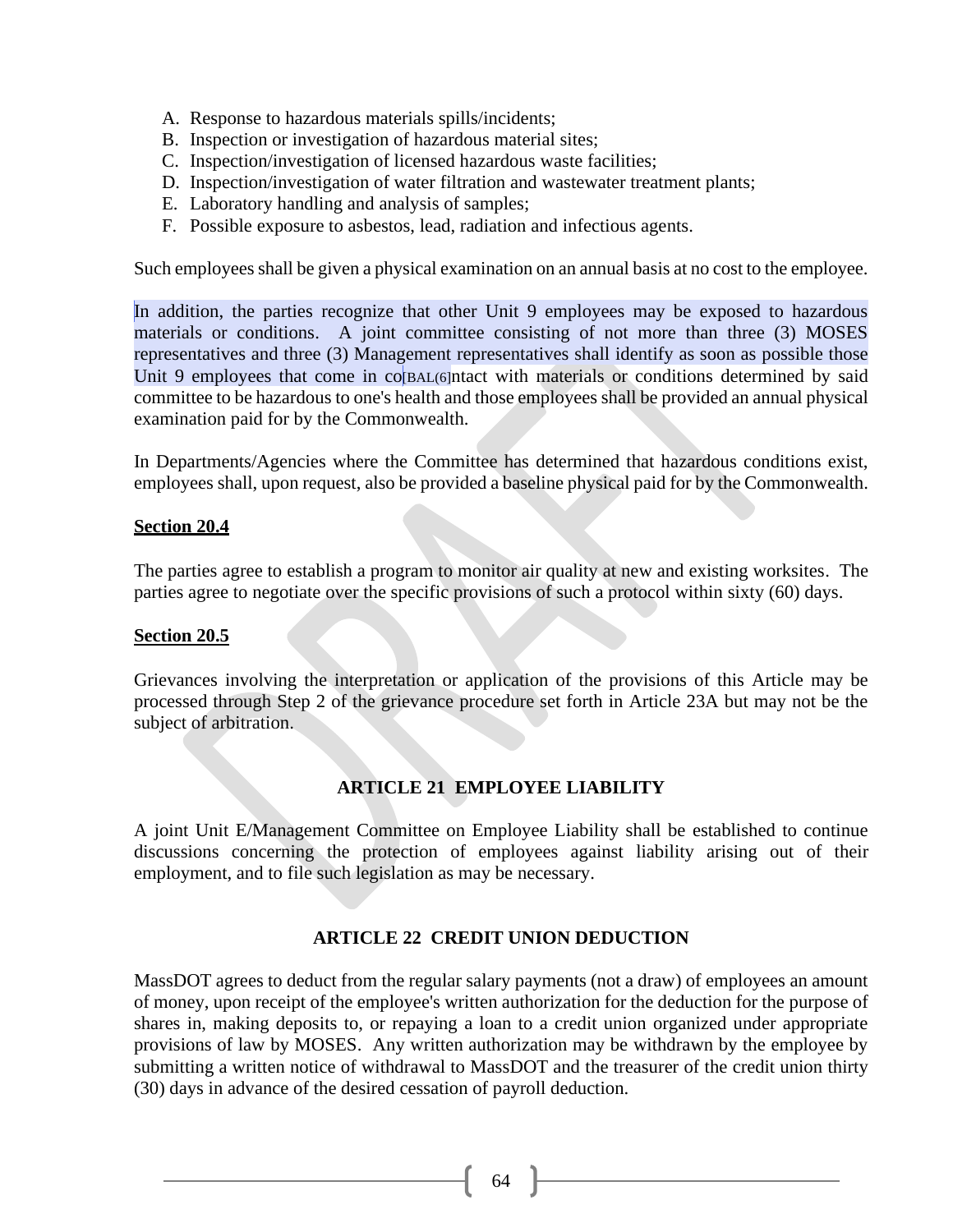## **ARTICLE 22A REASSIGNMENTS**

MassDOT and Unit E recognize the efficiency of promoting energy saving endeavors by offering an alternative to employees who may commute lengthy distances to and from their homes to work. The parties therefore agree to initiate a pilot program to implement job swapping opportunities between employees that work in the same job title and functions and within the same agency, but at geographically disparate work locations. Employees requesting a swap may file their request with the Agency's human resource office. When two (2) or more employees submit matching requests the Agency shall favorably consider the swap unless one (1) or more of the following conditions apply:

- 1. The swap would unduly interrupt client services or operational efficiency at either or both of the swap locations.
- 2. One (1) or more of the applicants has had an unsatisfactory performance review in the preceding year or one (1) or more of the applicants currently has a corrective action plan in place.
- 3. One (1) or more of the applicants would be unable to perform the duties of the position to which they wish to swap without substantial training.

An employee who enters into a swap will not be able to do so again for two (2) years. Employees shall not be able to enter into a swap during their new employee or promotional probation period, nor within twelve (12) months of entering a job title.

Swap requests by two (2) or more employees in the same position shall be determined by seniority as measured by length of service within the Agency. If seniority is equal, then length of state service will be used to determine the more senior employee.

The Office of Employee Relations, the designated Pilot Agency and Unit E shall establish a committee to review and monitor implementation of this program and recommend changes as necessary. This pilot program shall be in effect for two (2) years from date of signing and shall be implemented in the Department of Environmental Protection.

The parties agree that there shall be a special Labor Management Committee established to discuss telecommuting, four (4) day work weeks and additional energy saving endeavors.

## **ARTICLE 23 ARBITRATION OF DISCIPLINARY ACTION**

## **Section 23.1**

No employee who has been employed by the Employer for six (6) consecutive months or more shall be discharged, suspended, or demoted for disciplinary reasons or given a written warning or reprimand without just cause.The Employer may extend the probationary period for an additional three (3) months by providing a ten (10) day notice to the employee in advance of the expiration of the original probationary period. The Employer shall promptly notify the employee's collective bargaining representative of the decision to extend the probationary period, provided the failure of any notice shall not invalidate the extension.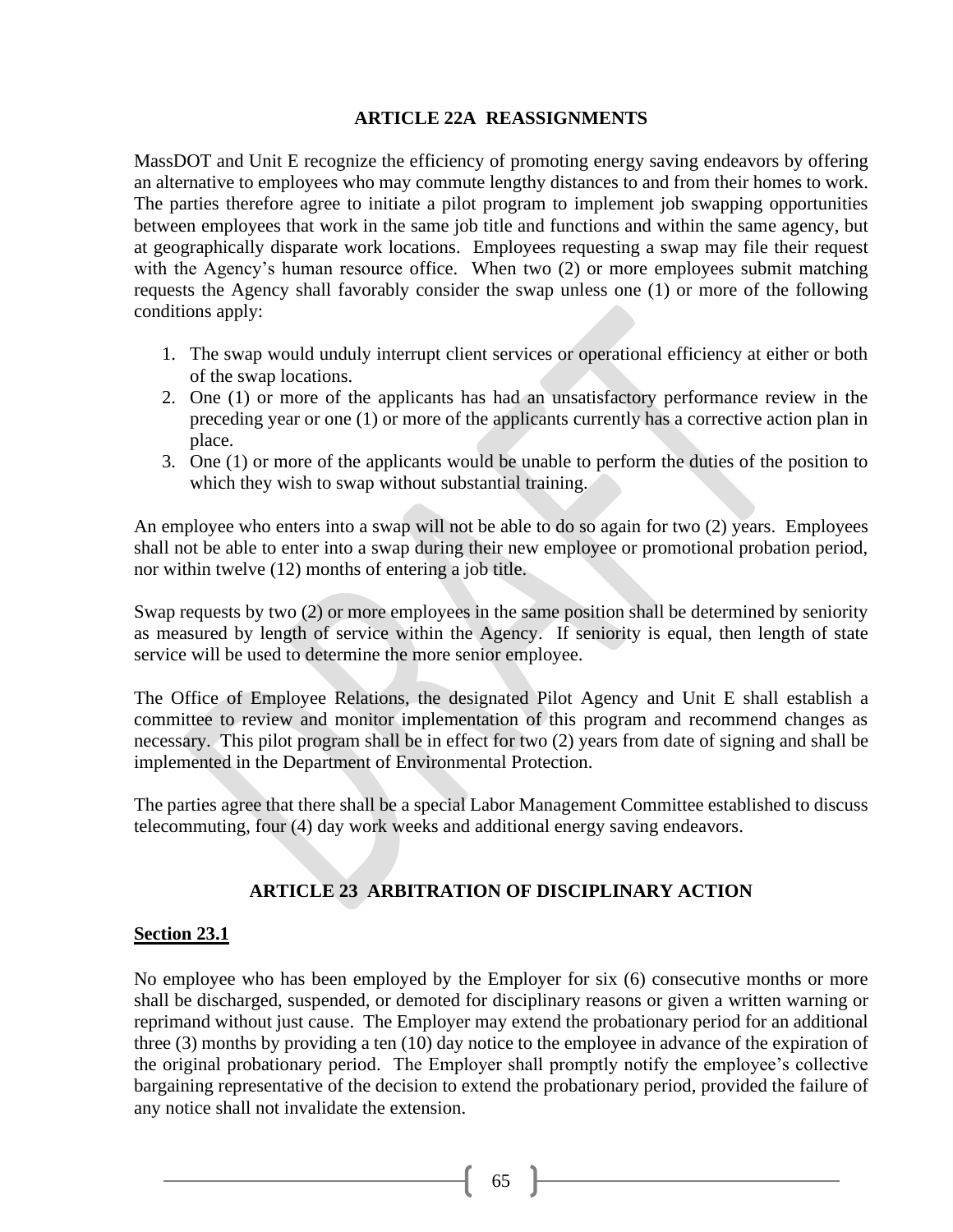An employee who severs his/her employment with MassDOT must serve an additional probationary period upon reemployment whether in the same or a different job title.

#### **Section 23.2**

A grievance alleging a violation of Section 23.1 of this Article shall be submitted in writing by the aggrieved employee/Union to the Director of Office of Labor Relations and Employment Law within ten (10) working days of the date such action was taken. The grievance shall be treated as a Step II grievance and Article 23A - Grievance Procedure shall apply.

## **Section 23.3**

As a condition precedent to submitting a grievance to arbitration alleging a violation of Section 23.1, pursuant to Article 23A-Grievance Procedure, the Union and the employee involved shall sign and give to the Employer, on a form prepared by the Employer, a waiver of any and all rights to appeal the disciplinary action to the Civil Service Commission. The waiver shall include a declaration that no other disciplinary review has been commenced.

If an employee files a charge of discrimination covered by Article 6 with a state or federal agency or state or federal court arising from termination of employment, the Employer and the Union agree that the Union waives its right to arbitrate any grievance based on a claim of a violation of Article 6 relating to the same claim of discrimination. If the employee withdraws his or her charge with prejudice, other than in the case of a mutually agreeable settlement, the grievance shall be arbitrable if otherwise timely and appropriate. This waiver provision shall not apply to claims filed pursuant to MGL c. 150E or claims relating to the FMLA.

#### **Section 23.4**

Should the Union submit a grievance alleging a violation of Section 23.1 to arbitration pursuant to Article 23A, the arbitration shall be conducted on an expedited basis.

An employee and/or the Union shall not have the right to grieve, pursuant to Article 23 or 23A, disciplinary action taken as a result of the employee engaging in a strike, work stoppage, slowdown, or withholding of services unless the Union alleges that the employee did not engage in such conduct.

## **ARTICLE 23A GRIEVANCE PROCEDURE**

#### **Section 23A.1**

The term "grievance" shall mean any dispute concerning the application or interpretation of the terms of this Collective Bargaining Agreement.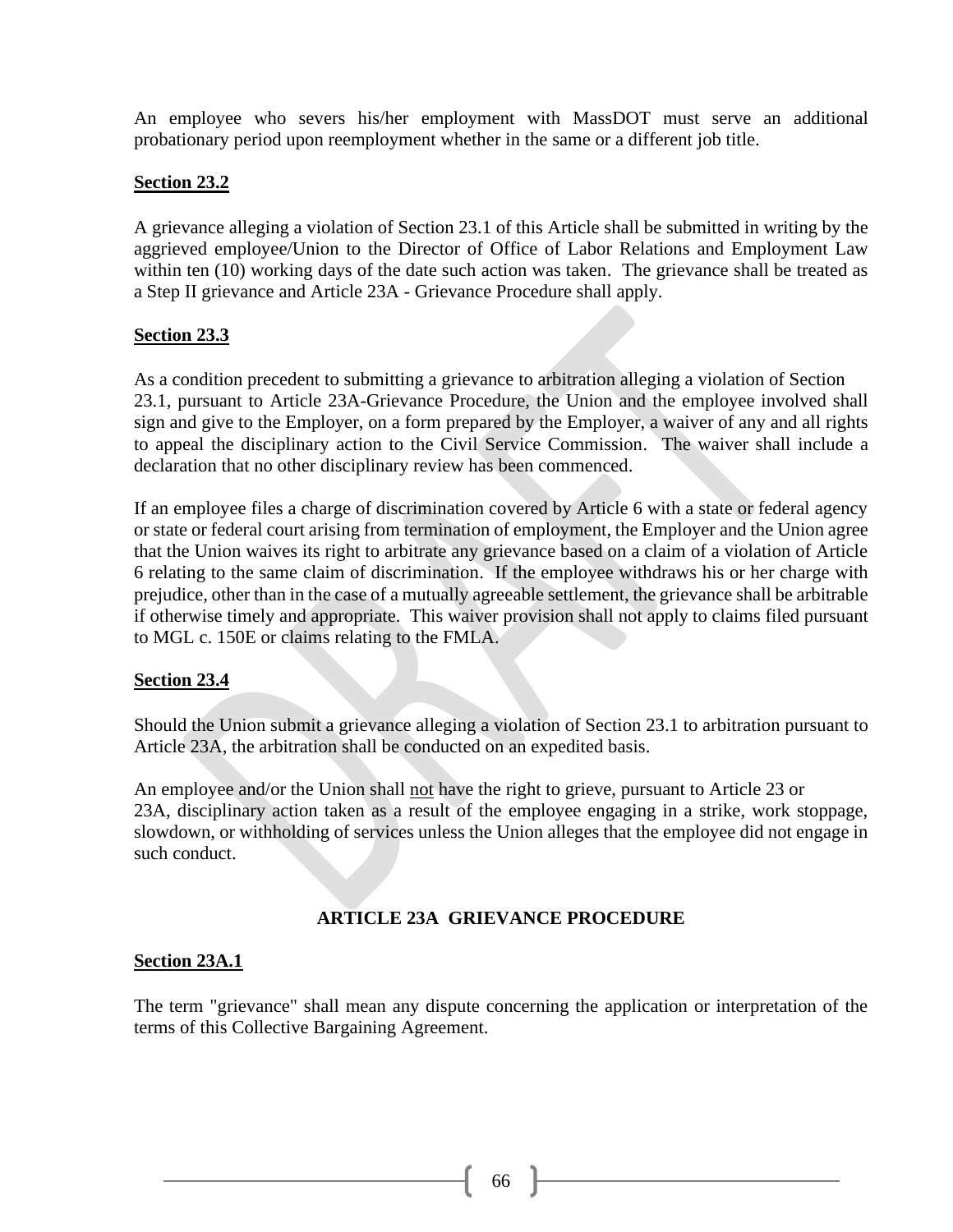#### **Section 23A.2**

The grievance procedure shall be as follows:

- Step I An employee and/or the Union shall submit a grievance in writing to the person designated by MassDOT for such purpose not later than twenty-one (21) calendar days after the date on which the alleged act or omission giving rise to the grievance occurred or after the date on which there was a reasonable basis for knowledge of the occurrence. The person so designated by the agency head shall reply in writing by the end of seven (7) calendar days following the date of submission or if a Step I meeting is held, within fourteen (14) calendar days following the conclusion of the meeting.
- Step II In the event the employee or the Union wishes to appeal an unsatisfactory decision at Step 1, the appeal shall be presented in writing to the Director of the Office of Labor Relations and Employment Law within ten (10) calendar days of the receipt of the Step I decision or if no Step I decision is issued within twenty-one (21) days following the date of the appeal. The Employer or his/her designee shall meet with the employee and/or the Union to review of the grievance and shall issue a written reply to the employee and/or the Union by the end of the fourteen (14) calendar days following the day on which the appeal was filed.If the Union does not request a Step II meeting within ten (10) days of filing an appeal, the Employer may issue a decision.
- Step III Grievances unresolved at Step II may be brought to arbitration solely by the Union by filing with the Director of the Office of Labor Relations and Employment Law within thirty (30) calendar days of the receipt of the Step II decision a completed Request for Arbitration form. Once arbitration has been requested by the Union, a hearing shall be held no later than twelve (12) months from such request. If a hearing is not held within the twelve (12) month period due to inaction of the Union, the grievance is thereby withdrawn with prejudice and without precedence. Grievances that are not filed for arbitration within the thirty (30) calendar days as provided above shall be considered waived.

## **Section 23A.3**

The parties will attempt to agree on an Arbitrator on a case-by-case basis. Failing such agreement within ten (10) days of the Director of the Office of Labor Relations and Employment Law's receipt of the Request for Arbitration, the Union may file said Request for Arbitration with the American Arbitration Association under its Voluntary Labor Arbitration Rules.

#### **Section 23A.4**

The Arbitrator shall have no power to add to, subtract from, or modify any provision of this Agreement or to issue any decision or award inconsistent with applicable law. The decision or award of the arbitrator shall be final and binding in accordance with M.G.L. Chapter 150C.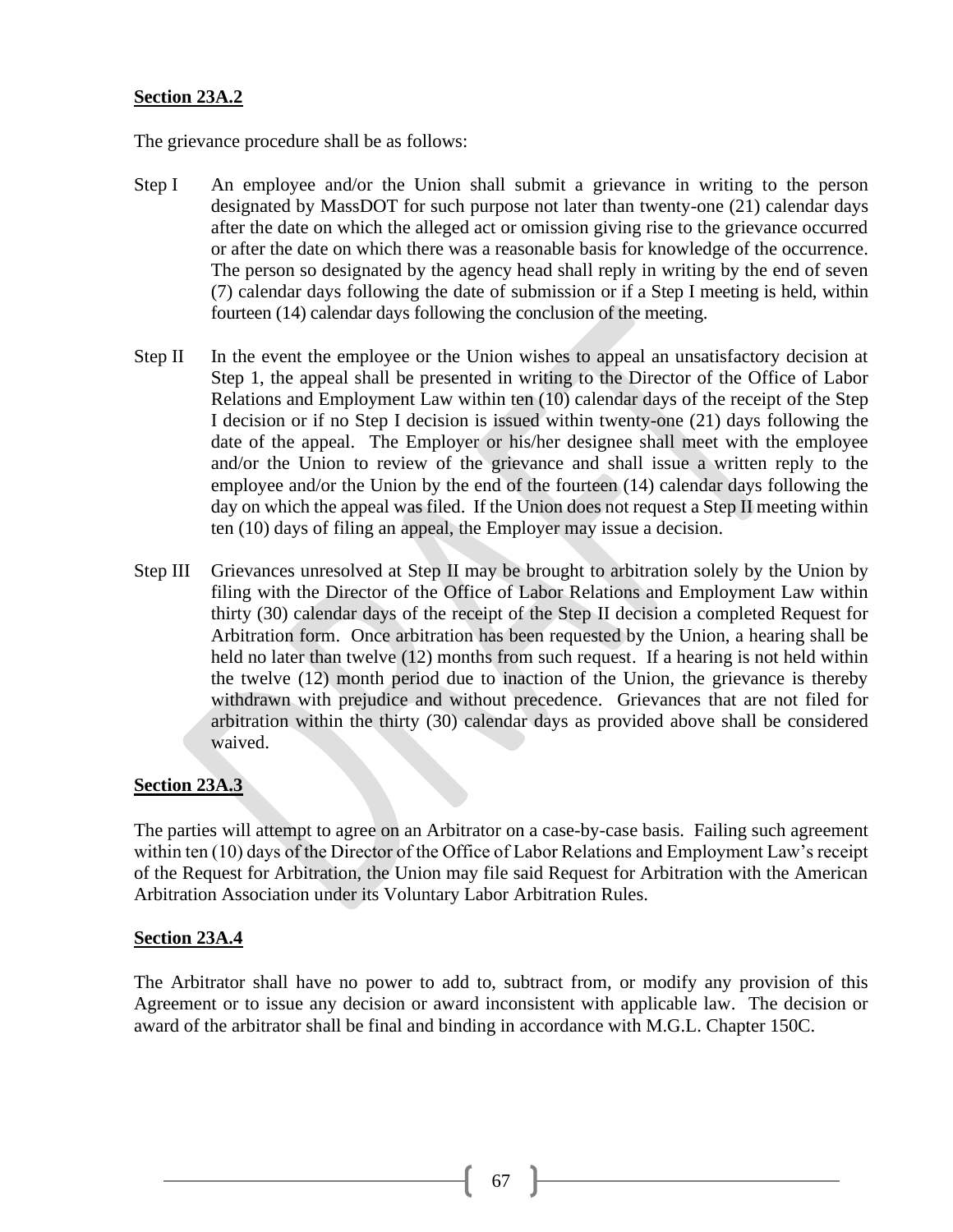## **Section 23A.5**

All fees and expenses of the arbitrator, if any, which may be involved in an arbitration proceeding shall be divided equally between the Union and Employer. Each party shall bear the cost of preparing and presenting its own case.

## **Section 23A.6**

If a decision satisfactory to the Union at any level of the grievance procedure other than Step III is not implemented within a reasonable time, the Union may reinstitute the original grievance at the next step of the grievance procedure. A resolution of a grievance at either Step I or II shall not constitute a precedent.

## **Section 23A.7**

If the Employer exceeds any time limit prescribed at any step in the grievance procedure, the grievant and/or the Union may assume that the grievance is denied and invoke the next step of the procedure, except, however, that only the Union may request impartial arbitration under Step III. However, no deadline shall be binding on the grievant and/or the Union until a required response is given.

#### **Section 23A.8**

Any step or steps in the grievance procedure, as well as time limits prescribed at each step of this grievance procedure, may be waived by mutual agreement of the parties in writing.

#### **Section 23A.9**

The Employer shall designate a person(s) to whom grievances may be submitted at Step I and/or Step II.

#### **Section 23A.10**

A Union representative or steward, whichever is appropriate, shall be notified of grievances filed by an employee on his/her own behalf and shall have the opportunity to be present at grievance meetings between the employee and the Employer held in accordance with the grievance procedure.

#### **Section 23A.11**

It is agreed that grievances may be filed by the Union electronically either by facsimile or by email as a scanned attachment.

#### **Section 23A.12 Alternative Dispute Resolution (ADR) Committee**

A. A sub-committee of MassDOT's Joint Labor-Management Committee, consisting of four (4) people designated by the Union and four (4) people designated by the Employer, shall meet and develop mutually agreed upon policies and implementation procedures for an Alternative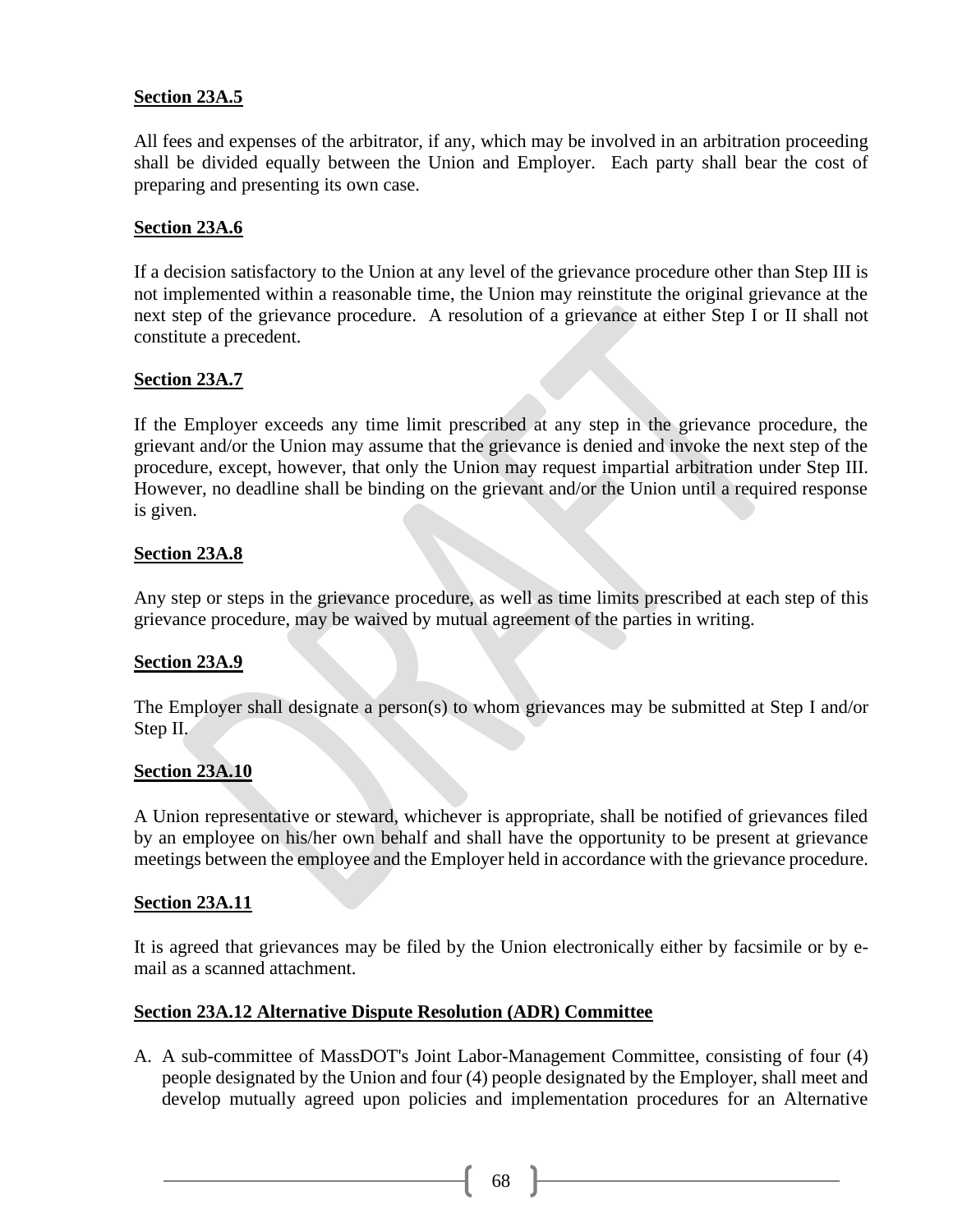Dispute Resolution Program which may include an option for mediation or a binding tri-partite panel at the Step III grievance level.

- B. Furthermore, the committee shall meet bi-monthly to review MassDOT's grievance procedure, review training needs related to the grievance procedure and to review individual labormanagement proposals jointly submitted by the agency and Unit E representatives regarding alternative dispute resolution pilot programs, training needs and possible improvements to the efficiency of the grievance procedure.
- C. At, or following the Step II stage of the grievance procedure and in certain designated Agencies, Alternative Dispute Resolution (ADR) pilot programs shall be developed with a goal for initial implementation within six (6) months from the signing date of the Agreement. ADR Programs may include, but shall not be limited to mediation, an oral Step I grievance and review committee.
- D. Through this provision MassDOT shall fund one (1) day of ADR per month.

# **ARTICLE 24 PERSONNEL RECORDS**

## **Section 24.1**

Each employee shall have the right, upon request, to examine and receive a copy of any and all material, including any and all evaluations, contained in any personnel records concerning such employee. Unit E shall have access to an employee's records upon written authorization by the employee involved.

## **Section 24.2**

Whenever any material, including evaluations, is to be inserted into the personnel file or record of an employee, such employee shall be promptly notified and given a copy of such material upon its insertion. Such material shall be date stamped before its insertion.

#### **Section 24.3**

- A. Either Union or any employee may challenge the accuracy or propriety of such material and personnel evaluation by filing a written statement of the challenge in the personnel file.
- B. Any employee may file a grievance based on a personnel evaluation or on any material either of which results in a negative action. Upon a determination at any step of the grievance procedure that such personnel evaluation, any other material, or portion thereof, is either inaccurate or improperly placed in such employee's personnel records, such inaccurate evaluation, material, or portion thereof, shall be removed from the file, together with any of the employee's statement or statements thereto.
- C. Warnings or reprimands which are more than three (3) years old shall be removed from the personnel record provided there has been no subsequent discipline imposed.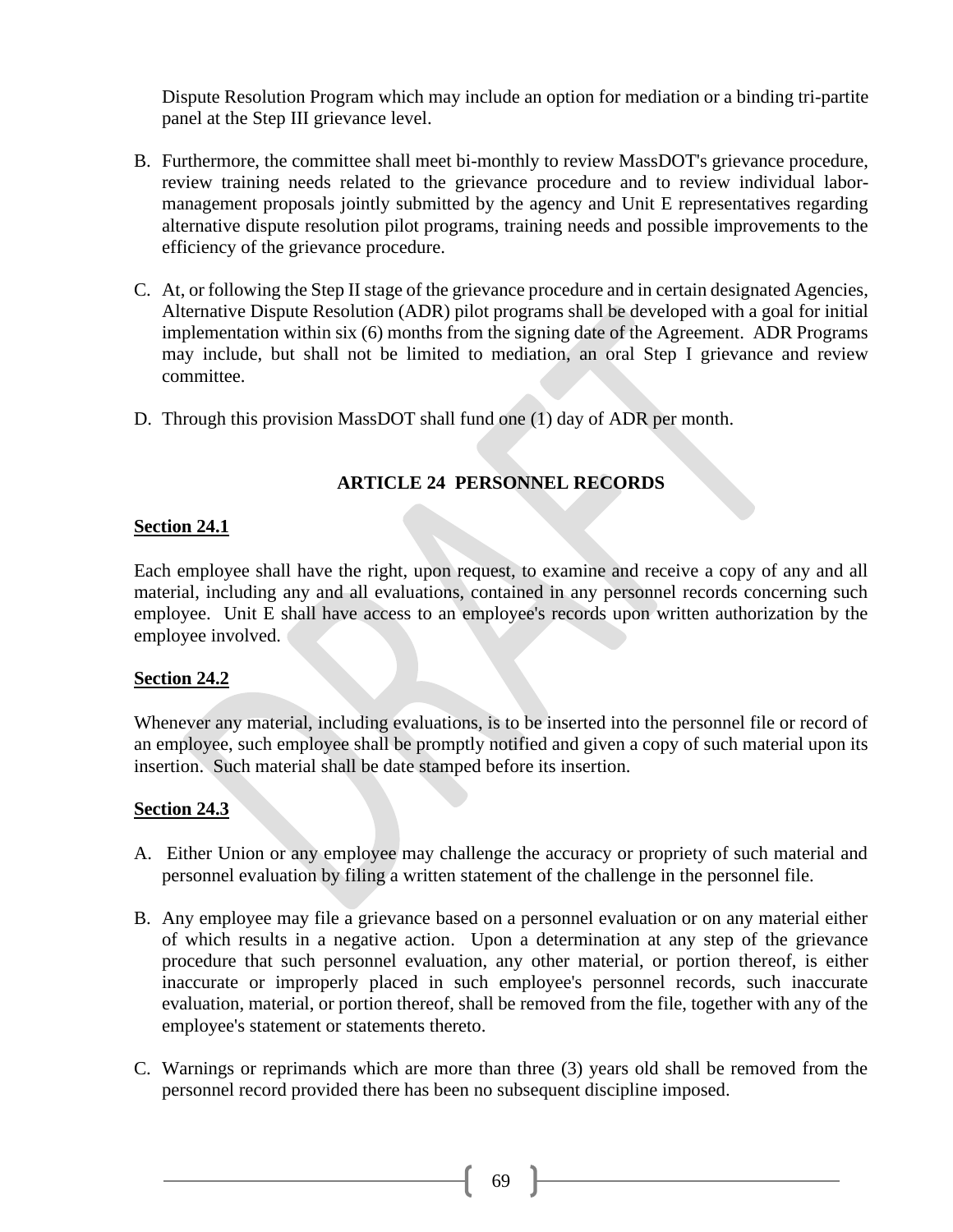## **ARTICLE 24A PERFORMANCE EVALUATION**

\*The parties agree to continue to negotiate the proposal advanced by the Employer during main table successor collective bargaining negotiations.

## **Section 24A.1 EPRS Standards**

The Employee Performance Review System (EPRS) shall permit variations in format between various departments. There shall be no variation in format within the same department for the same job titles. Any format must meet the following criteria:

- A. All employee evaluations shall be in writing and shall be included in the employee's official personnel file. The Union shall be notified should the employee lack English proficiency to understand the evaluation and its process. All EPRS evaluations shall be based on "Meets" expectations "Exceeds" expectations, or "Below" expectations standard.
- B. Evaluations shall be completed by the employee's immediate supervisor and be approved by a supervisor of a higher grade designated by the Employer (except in cases of potential conflict of interest or other legitimate reasons).
- C. A Final Formal EPRS evaluation shall be completed once per year for each employee. Probationary employees shall be evaluated by the mid-point of their probationary period. However, the standard EPRS program shall commence no later than the first July 1st of their employment.
- D. The performance dimensions shall be job-related, objective and measurable to the extent practicable.

## **Section 24A.2 EPRS Procedures**

- A. Prior to each annual evaluation period, the employee's supervisor shall meet with the employee and shall inform the employee of the general performance dimensions and procedures to be utilized in evaluating the employee's performance.
- B. At least once during the evaluation period, at or near its mid-point, the supervisor shall meet with the employee to review the employee's progress. The employee shall have two (2) work days to review the evaluation prior to signing it. If the mid-term review results in a rating of "Below" the employee shall be placed on a remedial development plan. At least once not later than ninety (90) days before the end of the evaluation period, the supervisor and employee shall meet to review the employee's progress. The supervisor will identify the employee's specific performance deficiencies and what the employee must do to attain a "Meets" rating.
- C. At or near the end of the evaluation period, the supervisor shall meet with the employee to inform the employee of the results of the evaluation. Following the employee's review, the form shall be submitted to a management employee designated by the Employer for final determination of ratings. The employee shall have two (2) work days to review the evaluation prior to signing and shall be given a copy of the completed form. The employee shall sign the evaluation and indicate whether he/she agrees or disagrees with the content thereof.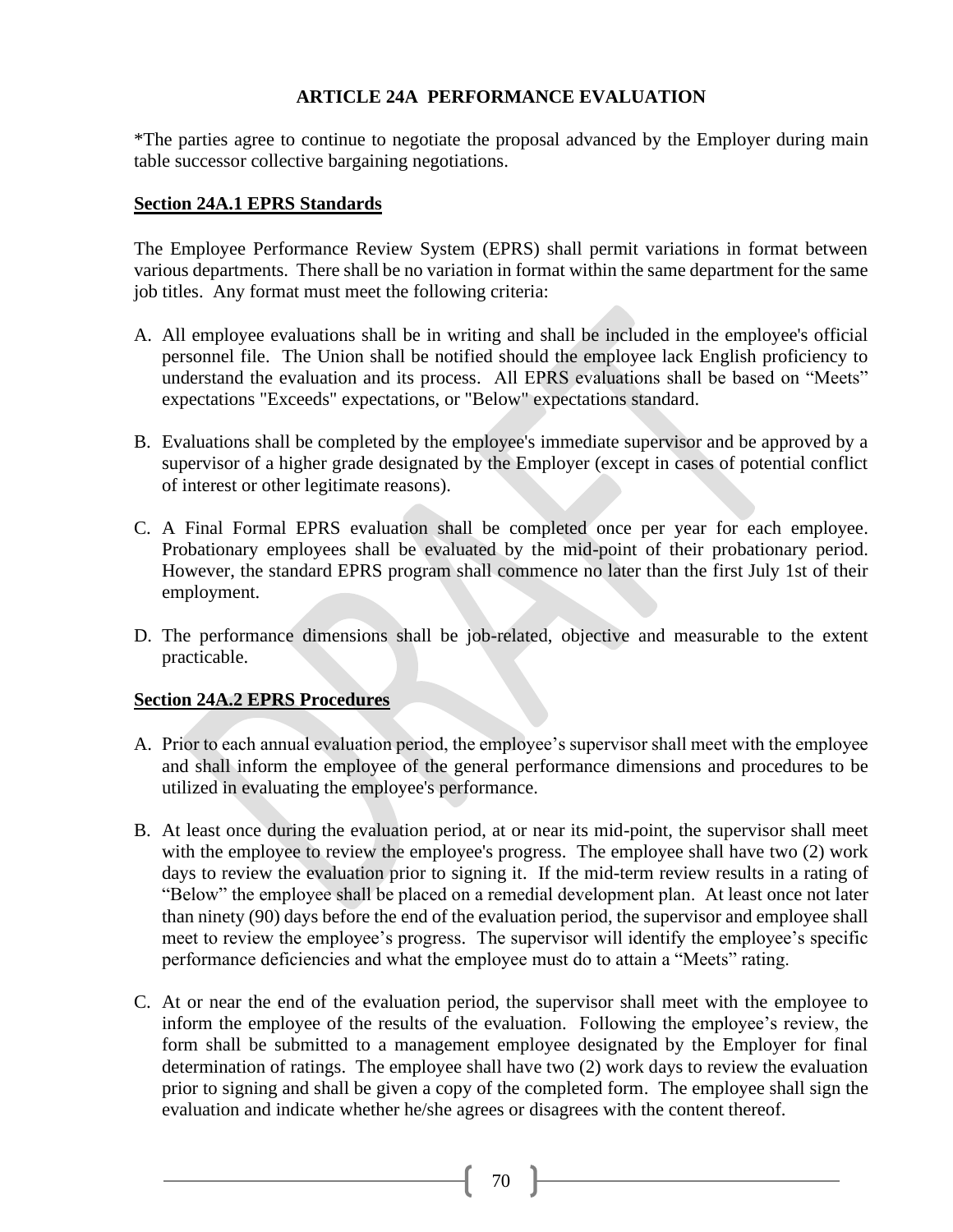## **Section 24A.3 Redetermination and Appeal Rights**

- A. Any employee who has received a final rating of "Below" will have his/her evaluation reviewed by the Employer or his/her designee, who shall review all the circumstances of the rating. The Employer or his/her designee may re-determine the rating after reviewing the circumstances of the initial evaluation. If the Employer or his/her designee re-determines the rating the employee will receive the increases provided under Article 12 retroactively.
- B. If the Employer does not re-determine the rating, the Union may file within fourteen (14) days a request for a review of the final rating by an arbitrator appointed by the Division of Labor Relations. The standard of review shall be solely limited to whether or not the final performance rating of "Below" was justified. The decision of the arbitrator shall be final and binding and any employee having a "Below" rating overturned shall be made whole in as prompt a manner as possible. Any costs associated with this process will be borne equally by the parties. The arbitration shall be conducted on an expedited basis as agreed by the parties.
- C. Only employees receiving an annual rating of "Below" shall have the right to appeal the rating. Any employee who elects to appeal their ERRS rating pursuant to G.L. c. 31 shall not be entitled to file an appeal under this Agreement.
- D. All performance merit ratings shall be based upon the EPRS system as found in this Article and all payment of salary and/or step increases shall be based upon current language found in Article 12 related to pay for performance based on the employee's most recent final annual evaluation. Notwithstanding the foregoing, the Employer may implement a program of bonuses for employees who receive a final rating of "Exceeds".

#### **Section 24A.4 Attainment of Meets or Exceeds**

- A. Any employee who receives a "Below" evaluation who then receives a "Meets" or "Exceeds" rating at the mid-point of the following annual evaluation period will be eligible for the denied step and/or denied salary increases effective the date of the mid-point evaluation. An employee's anniversary date for step purposes shall not be retarded upon receiving "Meets" or "Exceeds".
- B. Any employee who is adversely impacted by an untimely evaluation shall be made whole upon completion of the performance evaluation and upon the final a final rating of "Meets" or "Exceeds".
- C. When work related circumstances occur over which the employee or MassDOT has no control, the employee shall not be prevented from attaining an overall rating of "Meets".

## **Section 24A.5 – Labor Management Committees on EPRS**

A. There shall be established a Labor/Management Committee, consisting of not more than four (4) representatives of each party, which shall meet at reasonable times to discuss any problems or issues surrounding the Performance Evaluation System.

71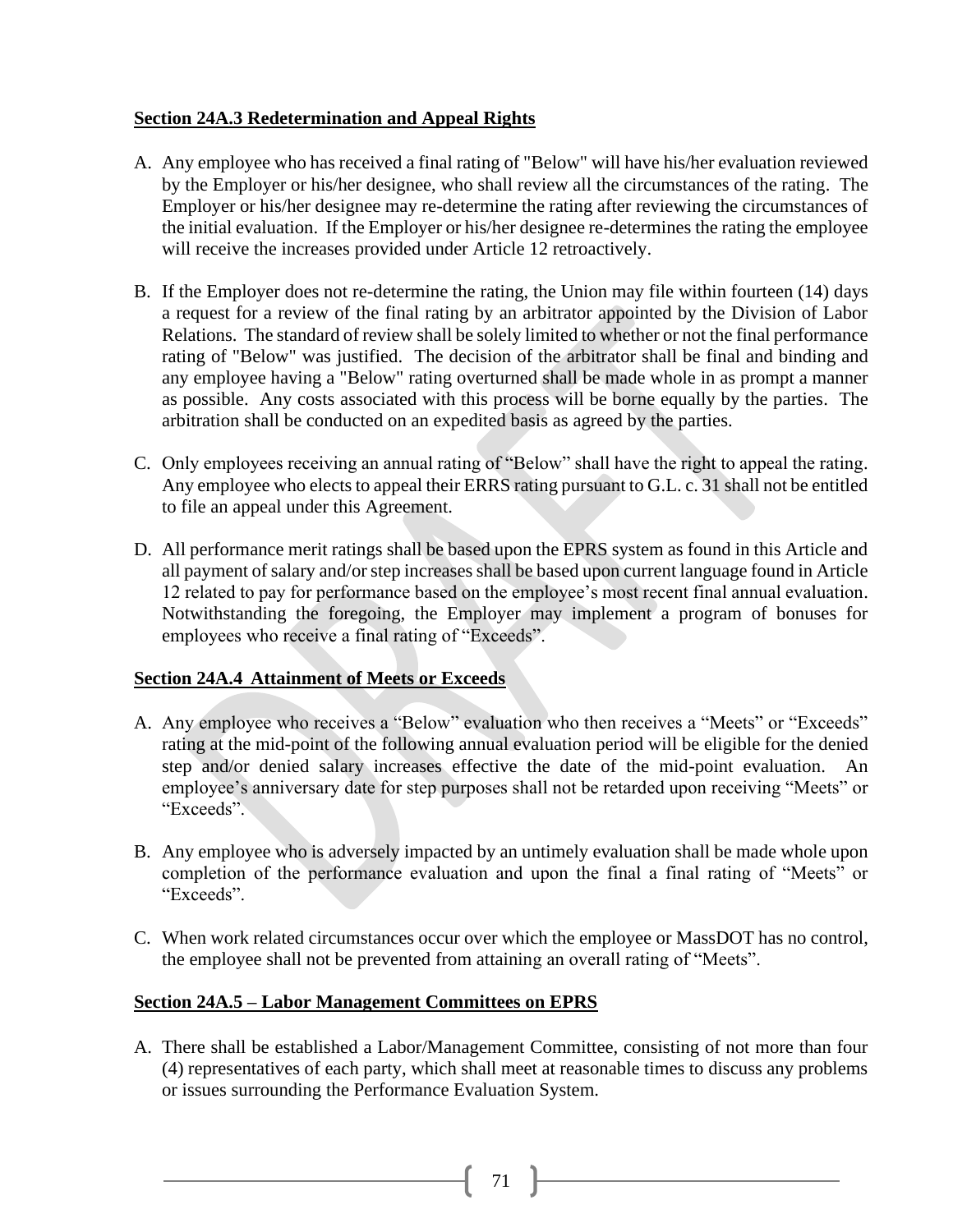B. There shall be established a Labor/Management Committee to review and make recommendations to the Director of Human Resources to revise the Performance Evaluation Guidelines/Form. Said Committee shall consist of three (3) representatives selected by the Union and three (3) representatives selected by the Employer. The Committee shall convene and shall continue to meet upon request by either party.

## **Section 24A.6**

Nothing in this Article is intended to restrict the Employer's ability to discipline, demote or discharge any employee, for performance related issues during the EPRS cycle consistent with Article 23.1.

# **ARTICLE 25 MANAGERIAL RIGHTS/PRODUCTIVITY**

## **Section 25.1**

Except as otherwise limited by an express provision of this Agreement, the Employer shall have the right to exercise complete control and discretion over its organization and technology including but not limited to the determination of the standards of service to be provided and standards of productivity and performance of its employees; establish and/or revise personnel evaluation programs; the determination of the methods, means and personnel by which its operations are to be conducted; the determination of the content of job classifications; the appointment, promotion, assignment, direction and transfer of personnel; the suspension, demotion, discharge or any other appropriate action against its employees; the relief from duty of its employees because of lack of work or for other legitimate reasons; the establishment of reasonable work rules; and the taking of all necessary actions to carry out its mission in emergencies.

#### **Section 25.2**

Delivery of services to the public in the most efficient, effective, and productive manner is of paramount importance to the Employer and the Union. Such achievement is recognized to be a goal of both parties as they perform their respective roles and meet their responsibilities.

#### **Section 25.3**

It is acknowledged that during the negotiations which resulted in this Agreement, the Union had the unlimited right and opportunity to make demands and proposals with respect to all proper subjects of collective bargaining. Therefore, for the life of this Agreement, this Agreement shall constitute the total agreement between the parties and the Union agrees that the Employer shall not be obligated to any additional collective bargaining.

#### **Section 25.4**

Any prior Agreement covering employees in Bargaining Unit E shall be terminated upon the effective date of this Agreement and shall be superseded by this Agreement.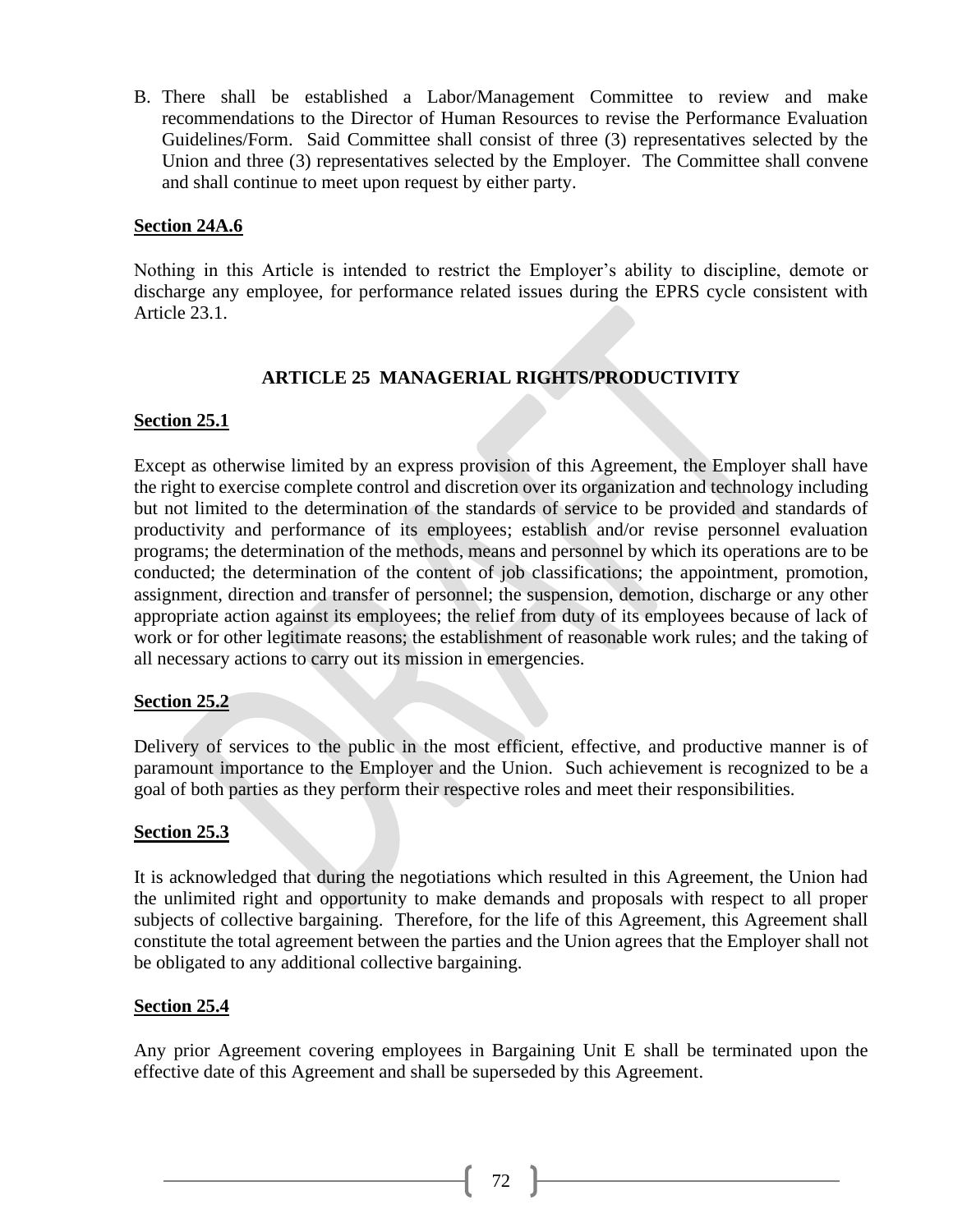### **ARTICLE 25A MASSDOT WIDE POLICY IMPLEMENTATION COMMITTEE**

There shall be a policy implementation committee comprised of an equal number of Employer and collective bargaining representatives from each of MassDOT bargaining units. Upon request by the Employer, the committee shall meet to discuss the implementation of MassDOT policies and procedures. This article is not intended to alter the existing rights or obligations of either the Employer or collective bargaining representatives.

# **ARTICLE 26 EMPLOYEE PARTICIPATION PROGRAM**

### **Section 26.1 General**

The Employer and Unit E recognize that the employees who perform the work are one of the most valuable sources of information concerning the methods and means of improving the delivery of services to the public. Therefore, the parties agree to establish an employee participation program which shall be under the direction and control of the Special Unit E /Management Committee set out in Section 26.2.

### **Section 26.2 Committee**

The Employer and Unit E agree to establish a Special Statewide Unit E /Management Committee, consisting of four (4) representatives appointed by Unit E, and four (4) representatives appointed by the Employer. The Committee shall develop recommendations for policies and procedures for agency programs. Such Committee shall function continuously throughout the life of this Agreement.

# **ARTICLE 27 NO STRIKES**

## **Section 27.1**

Neither MOSES, the USW nor any employee shall engage in, induce, support, encourage or condone a strike, work stoppage, slowdown or withholding of services by employees.

#### **Section 27.2**

MOSES and the USW shall exert its best efforts to prevent any violation of Section 27.1 of this Article and, if such action does occur, to exert its best efforts to terminate it.

## **ARTICLE 28 SAVING CLAUSE**

In the event that any Article, Section or portion of this Agreement is found to be invalid or shall have the effect of loss to the Commonwealth or MassDOT of funds made available through federal law, rule or regulation, then such specific Article, Section or portion shall be unenforceable, and the parties shall meet to discuss amending the provision to the extent necessary to conform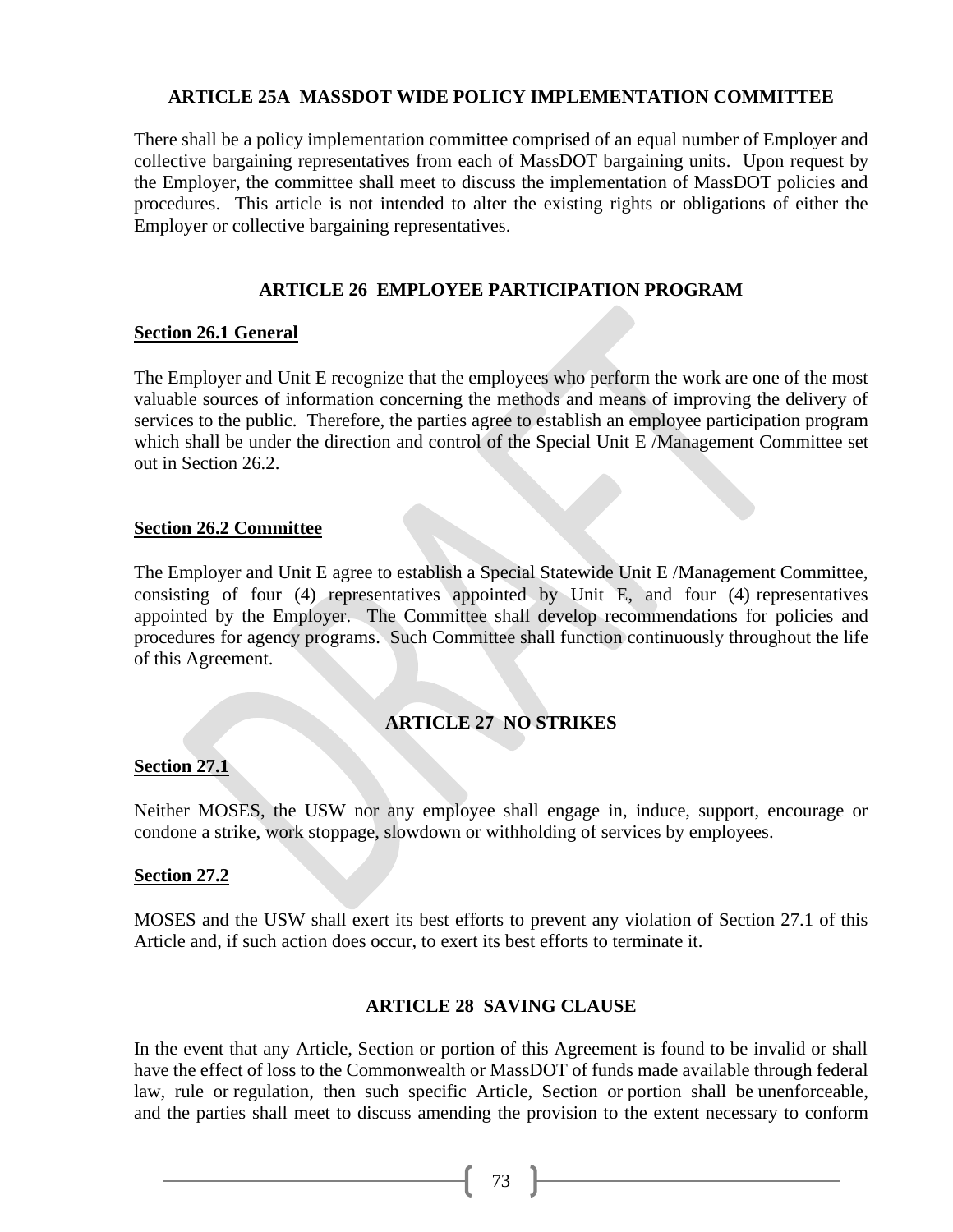with such law, rule or regulation, but the remainder of this Agreement shall continue in full force and effect. If no agreement is reached within thirty (30) days of the date the problem arose, then disputes arising under this Article may be submitted by the Union to expedited arbitration.

#### **ARTICLE 29 WAGE REOPENER**

In the event that during the term of this Agreement a Collective Bargaining Agreement is submitted by either the Governor, or the Secretary for Administration & Finance and said Agreement is funded by the Legislature and in the event such Agreement contains provisions for across-the-board salary increases or other economic terms that in the aggregate are in excess of those contained in this Agreement, the parties agree to re-open those provisions of this Agreement to further bargaining.

## **ARTICLE 30 DURATION**

This Agreement shall be for the three (3) year period from July 1, 2017 through June 30, 2020 and the terms contained herein shall be effective upon execution unless otherwise specified. Should a successor agreement not be executed by June 30, 2020 this Agreement shall remain in full force and effect until a successor Agreement is executed. At the written request of either party, negotiations for a subsequent Agreement will be commenced on January 1, 2020.

## **ARTICLE 31 APPROPRIATION BY THE GENERAL COURT**

The cost items contained in this Agreement shall not become effective unless appropriations necessary to fully fund such cost items have been enacted by the General Court in accordance with M.G.L., C. 150E, § 7 in which case the cost items shall be effective on the date provided in the Agreement. The Employer shall make such a request to the General Court. If the General Court rejects the request to fund the Agreement, the cost items shall be returned to the parties for further bargaining.

## **MODIFICATIONS TO MASTER LABOR INTEGRATION AGREEMENT**

The parties agree to modify the provisions of the Master Labor Integration Agreement applicable to Bargaining Unit E as follows:

#### **UNION SECURITY**

The representation of all employees hired after October 31, 2009 will be determined by the constituent unions. Upon receipt of an authorization card from the employee, MassDOT will deduct the Union dues or voluntary Agency fee and transmit such to the appropriate Union. MassDOT shall have no obligation to withhold, escrow, or transmit Union dues or voluntary agency service fees for any employee hired after October 31, 2009 until receipt of such written notice and authorization card. The Union and the constituent unions individually agree to indemnify and hold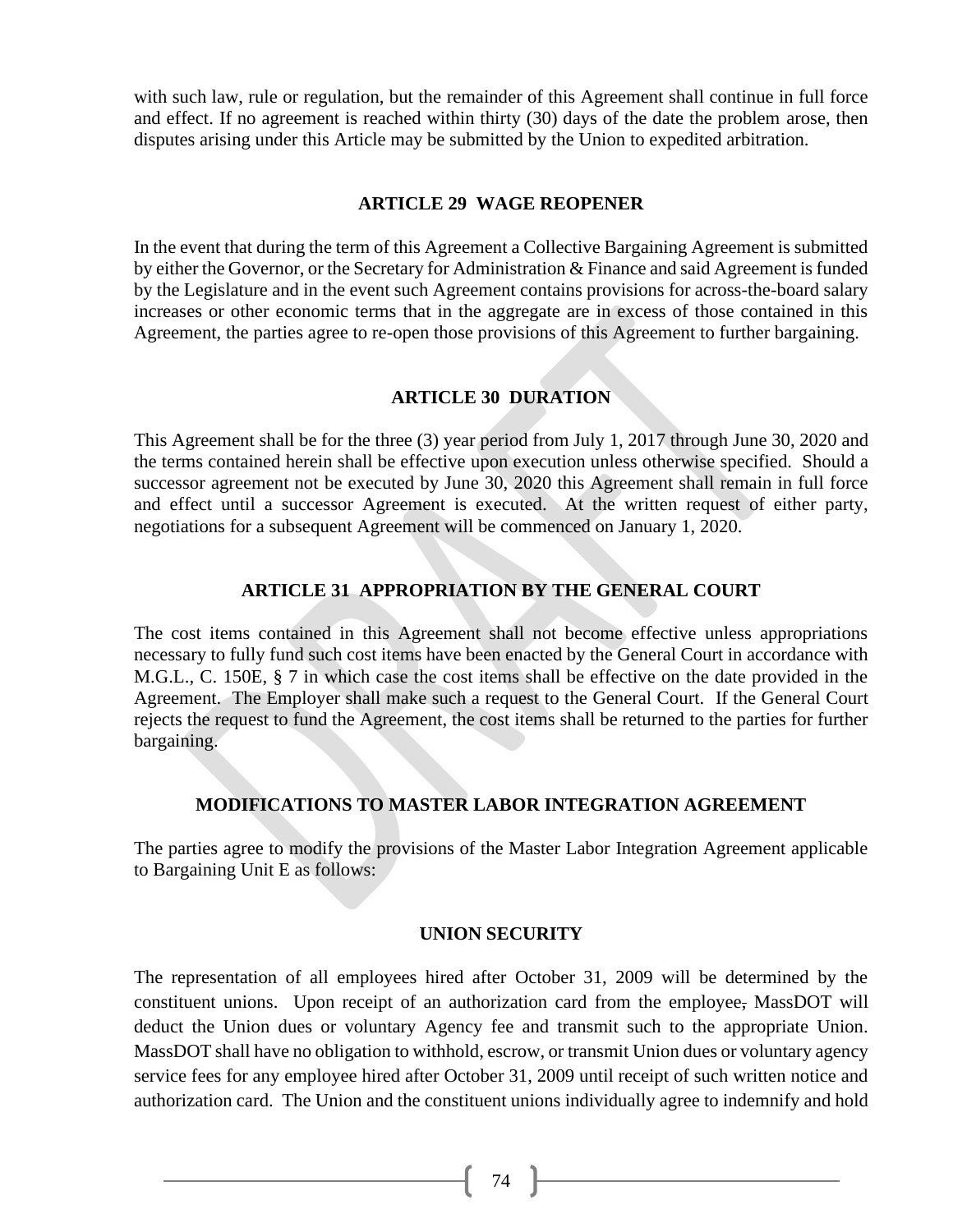MassDOT harmless from and against any and all liability that may arise due to disputes over the withholding, transmittal or ownership of the union dues or voluntary Agency service fees. New hires shall be placed in the applicable state Health and Welfare Trust Fund, regardless of union affiliation.

#### **RELOCATION**

As a general rule, MassDOT will not involuntarily relocate any of its employees to another work location that is more than thirty (30) miles from his/her current work location. For purposes of this provision, work location shall mean the location at which the employee customarily reports to work. Should management decide that operational needs require the involuntary relocation of an employee more than thirty (30) miles from his/her current work location MassDOT will do so from among the pool of qualified employees within the classification needed to relocate in the reverse order of seniority, provided that any employee so relocated shall not be relocated beyond an adjacent district, and further provided that any such employee so relocated will be returned to his former work location as soon as operational needs permit. For purposes of this provision District 4 and District 5 shall be considered adjacent, except that no employee transferred between these districts shall be relocated more than forty-five (45) miles from their current work location. This Article shall not apply to employees assigned as resident engineers or inspectors; the assignment and reassignment of such employees shall be subject to the applicable Collective Bargaining Agreement and to established practice thereunder.